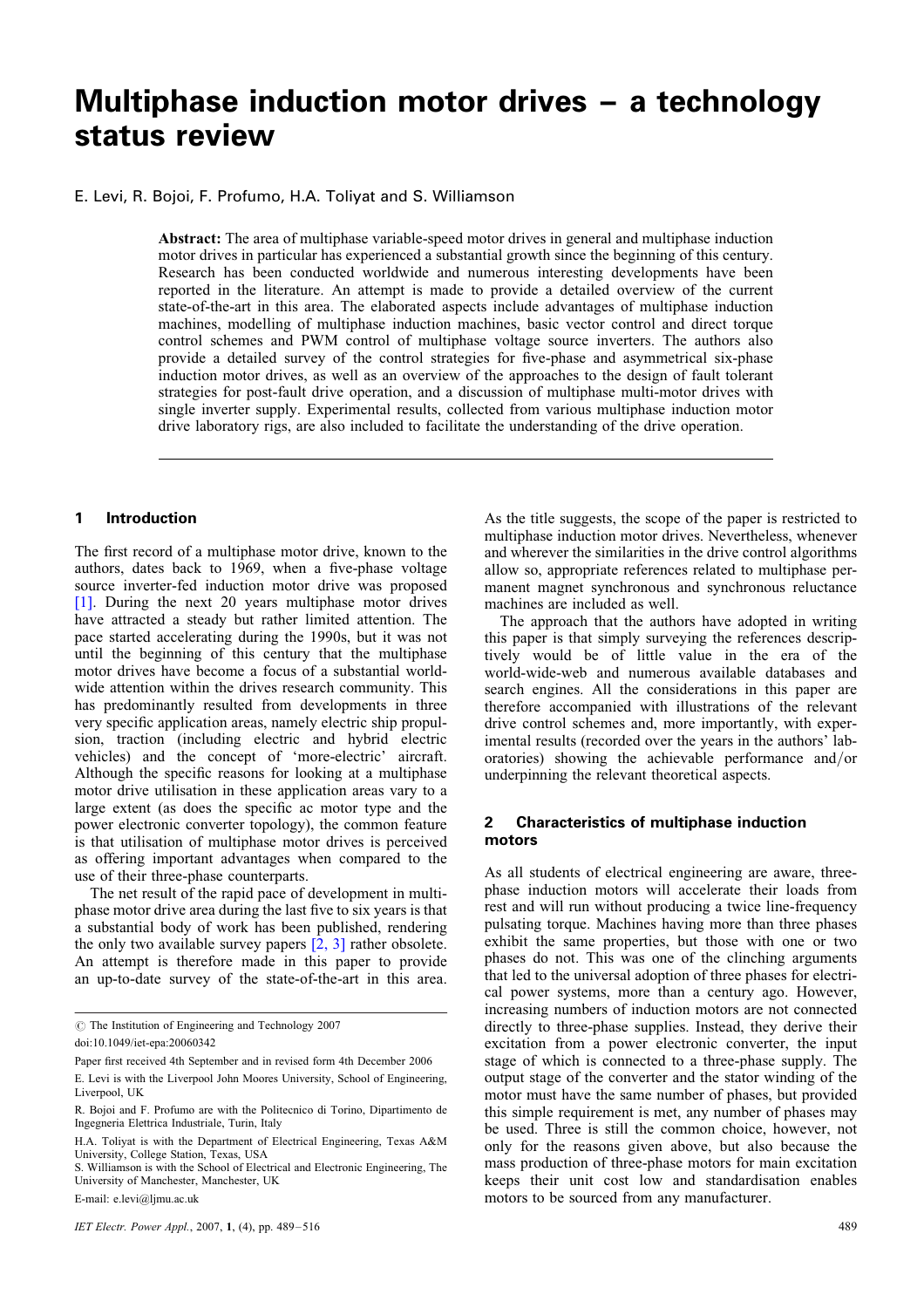Despite the above, there has been an upsurge of interest in multiphase machines, that is machines with more than three phases. There are several reasons for this, the principal ones being:

1. The stator excitation in a multiphase machine produces a field with a lower space-harmonic content, so that the efficiency is higher than in a three-phase machine.

2. Multiphase machines have a greater fault tolerance than their three-phase counterparts. If one phase of a three-phase machine becomes open-circuited the machine becomes single-phase. It may continue to run but requires some external means for starting, and must be massively de-rated. If one phase of a 15-phase machine becomes open circuited, it will still self-start and will run with only minimal de-rating.

3. Multiphase machines are less susceptible than their three-phase counterparts to time-harmonic components in the excitation waveform. Such excitation components produce pulsating torques at even multiples of the fundamental excitation frequency.

These three aspects are elaborated further in this section. It is to be noted that another important reason for employing multiphase motor variable-speed drives is the possibility of reducing the required rating of power electronic components for the given motor output power, when compared to a three-phase motor drive, an aspect that becomes of huge significance in high power drives, such as those aimed at electric ship propulsion  $[4-6]$ . Utilisation of multiphase motor drives also enables improvement in the noise characteristics, when compared to three-phase motor drives [\[7\],](#page-24-0) this being a consequence of the properties listed above.

An important property of multiphase machines is that, provided that the stator winding is concentrated rather than distributed, torque production can be enhanced by injection of higher stator current harmonics. This feature, recognised probably for the first time in [\[8\]](#page-24-0) in relation to induction machines and discussed extensively in [\[9\]](#page-24-0) in conjunction with seven-phase permanent magnet synchronous and synchronous reluctance motor drives is beyond the scope of this section but is covered in detail in Section 5.2.

Valuable studies related to the properties of multiphase induction machines have been conducted in the early days of the multiphase motor drive development  $[8, 10]$ . In more recent times characteristics of multiphase machines have been explored taking a 'high-level' (i.e., machineindependent) view  $[11]$  and the three aspects of multiphase machines, given in the list above, will therefore be highlighted using the results of [\[11\]](#page-24-0). For this purpose the stator current is assumed to consist of a fundamental component, of frequency  $\omega$ , together with a host of timeharmonic components at integer multiples of  $\omega$ . The excited  $2P$ -pole *n*-phase stator winding is modelled by blocks of current, which are resolved into rotating harmonic surface current distributions of the form

$$
j_s(\theta, t) = \text{Re}\sum_{q} \sum_{\nu} \sqrt{2} \bar{J}_s^{qv} e^{i(q\omega t - \nu P \theta)} \tag{1}
$$

In  $(1)$ ,  $q$  is a positive integer which ranges over all time harmonics produced by the switching of the inverter, and  $\theta$  is the azimuthal co-ordinate.  $\bar{J}_s^{qv}$  is the rms phasor of stator surface current density, which has  $2\nu P$  poles and rotates at a speed of  $q\omega/\nu$  radians per second with respect to the stator.  $\bar{J}_s^{qv}$  is given by

$$
\bar{J}_s^{qv} = \frac{nI_q Z}{\pi d} k_{\rm dv} k_{\rm pv} \tag{2}
$$

where  $I_q$  is the qth time-harmonic component of phase current, Z is the number of series-connected conductors per phase, and  $d$  is the mean air-gap diameter. Coefficients  $k_{\text{dv}}$  and  $k_{\text{pv}}$  are the *v*th-harmonic pitch and distribution factors, respectively. For the 'block' represen-tation of currents used in [\[11\]](#page-24-0),  $k_{dv}$  is given by

$$
k_{\rm dv} = \sin\frac{\nu\pi}{2n} \left/ \left(\frac{\nu\pi}{2n}\right) \right. \tag{3}
$$

It is shown in [\[11\]](#page-24-0) that  $\bar{J}_{\rm s}^{qv}$  is non-zero only for values of  $\nu$ that are related to q and to the phase number  $n$  by the expression

$$
\nu = q - 2ni \quad i = 0, \pm 1, \pm 2, \pm 3, \pm 4 \tag{4}
$$

Equation (4) contains the basic information about the time and space harmonic fields produced by an  $n$ -phase excitation. Substitution of  $q = 1, n = 3$  into (2) reveals the wellknown harmonics produced by the fundamental component of excitation in a three-phase machine. These have order  $\nu = -5, +7, -11, +13$  and so on. A negative sign indicates a backwards rotating field component. In a 12-phase machine, however, the fundamental frequency excitation produces space-harmonic fields of order  $v = -23, +25,$  $-47$ ,  $+49$ . This is summarised in [Table 1.](#page-2-0)

The data presented in [Table 1](#page-2-0) demonstrate that as the number of phases is increased, so the orders of the mmf harmonics produced by the stator excitation, often referred to as the phase belt harmonics, also increase. The magnitude of these harmonic components is also shown in (3) to vary in inverse proportion to  $\nu$ , so that the increase in pole number is accompanied by a reduction in magnitude.

Values of  $q$  other than 1 reveal the field components produced by the time-harmonic currents caused by the inverter switching. [Table 2,](#page-2-0) for example, gives the pole numbers of the harmonic fields produced by the 11th excitation harmonic.

The data presented in [Table 2](#page-2-0) show how time-harmonic components of excitation current can result in field components that will interact with those produced by the fundamental frequency component of excitation. For example, in a six-phase machine, an 11th time-harmonic component of excitation will produce fields that have the same pole numbers as those produced by the fundamental-frequency component, but which rotate in the opposite direction, resulting in pulsating torques of frequency  $12\omega$ .

The claim of improved efficiency may be explored by assuming, in the first instance, sinusoidal excitation. Consider two machines of identical design, other than the fact that their stator coils are connected differently to give different numbers of phases,  $n_1$  and  $n_2$ . If both machines are to develop the same torque at the same speed, then it follows that they will have the same rotor joule loss, the same air-gap field and the same fundamental component of stator current loading, that is they will have the same value of  $\bar{J}_s^{1P}$ . As both windings are identical, except for the manner in which their coils are interconnected, (2) implies that

$$
I_{n_1} k_{d1}^{n_1} = I_{n_2} k_{d1}^{n_2} \tag{5}
$$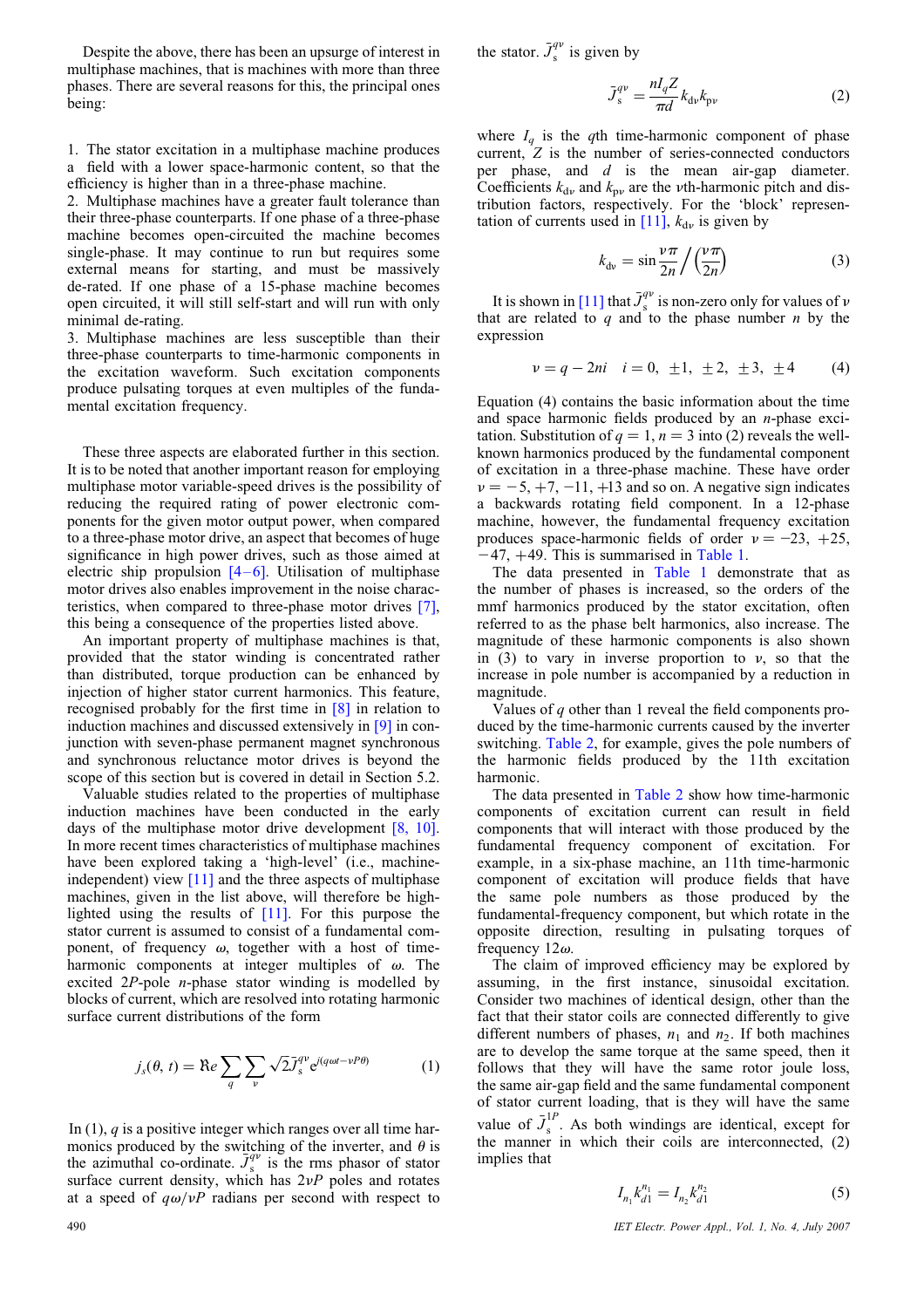<span id="page-2-0"></span>Table 1: Harmonic fields produced by the fundamental frequency excitation in multiphase machines for the common phase numbers

| Number of phases, n | Number of pairs of poles |        |        |        |        |  |  |  |
|---------------------|--------------------------|--------|--------|--------|--------|--|--|--|
|                     | $i=0$                    | $i=1$  | $i=-1$ | $i=2$  | $i=-2$ |  |  |  |
| 3                   | $+P$                     | $-5P$  | $+7P$  | $-11P$ | $+13P$ |  |  |  |
| 5                   | $+P$                     | $-9P$  | $+11P$ | $-19P$ | $+21P$ |  |  |  |
| 6                   | $+P$                     | $-11P$ | $+13P$ | $-23P$ | $+25P$ |  |  |  |
| 9                   | $+P$                     | $-17P$ | $+19P$ | $-35P$ | $+37P$ |  |  |  |
| 12                  | $+P$                     | $-23P$ | $+25P$ | $-47P$ | $+49P$ |  |  |  |
| 15                  | $+P$                     | $-29P$ | $+31P$ | $-59P$ | $+61P$ |  |  |  |

Table 2: Harmonic fields produced by the 11th time-harmonic component of excitation in multi phase machines for the common phase numbers

| Number of phases, n | Number of pairs of poles |        |        |        |        |  |  |  |
|---------------------|--------------------------|--------|--------|--------|--------|--|--|--|
|                     | $i=0$                    | $i=1$  | $i=-1$ | $i=2$  | $i=-2$ |  |  |  |
| 3                   | $+11P$                   | $+5P$  | $+17P$ | $-P$   | $+23P$ |  |  |  |
| 5                   | $+11P$                   | $+P$   | $+21P$ | $-9P$  | $+31P$ |  |  |  |
| 6                   | $+11P$                   | $-P$   | $+23P$ | $-13P$ | $+35P$ |  |  |  |
| 9                   | $+11P$                   | $-7P$  | $+29P$ | $-25P$ | $+47P$ |  |  |  |
| 12                  | $+11P$                   | $-13P$ | $+35P$ | $-37P$ | $+59P$ |  |  |  |
| 15                  | $+11P$                   | $-19P$ | $+41P$ | $-49P$ | $+71P$ |  |  |  |

The corresponding stator joule losses are therefore inversely proportional to the square of their distribution factors

$$
\frac{P_{\text{SCu}}^{n_1}}{P_{\text{SCu}}^{n_2}} = \left[\frac{I_{n_1}}{I_{n_2}}\right]^2 = \left[\frac{k_{d1}^{n_2}}{k_{d1}^{n_1}}\right]^2 \tag{6}
$$

This expression may be used to determine the reduction in stator joule loss that is obtained by using more than three phases. This data is given in Table 3, which shows the reduction in stator joule loss achieved when the number of phases is increased from 3. The data presented in Table 3 show that, at least as far as the fundamental or working field of the machine is concerned, the reduction in loss obtained by increasing the number of phases is relatively modest, and that it rapidly approaches an asymptote. In considering this statement it should be borne in mind that the fundamental rotor joule loss will be unchanged, as will the fundamental air-gap field (and therefore the iron loss). On the other hand, the space harmonic fields produced by the stator mmf, whose pole-pair numbers are given in Table 2, will also produce additional rotor joule loss and iron loss. The use of higher phase numbers increases the pole number of these harmonic components, and thereby reduces their magnitude, and this will reduce the corresponding losses accordingly. The significance of this as a loss reduction mechanism will be highly design-dependant,

Table 3: Reduction in stator joule loss achieved by increasing the number of phases beyond three

| Phase number, n    | b   | 6   | 9   | 12  | 15  | $\infty$ |
|--------------------|-----|-----|-----|-----|-----|----------|
| Stator copper loss | 5.6 | 6.7 | 7.9 | 8.3 | 8.5 | 8.8      |
| reduction (%)      |     |     |     |     |     |          |

but is not expected to be as important as the stator copper loss reduction given in Table 3.

The same 'high-level' model was used in [\[12\]](#page-24-0) to explore fault tolerance in terms of the loss of a phase. A number of idealising assumptions may be made in relation to strategies on how the remaining un-faulted phases are controlled after the fault. Such assumptions are suited to the purpose in this overview, which is to give an understanding of the issues and orders of magnitudes involved (detailed discussion of practical algorithms for controlling machines with an opencircuited phase is given in Section 7). The following three cases are considered:

Strategy 1: Keep the currents in the remaining un-faulted phases at their pre-fault values, in terms of both magnitude and phase. This reduces the stator joule loss by a factor  $(n - 1)/n$ .

Strategy 2: Increase the magnitude of the current in each un-faulted phase by a factor  $\sqrt{(n/(n - 1))}$ . This will maintain the stator joule loss at its pre-fault value.

Strategy 3: Increase the magnitude of the current in each un-faulted phase by a factor  $n/(n - 1)$ . This increases the stator joule loss by a factor  $n/(n - 1)$ , but maintains the torque and (fundamental) rotor joule loss at their pre-fault value.

The impact of these three strategies depends on both the operating point and on the characteristics of the load torque. The data presented in [Table 4](#page-3-0) are based on a typical fan or propeller load, with the load torque which varies as the square of the speed. In addition, it is assumed that the motor is operating on the steep part of its torque/speed characteristic so that the torque developed is proportional to slip. The pre-fault slip of the motor is 0.01.

The data presented in [Table 4](#page-3-0) show that under Strategy 1, the stator loss is reduced, but the consequential reduction in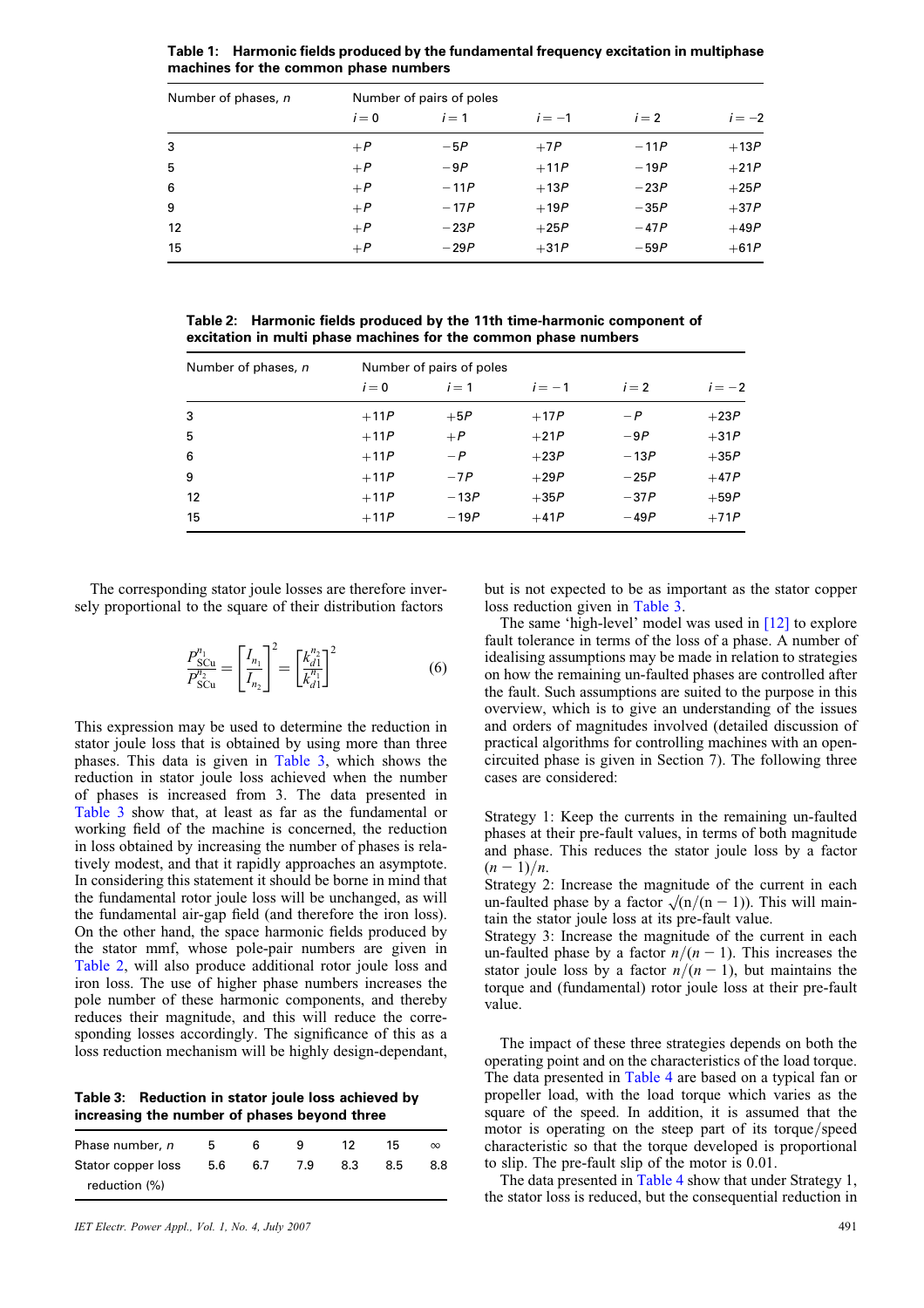<span id="page-3-0"></span>Table 4: Changes to output power and loss for multiphase machines with one phase open-circuited, assuming a speed-square-law load torque and a pre-fault slip of 0.01

| Phase number | Strategy       | Post-fault slip | $\Delta P_{\rm out}$ (%) | Change in stator loss (%) | Change in rotor loss (%) |
|--------------|----------------|-----------------|--------------------------|---------------------------|--------------------------|
| 6            |                | 0.01427         | $-1.29$                  | $-16.7$                   | $+42.7$                  |
|              | $\overline{2}$ | 0.01195         | $-0.59$                  | 0.0                       | $+19.5$                  |
|              | 3              | 0.01000         | 0.00                     | $+20.0$                   | 0.0                      |
| 9            |                | 0.01259         | $-0.78$                  | $-11.1$                   | $+25.9$                  |
|              | $\overline{2}$ | 0.01122         | $-0.37$                  | 0.0                       | $+12.2$                  |
|              | 3              | 0.01000         | 0.00                     | $+12.5$                   | 0.0                      |
| 12           |                | 0.01186         | $-0.56$                  | $-8.3$                    | $+18.6$                  |
|              | $\overline{2}$ | 0.01089         | $-0.27$                  | 0.0                       | $+8.9$                   |
|              | 3              | 0.01000         | 0.00                     | $+9.1$                    | 0.0                      |
| 15           |                | 0.01145         | $-0.44$                  | $-6.7$                    | $+14.5$                  |
|              | $\overline{2}$ | 0.01070         | $-0.21$                  | 0.0                       | $+7.0$                   |
|              | 3              | 0.01000         | 0.00                     | $+7.1$                    | 0.0                      |

torque causes the slip to increase, along with the rotor loss. Strategy 2, on the other hand, results in a smaller drop in speed than Strategy 1, along with a correspondingly smaller increase in rotor joule loss. Strategy 3 returns the output power and rotor loss to their pre-fault values, but produces an increase in stator joule loss.

The practical implementation of any of these strategies might prove problematic, because of the rating of the power electronic switches and the limitation imposed by the DC link voltage. Furthermore, the data in Table 4 take no account of the additional rotor losses that arise because of the harmonic fields that will be present when the stator is no longer fully balanced. However, the results presented in Table 4 confirm that for each of these idealised strategies, the impact of the loss of a phase diminishes as the phase number increases. For all phase numbers and strategies the loss of output power is negligible, but the site of the extra power loss depends on the strategy adopted.

In this section of the paper an attempt has been made to illuminate those properties of multiphase machines that arise as a consequence of increased phase numbers. The rest of the paper focuses on applications of multiphase induction machines in variable-speed electric motor drives.

## Control of variable-speed multiphase induction motor drives

## 3.1 Introduction

Methods of speed control of multiphase induction machines are in principle the same as for three-phase induction machines. Constant  $V/f$  control was extensively studied in the early days of the multiphase variable-speed induction motor drive development in conjunction with voltage source inverters operated in the  $180^\circ$  conduction mode [\[1](#page-24-0), [13, 14\]](#page-24-0) and current source inverters with quasi square-wave current output  $[15-17]$ . In recent times, the emphasis has shifted to vector control and direct torque control (DTC) since the cost of implementing more sophisticated control algorithms is negligible compared to the cost of multiphase power electronics and the multiphase machine itself (since neither are readily available on the market). This section therefore provides a brief review of basic vector control and DTC schemes for multiphase induction machines. As both rely on machine's

mathematical models, modelling of multiphase induction machines is addressed first.

## 3.2 Modelling of multiphase induction machines

General theory of electric machines provides sufficient means for dealing with mathematical representation of an induction machine with an arbitrary number of phases on both stator and rotor. It can also effectively model machines with sinusoidally distributed windings and with concentrated windings, where one has to account for the higher spatial harmonics of the magneto-motive force. Probably, the most comprehensive treatment of the modelling procedure at a general level is available in  $[18]$ . More recently, detailed modelling of an n-phase induction machine, including the higher spatial harmonics, has been reported in [\[19\],](#page-24-0) whereas specific case of a five-phase induction machine has been investigated in detail in [\[20, 21\]](#page-24-0). Transformations of the phase-variable model are performed using appropriate real or complex matrix transformations, resulting in corresponding real or space vector models of the multiphase machine.

A slightly different approach to the multiphase machine modelling is discussed in  $[22-24]$ . It is termed 'vectorial modelling' and it represents a kind of generalisation of the space vector theory, applicable to all types of AC machines. In principle, it leads to the same control schemes for multiphase machines as do the transformations of the general theory of electric machines. This modelling approach is therefore not discussed further on. In what follows, a brief summary of the modelling procedure based on the general theory of electric machines is provided.

An n-phase symmetrical induction machine, such that the spatial displacement between any two consecutive stator phases equals  $\alpha = 2\pi/n$ , is considered. Both stator and rotor windings are treated as  $n$ -phase and it is assumed that the windings are sinusoidally distributed, so that all higher spatial harmonics of the magneto-motive force can be neglected. The phase number  $n$  can be either odd or even. It is assumed that, regardless of the phase number, windings are connected in star with a single neutral point. The machine model in original form is transformed using decoupling (Clarke's) transformation matrix [\[18\],](#page-24-0) which replaces the original sets of  $n$  variables with new sets of  $n$  variables. Decoupling transformation matrix for an arbitrary phase number  $n$  can be given in power invariant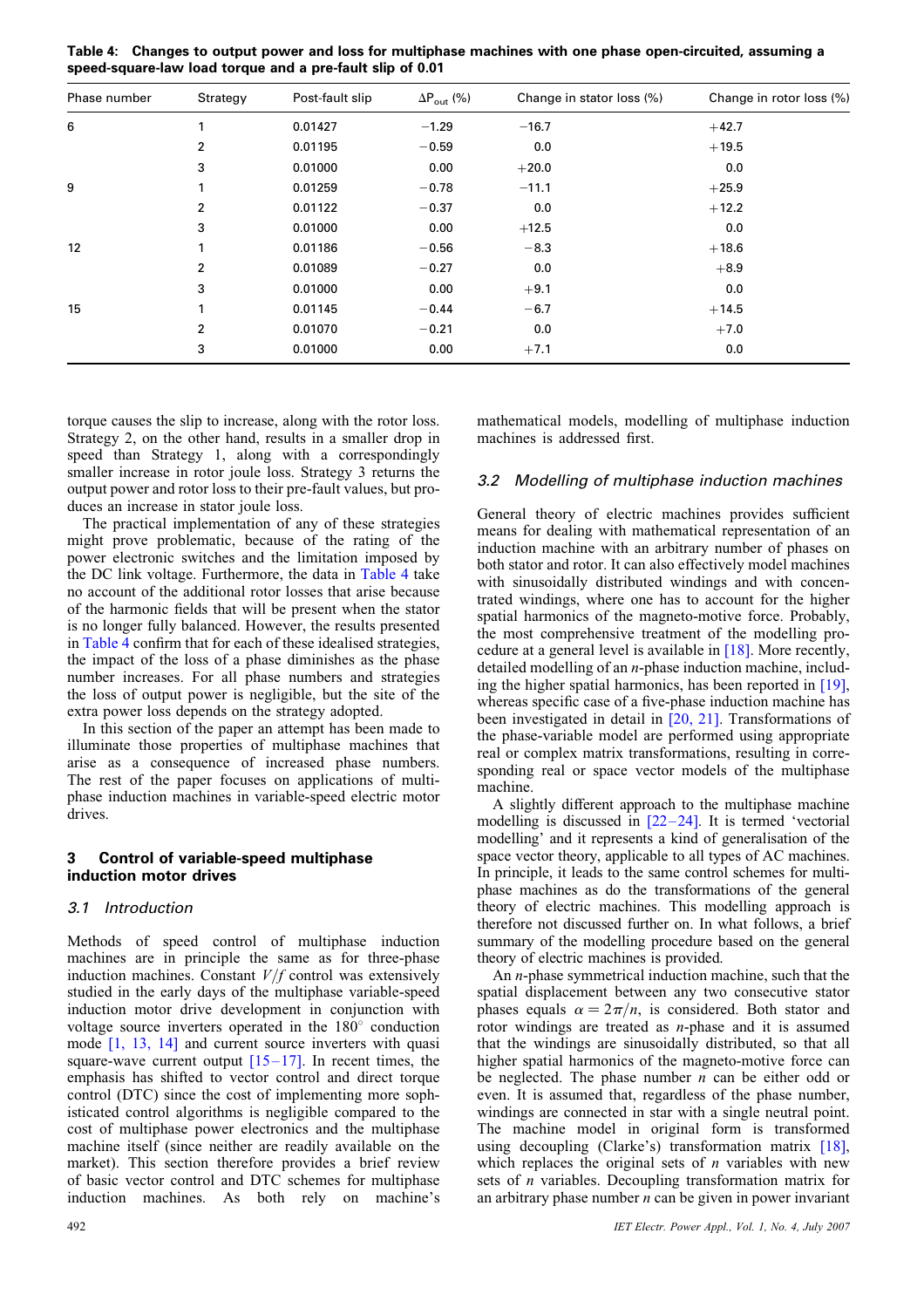<span id="page-4-0"></span>
$$
\alpha \begin{bmatrix}\n1 & \cos \alpha & \cos 2\alpha & \cos 3\alpha & \dots & \cos 3\alpha & \cos 2\alpha & \cos \alpha \\
0 & \sin \alpha & \sin 2\alpha & \sin 3\alpha & \dots & -\sin 3\alpha & -\sin 2\alpha & -\sin \alpha \\
1 & \cos 2\alpha & \cos 4\alpha & \cos 6\alpha & \dots & \cos 6\alpha & \cos 4\alpha & \cos 2\alpha \\
y_1 & 0 & \sin 2\alpha & \sin 4\alpha & \sin 6\alpha & \dots & -\sin 6\alpha & -\sin 4\alpha & -\sin 2\alpha \\
x_2 & 1 & \cos 3\alpha & \cos 6\alpha & \cos 9\alpha & \dots & \cos 9\alpha & \cos 6\alpha & \cos 3\alpha \\
\frac{x_2}{n} & \frac{1}{n} & \frac{1}{n} & \frac{1}{n} & \frac{1}{n} & \frac{1}{n} & \frac{1}{n} & \frac{1}{n} & \frac{1}{n} & \frac{1}{n} & \frac{1}{n} & \frac{1}{n} & \frac{1}{n} & \frac{1}{n} & \frac{1}{n} & \frac{1}{n} & \frac{1}{n} & \frac{1}{n} & \frac{1}{n} & \frac{1}{n} & \frac{1}{n} & \frac{1}{n} & \frac{1}{n} & \frac{1}{n} & \frac{1}{n} & \frac{1}{n} & \frac{1}{n} & \frac{1}{n} & \frac{1}{n} & \frac{1}{n} & \frac{1}{n} & \frac{1}{n} & \frac{1}{n} & \frac{1}{n} & \frac{1}{n} & \frac{1}{n} & \frac{1}{n} & \frac{1}{n} & \frac{1}{n} & \frac{1}{n} & \frac{1}{n} & \frac{1}{n} & \frac{1}{n} & \frac{1}{n} & \frac{1}{n} & \frac{1}{n} & \frac{1}{n} & \frac{1}{n} & \frac{1}{n} & \frac{1}{n} & \frac{1}{n} & \frac{1}{n} & \frac{1}{n} & \frac{1}{n} & \frac{1}{n} & \frac{1}{n} & \frac{1}{n} & \frac{1}{n} & \frac{1}{n} & \frac{1}{n} & \frac{1}{n} & \frac{1}{n} & \frac{1}{n} & \frac{
$$

**Fig. 1** Clarke's decoupling transformation matrix for a symmetrical n-phase system

form with Fig. 1 where  $\alpha = 2\pi/n$ . The first two rows of the matrix in Fig. 1 define variables that will lead to fundamental flux and torque production ( $\alpha-\beta$  components; stator to rotor coupling appears only in the equations for  $\alpha-\beta$ components). The last two rows define the two zerosequence components and the last row of the transformation matrix in Fig. 1 is omitted for all odd phase numbers  $n$ . In between, there are  $(n - 4)/2$  (or  $(n - 3)/2$  for  $n =$  odd) pairs of rows which define  $(n - 4)/2$  (or  $(n - 3)/2$  for  $n = odd$  pairs of variables, termed further on  $x-y$ components.

Equations for pairs of  $x-y$  components are completely decoupled from all the other components and stator to rotor coupling does not appear either [\[18\].](#page-24-0) These components do not contribute to torque production when sinusoidal distribution of the flux around the air-gap is assumed. Zero-sequence components does not exist in any star-connected multiphase system without neutral conductor for odd phase numbers, while only 0\_ component can exist if the phase number is even. Since rotor winding is shortcircuited, neither  $x-y$  nor zero-sequence components can exist, and one only needs to consider further on  $\alpha - \beta$ equations of the rotor winding.

As stator to rotor coupling takes place only in  $\alpha-\beta$ equations, rotational transformation is applied only to these two pairs of equations. Its form is identical as for a three-phase machine. Assuming that the machine equations are transformed into an arbitrary frame of reference rotating at angular speed  $\omega_a$ , the model of an *n*-phase induction machine with sinusoidal winding distribution is given with

$$
v_{ds} = R_s i_{ds} - \omega_a \psi_{qs} + p \psi_{ds}
$$
  
\n
$$
v_{qs} = R_s i_{qs} + \omega_a \psi_{ds} + p \psi_{qs}
$$
  
\n
$$
v_{x1s} = R_s i_{x1s} + p \psi_{x1s}
$$
  
\n
$$
v_{y1s} = R_s i_{y1s} + p \psi_{y1s}
$$
  
\n
$$
v_{x2s} = R_s i_{x2s} + p \psi_{x2s}
$$
  
\n
$$
v_{y2s} = R_s i_{y2s} + p \psi_{y2s}
$$
  
\n
$$
\dots
$$
  
\n
$$
v_{o+s} = R_s i_{o+s} + p \psi_{o+s}
$$
  
\n
$$
v_{o-s} = R_s i_{o-s} + p \psi_{o-s}
$$
  
\n
$$
v_{dr} = 0 = R_r i_{dr} - (\omega_a - \omega) \psi_{qr} + p \psi_{dr}
$$
  
\n
$$
v_{qr} = 0 = R_r i_{qr} + (\omega_a - \omega) \psi_{dr} + p \psi_{qr}
$$

$$
\psi_{ds} = (L_{ls} + L_m)i_{ds} + L_m i_{dr}
$$
  
\n
$$
\psi_{qs} = (L_{ls} + L_m)i_{qs} + L_m i_{qr}
$$
  
\n
$$
\psi_{x1s} = L_{ls}i_{x1s}
$$
  
\n
$$
\psi_{y1s} = L_{ls}i_{y1s}
$$
  
\n
$$
\psi_{x2s} = L_{ls}i_{x2s}
$$
  
\n
$$
\psi_{y2s} = L_{ls}i_{y2s}
$$
  
\n
$$
\psi_{o+s} = L_{ls}i_{o+s}
$$
  
\n
$$
\psi_{o-s} = L_{ls}i_{o-s}
$$
  
\n
$$
\psi_{dr} = (L_{lr} + L_m)i_{dr} + L_m i_{ds}
$$
  
\n
$$
\psi_{qr} = (L_{lr} + L_m)i_{qr} + L_m i_{qs}
$$

where  $L_m = (n/2)M$  and M is the maximum value of the stator to rotor mutual inductances in the phase-variable model. Symbols  $R$  and  $L$  stand for resistance and inductance,  $v$ , *i* and  $\psi$  denote voltage, current and flux linkage, while indices  $s$ , r identify stator/rotor variables/parameters. Index *l* identifies leakage inductances. Torque equation is given with

$$
T_e = PL_m \lfloor i_{dr} i_{qs} - i_{ds} i_{qr} \rfloor \tag{9}
$$

Model equations for  $d-q$  components in (7) and (8) and the torque equation (9) are identical as for a three-phase induction machine. This means that, in principle, the same control schemes will apply to multiphase induction machines as for three-phase machines. However, existence of  $x-y$  equations means that utilisation of a voltage source that creates stator voltage  $x-y$  components will lead to a flow of potentially large stator  $x-y$  current components, since these are restricted only by stator leakage impedance. In essence,  $x-y$  components correspond to certain voltage and current harmonics, the order of which depends on the machine's number of stator phases. Hence the inverter, used to supply a multiphase induction machine, must not create low-order voltage harmonics that will excite stator current low-order harmonic flow in  $x-y$  circuits. This issue is of particular importance when realising inverter PWM control and will be discussed in Section 4.

On the basis of (7) and (8) and assuming a single neutral point in stator winding it follows that after transformation of the model one has to deal with  $(n - 1)$  equations, since  $0_+$ component cannot be excited. However, if the stator winding of the machine is with  $n = ak$ ,  $(a = 3, 4, 5, 6, ...)$ 7...,  $k = 2, 3, 4, 5$ ...) number of phases, then it is possible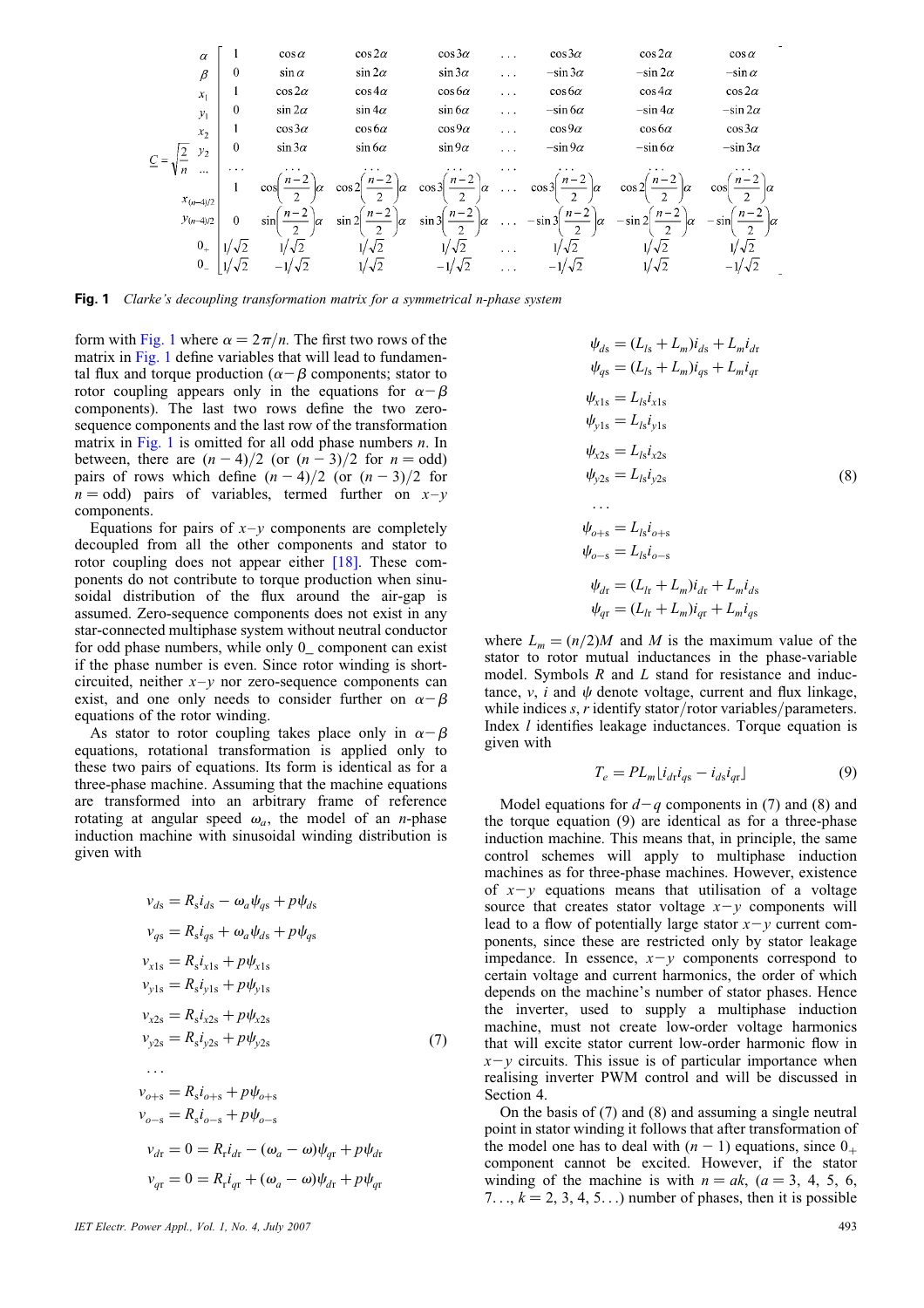to configure the complete winding as  $k$  windings with  $a$ phases each, with  $k$  isolated neutral points. This reduces the total number of equations after transformation to  $n - k$ , since in each star-connected winding zero-sequence cannot exist. For example, in a nine-phase machine with three three-phase windings shifted by  $40^{\circ}$  and with isolated neutrals there are only six equations instead of eight (when there is a single neutral). This feature is often exploited in multiphase motor drives since it has advantages with regard to fault tolerance, as discussed in Section 7. For practical purposes the most commonly used value is  $a = 3$  with  $k = 2$  or 3. However, *a* may also take different values. For example, a 15-phase induction machine of  $[25-29]$  is configured for this purpose with three five-phase stator windings  $(a = 5, k = 3)$ , supplied from three five-phase H-bridge voltage source inverters with separate DC links.

An alternative configuration of stator windings is often utilised when the total number of stator winding phases is  $n = 3k$ ,  $k = 2, 3, 4, 5...$  Rather than placing the stator phases equidistantly along the circumference of the machine, one half of the angle  $\alpha = 2\pi/n$  is used as the spatial shift between consecutive three-phase windings. This yields a six-phase machine with  $30^{\circ}$  displacement between two three-phase windings and a nine-phase machine with  $20^{\circ}$  displacement between three three-phase windings. Machines designed in this manner are called here asymmetrical induction machines, since the schematic representation of the magnetic axes of the individual stator phases is asymmetrical (see Section 6). Modelling of asymmetrical induction machines will again result in the same model equations  $(7)$ – $(9)$ , provided that an appropriate transformation matrix is applied. The decoupling transformation matrix for asymmetrical six-phase machine with two isolated neutral points is of the form [\[30, 31\]](#page-25-0)

$$
\alpha = \sqrt{\frac{2}{6}} \begin{bmatrix} 1 & \cos\frac{2\pi}{3} & \cos\frac{4\pi}{3} & \cos\frac{\pi}{6} & \cos\frac{5\pi}{6} & \cos\frac{9\pi}{6} \\ 0 & \sin\frac{2\pi}{3} & \sin\frac{4\pi}{3} & \sin\frac{\pi}{6} & \sin\frac{5\pi}{6} & \sin\frac{9\pi}{6} \\ 1 & \cos\frac{4\pi}{3} & \cos\frac{8\pi}{3} & \cos\frac{5\pi}{6} & \cos\frac{\pi}{6} & \cos\frac{9\pi}{6} \\ y_1 & 0 & \sin\frac{4\pi}{3} & \sin\frac{8\pi}{3} & \sin\frac{5\pi}{6} & \sin\frac{\pi}{6} & \sin\frac{9\pi}{6} \\ 0_+ & 1 & 1 & 1 & 0 & 0 & 0 \\ 0 & 0 & 0 & 1 & 1 & 1 \end{bmatrix}
$$
\n(10)

where the first three elements in each row are related to the first three-phase winding, while the remaining three elements apply to the second three-phase winding. It is assumed in (10) that neutral points of the two three-phase windings are not connected, as usually the case is. Application of (10) in conjunction with the subsequent rotational transformation again results in model equations  $(7)$ – $(9)$ , where there is a single pair of  $x-y$  component equations  $(x_1-y_1)$  and zero-sequence equations do not exist.

Transformation matrix for asymmetrical multiphase machines with multiple three-phase windings is most easily formed using the vector space decomposition (VSD) approach, detailed in [\[31\]](#page-25-0) (and addressed in more detail in Section 3.3). For example, application of the VSD approach to an asymmetrical nine-phase machine model, assuming a single neutral point, yields the transformation matrix given in [\[32\]](#page-25-0). It is possible to derive in the same manner transformation matrices for asymmetrical machines with higher number of phases (12, 15, etc.).

In the case of induction machines with  $n = 3k$ ,  $k = 2, 3$ , 4, 5..., an alternative approach to modelling  $[33, 34]$  is also utilised. Since the machine's stator winding consists of  $k$ three-phase star-connected windings with isolated neutral points, it is possible to formulate the transformation matrix in such a way that one obtains a pair of  $d-q$ equations for each three-phase winding, with the total torque determined as a sum of individual contributions of each of the three-phase windings. This modelling approach therefore results in a model where each of the three-phase windings gets described with a pair of equations identical to the  $d-q$  pair in (7) and (8). For example, an asymmetrical six-phase machine with two isolated neutral points is fully described with the model containing two pairs of  $d-q$  voltage and flux linkage stator winding equations. Application of this modelling approach is restricted to multiphase machines with multiple three-phase windings and it therefore lacks the generality offered by the model (7)–(9). Nevertheless, 'double  $d-q$  winding representation' of asymmetrical six-phase machines is often utilised for development of vector control schemes for this particular machine type  $[35-37]$ , as discussed in Section 6.

As the number of phases of an induction machine increases it becomes progressively difficult to achieve sinusoidal distribution of the magneto-motive force, because of the limited number of slots along the stator circumference. On the other hand, sinusoidal distribution is actually often not even a desirable feature of a multiphase machine, since it prevents utilisation of one of the main advantages offered by such machines, torque enhancement by injection of higher stator current harmonics. If the stator winding is made as concentrated, then the magneto-motive force contains higher spatial harmonics. By injecting stator current time harmonics of the order that coincides with the spatial harmonic order it becomes possible to develop an average torque with these harmonic currents that is in addition to the torque produced by the fundamental stator current. This possibility is brought into existence by the fact that control of flux and torque associated with any particular current harmonic requires only two stator currents. The fundamental flux and torque components are therefore controlled using the stator  $d-q$  current components according to (7)–(9). Each of the additional pairs of  $x-y$  stator current components in (7) and (8) can be used to control an additional flux and torque component of the machine, caused by the injection of a certain stator current component. This possibility exists in all multiphase AC machines with an odd phase number, regardless of the type (e.g., synchronous reluctance machines [\[38, 39\]](#page-25-0) and permanent magnet synchronous motor drives [\[40\]](#page-25-0)). However, the possibility of utilising higher stator current harmonic injection for torque enhancement is severely restricted in machines with an even phase number. The only known case where this is a possibility is the asymmetrical six-phase motor drive, where application of the stator current third harmonic current injection requires operation of the machine with single neutral point, which has to be connected to either mid-point of the capacitor bank in the DC link or to a separate (seventh) inverter leg (induction motor drive  $[41-43]$  and permanent magnet synchronous motor drive [\[44\]](#page-25-0)). In contrast to this, injection of the third stator current harmonic cannot be used for torque enhancement in a symmetrical six-phase drive.

From the modelling point of view, injection of stator current harmonics modifies both the transformation matrices and the resulting model. Since now stator-to-rotor coupling takes place not only between stator and rotor  $d-q$ components but also between the other pairs of stator and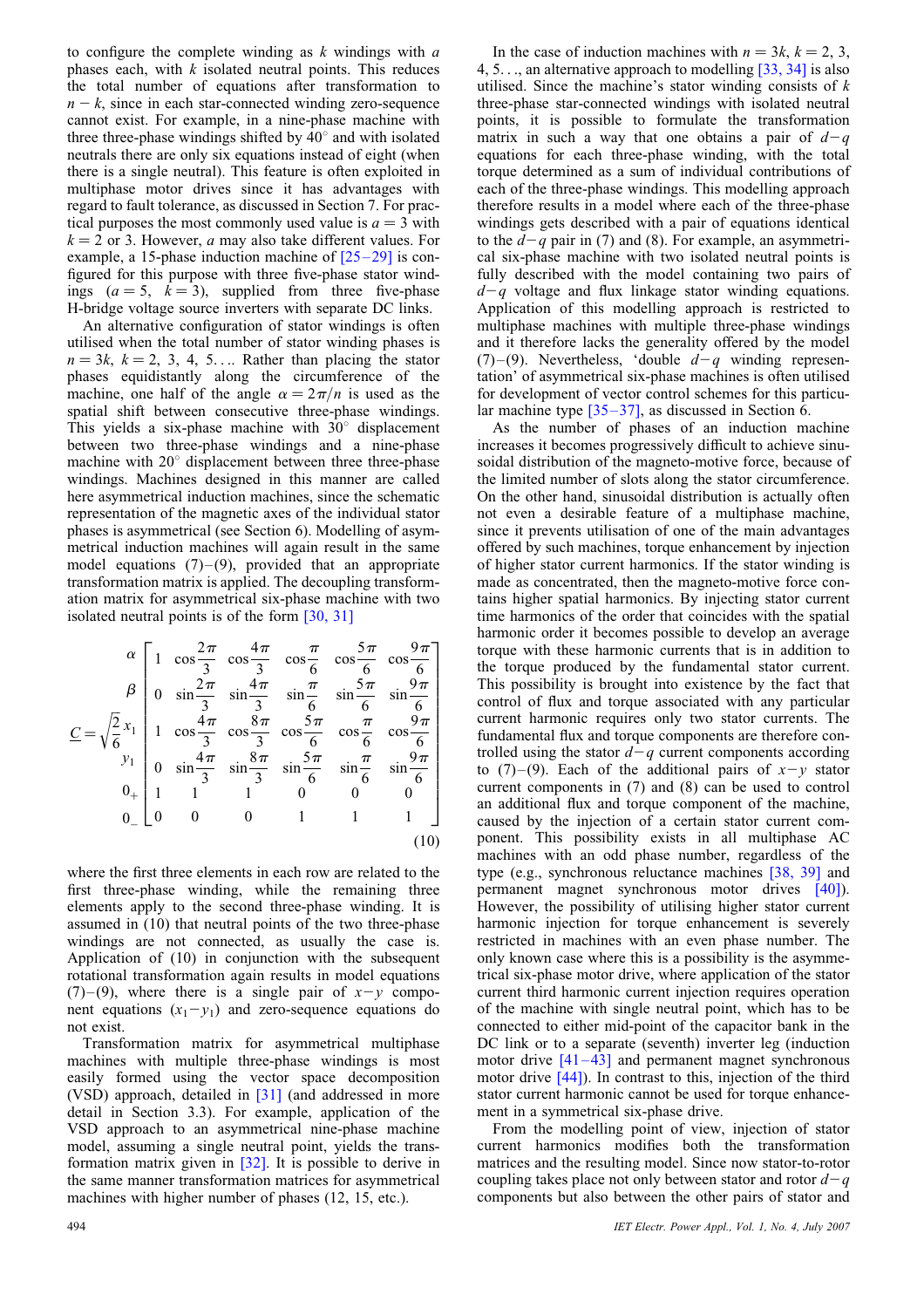<span id="page-6-0"></span>rotor components, the pairs of axes after transformation are usually labelled  $d1-q1$ ,  $d3-q3$ ,  $d5-q5$ , and so on (rather than  $d-q$ ,  $x1-y1$ ,  $x2-y2$ , etc.) in accordance with the stator current harmonic order that appears as the torque enhancing in any particular pair of  $d-q$  components. In a five-phase induction machine the third stator current harmonic is used to enhance the torque production and hence the model contains coupled stator and rotor  $d1-q1$  and  $d3-q3$ equations, with the total torque given as a sum of the contributions of the fundamental and the third stator current harmonic [\[45, 46\].](#page-25-0) In a seven-phase machine the third and the fifth stator current component can be used for torque enhancement [\[47\]](#page-25-0), while a nine-phase symmetrical stator winding enables torque enhancement by simultaneous injection of the third, fifth, and seventh stator current harmonic [\[39\].](#page-25-0) More detailed considerations, related to the modelling and control of multiphase induction machines with higher stator current harmonic injection, are given in Section 5.2, in conjunction with five-phase induction motor drives.

## 3.3 Vector control of multiphase induction machines

As long as a multiphase induction machine is symmetrical, with sinusoidally distributed stator winding, and the transformation is based on the matrix in [Fig. 1,](#page-4-0) the same vector control schemes as for a three-phase induction machine are directly applicable regardless of the number of phases. The only difference is that the co-ordinate transformation has to produce an n-phase set of stator current (or stator voltage) references, depending on whether current control is in the stationary or in the synchronous rotating reference frame. Indirect rotor flux oriented control (FOC) schemes for a multiphase induction machine, using these two types of current control, are illustrated in Figs. 2 and 3, respectively. In principle, the scheme of Fig. 2 utilises  $(n - 1)$  stationary current controllers (assuming stator winding with a single neutral point). Either phase currents or phase current components in the stationary reference frame can be controlled and here the standard rampcomparison current control method offers the same quality of performance as with three-phase induction motor drives. On the other hand, the scheme of Fig. 3 has only two current controllers, which appears as an advantage at the first sight. However, since an  $n$ -phase machine essentially has  $(n - 1)$  independent currents (or  $(n - k)$  in the case of the *n*-phase winding being formed of  $k$  identical



Fig. 2 Indirect rotor flux oriented controller for an n-phase induction motor with sinusoidal distribution of the magneto-motive force and phase current control  $(K_I = 1/(T_r^* \, i_{ds}^*); p = Laplace)$ operator;  $T_r$  = rotor time constant;  $\phi_r$  = instantaneous rotor flux space vector position;  $\omega_{rot} =$  rotor mechanical angular speed)

IET Electr. Power Appl., Vol. 1, No. 4, July 2007 495



**Fig. 3** Indirect rotor FOC of a multiphase induction machine  $$ current control in the rotating reference frame (stator  $d - q$  axis current references and rotor flux position obtained as in Fig. 2)

a-phase windings with isolated neutral points), utilisation of the scheme of Fig. 3 will suffice only if there are not any winding and/or supply asymmetries within the  $n$ -phase stator winding and/or supply. Furthermore, application of the vector control scheme of Fig. 3 also requires an adequate method of inverter PWM control to avoid creation of unwanted low-order stator voltage harmonics that represent voltage  $x-y$  components in (7) and therefore lead to the flow of large stator current  $x-y$  current components. The problem of winding/supply asymmetry is well documented for the asymmetrical six-phase induction machine (with two isolated neutral points) and it is in principle necessary to employ four current controllers when utilising the scheme of Fig. 3. This applies to both the control scheme based on the 'double  $d-q$  winding representation'  $[35 - 37, 42, 48, 49]$  $[35 - 37, 42, 48, 49]$  and to the control based on model  $(7)$  – (9) where, in addition to the  $d-q$  stator current controllers of Fig. 3 one needs to add a pair of  $x-y$  current controllers [\[50\]](#page-25-0).

Although vast majority of control-related considerations in literature apply to either five-phase or asymmetrical sixphase induction machines, there are also reports related to other phase numbers. For example, indirect rotor FOC of a symmetrical 15-phase induction machine is considered in  $[51]$ , while  $[25-29]$  dealt with a 15-phase induction machine for electric ship propulsion, configured as three five-phase stator windings (vector and DTC have been considered in  $[25, 28]$ , while  $[27, 29]$  used  $V/f$  control). Control of a 15-phase induction motor drive was also discussed in [\[52\].](#page-25-0) An analysis of the possible supply options for a 36.5 MW, 16 Hz, nine-phase variable speed drive, aimed at electric ship propulsion has been reported in [\[6\].](#page-24-0)

Provided that good quality of current control is achieved and/or an appropriate method of PWM for multiphase VSI is applied, the performance of a vector controlled multiphase induction machine will be very much the same as for its three-phase counterpart. As an example, [Fig. 4](#page-7-0) illustrates an experimental recording of a deceleration transient of the five-phase induction machine with rotor FOC according to Fig. 2, using ramp-comparison phase current control at 10 kHz inverter switching frequency [\[53\].](#page-25-0) Behaviour of the motor's speed and torque is practically identical with what one would observe in a three-phase induction motor drive with corresponding settings of speed and current control loops.

Asymmetrical six-phase machine is undoubtedly the most frequently considered multiphase induction motor drive for high power applications. The choice of asymmetrical  $(30^{\circ}$  displacement between two three-phase windings)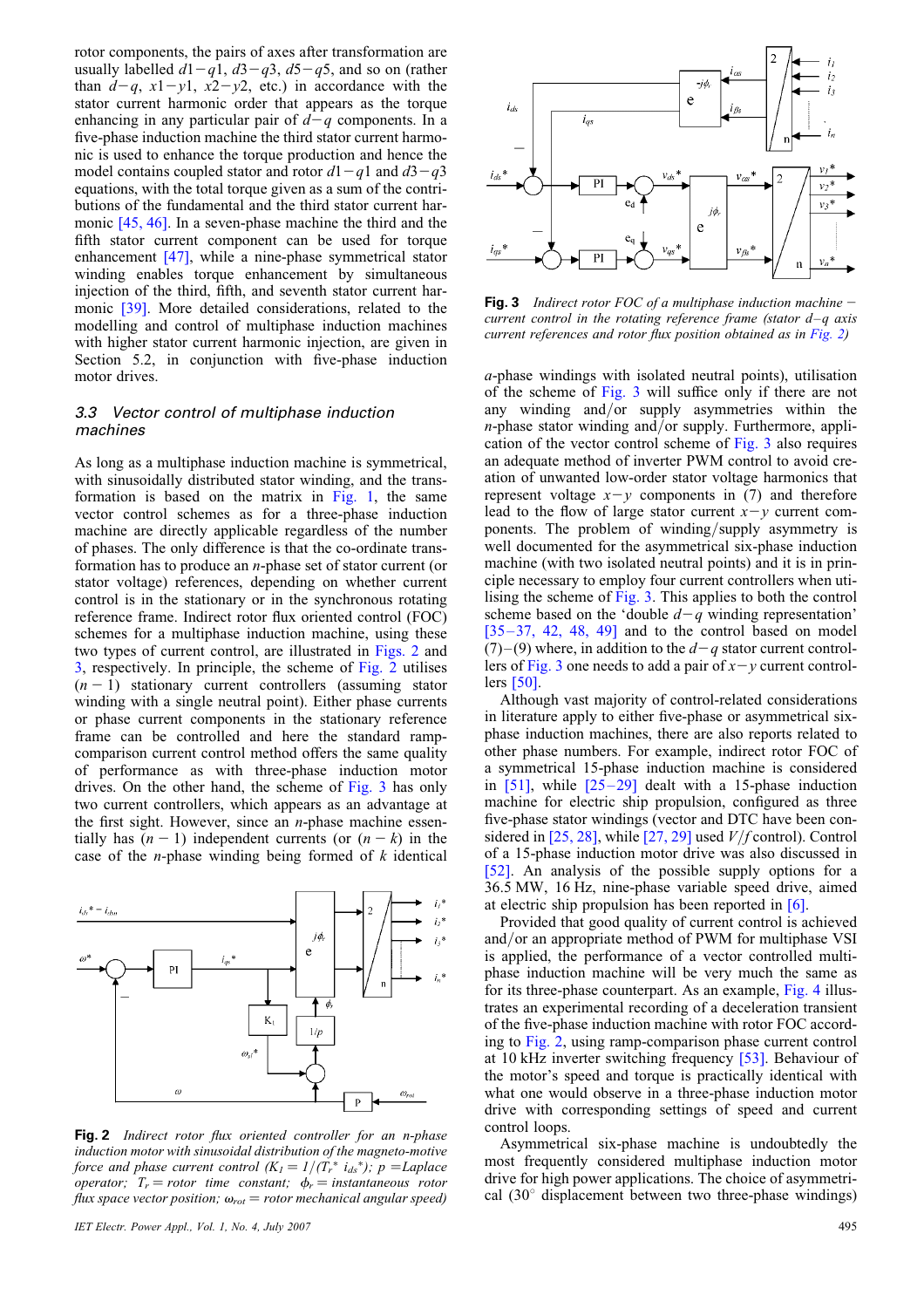<span id="page-7-0"></span>rather than symmetrical  $(60^{\circ}$  displacement between two three-phase windings) six-phase configuration was in the early days of the multiphase induction motor drives (pre-PWM era) dictated by the need to eliminate the sixth harmonic of the torque ripple, caused by the fifth and seventh harmonics of the stator current [\[33\]](#page-25-0). Utilisation of a proper PWM strategy, with sufficiently high switching frequency, for a six-phase VSI however leads to the performance of the asymmetrical and symmetrical six-phase machines that is practically the same [\[30](#page-25-0), [54, 55\]](#page-25-0). Performance of a symmetrical six-phase induction machine with rotor FOC according to [Fig. 2](#page-6-0) (using again ramp-comparison current control at 10 kHz switching frequency) is illustrated in [Fig. 5](#page-8-0) [\[56\]](#page-25-0). Acceleration from standstill to 300 rpm is shown, together with the stator phase current in subsequent steady state operation at 300 rpm. The transient behaviour is commensurate with the one obtainable with a vector controlled three-phase induction motor drive, while steady-state stator current spectrum shows absence of any unwanted low-order harmonics.

#### 3.4 Direct torque control

Two basic approaches to DTC of three-phase induction machines can be identified. In the first approach, hysteresis stator flux and torque controllers are utilised in conjunction with an optimum stator voltage vector selection table, leading to a variable switching frequency. In the second approach, switching frequency is kept constant by applying an appropriate method of inverter PWM control (usually space vector PWM). In principle, both approaches are also applicable to multiphase induction machines and the achievable dynamic performance is very much the same as for three-phase induction machines. However, there are some important differences, predominantly caused by the existence of additional degrees of freedom in multiphase machines  $(x-y$  components).

Assuming that the multiphase machine is with sinusoidal magneto-motive force distribution, DTC scheme needs to apply sinusoidal voltages to the machine's stator winding (neglecting PWM ripple), without any unwanted low-order frequency components that would excite  $x-y$  circuits. If the constant switching frequency DTC is utilised, this problem can be solved relatively easily. It is only necessary to apply one of the PWM methods, discussed in Section 4, which will provide inverter operation with sinusoidal (or at least near-sinusoidal) output voltages. For example, in the case

of an asymmetrical six-phase machine supplied from two three-phase inverters one may apply standard carrier-based PWM with third harmonic injection for the control of each of the two three-phase inverters [\[57\]](#page-25-0). This will yield operation with near-sinusoidal inverter output, with negligible content of the fifth and the seventh stator voltage harmonics (which lead to the flow of  $x-y$  stator current components that are restricted only by stator winding leakage impedance, (7) and (8)). Hence constant switching frequency DTC of a multiphase induction machine can be realised without problem, by using an appropriate PWM method that ensures sinusoidal voltage output from the inverter.

It is also possible to devise DTC schemes with higher stator current injection for multiphase machines with concentrated windings. An example of such a DTC scheme is the one of [\[58\],](#page-25-0) where a five-phase permanent magnet synchronous machine was analysed. It is a constant switching frequency DTC, where the overall stator voltage reference is built on the basis of voltage requirements for the fundamental and the third harmonic.

A problem that is encountered in hysteresis based DTC schemes for sinusoidal multiphase machines is that optimum stator voltage vector selection table, designed in the same manner as for a three-phase induction machine, dictates application of a single space vector in one (variable) switching period [\[46, 59, 60\]](#page-25-0). However, each individual inverter output voltage space vector leads to generation of unwanted low-order harmonics, which excite  $x-y$  stator circuits and lead to large stator current low-order harmonics. It appears that this problem has not been solved so far for any phase number higher than three, the exception being asymmetrical six-phase induction machine [\[61\].](#page-25-0) DTC scheme of [\[61\]](#page-25-0) similar to [\[57\]](#page-25-0) is based on utilisation of two three-phase inverters for the two three-phase windings with isolated neutral points, shifted by  $30^\circ$ . It is clearly shown in both [\[57\]](#page-25-0) and [\[61\]](#page-25-0) that utilisation of standard hysteresis stator flux and torque controllers in conjunction with an optimum switching table (ST) (where only 12 large vectors are utilised) leads to operation with substantial low-order stator current harmonics (the fifth and seventh). The problem is circumvented in [\[57\]](#page-25-0) by using constant switching frequency DTC with double zero-sequence injection, while the solutions discussed in [\[61\]](#page-25-0) are all based on modifications of the basic hysteresis based DTC. In principle, an additional hysteresis controller is introduced and the complexity of the control scheme is substantially increased. The modifications suggested in [\[61\]](#page-25-0) for the hysteresis based DTC of an asymmetrical six-phase machine



Fig. 4 Speed response, stator q-axis current reference (peak), and comparison of inverter measured and reference phase current during deceleration of a five-phase induction motor from 800 to 0 rpm under no-load conditions, using control scheme of [Fig. 2](#page-6-0)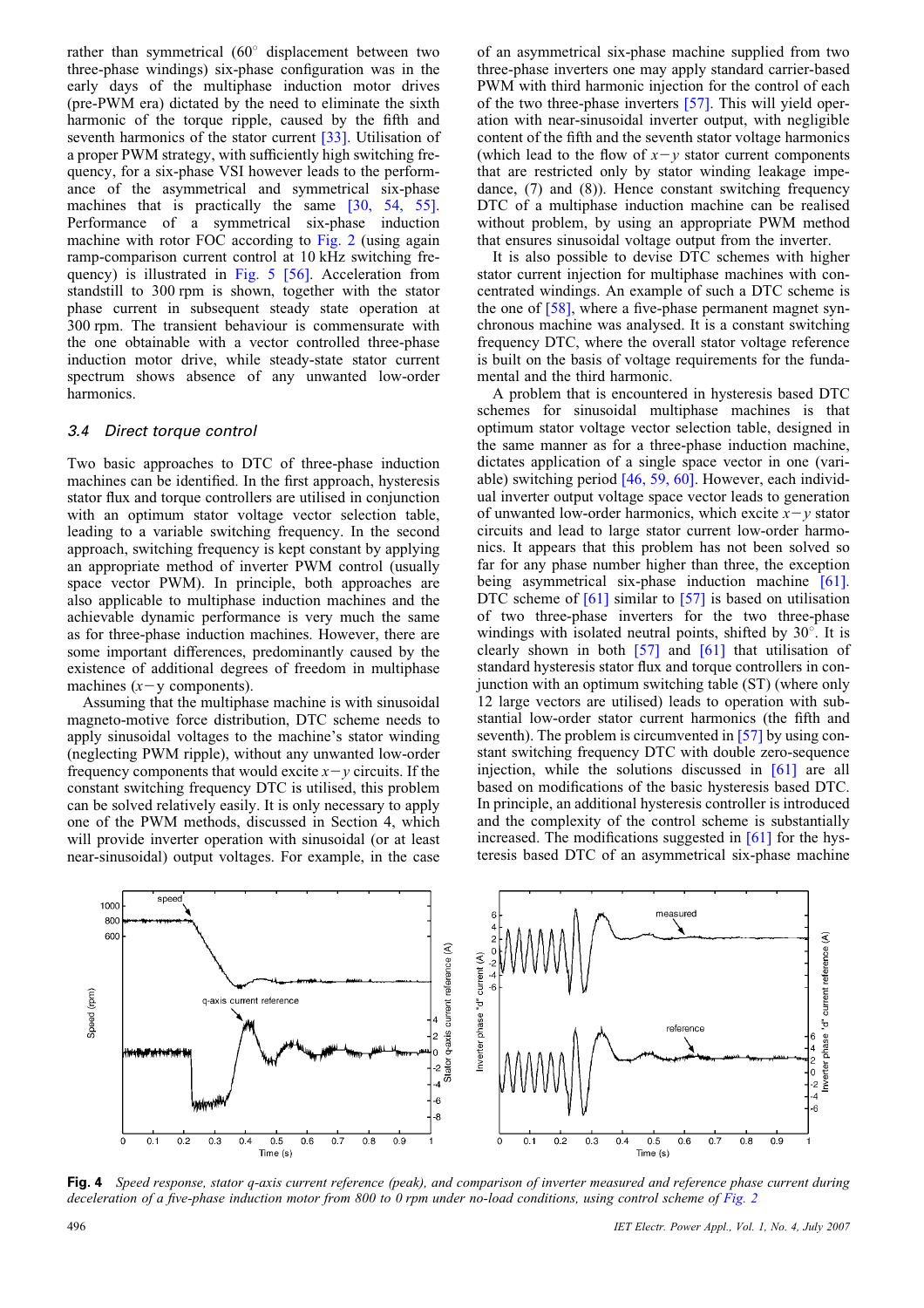<span id="page-8-0"></span>

Fig. 5 Indirect rotor FOC of a symmetrical six-phase induction motor drive using controller of [Fig. 2](#page-6-0) and ramp comparison current control

 $a$  Acceleration from standstill to 300 rpm

b Stator current (time-domain waveform and spectrum) in steady state operation at 300 rpm (15 Hz)

appear as potentially extendable to other induction machines with multiple three-phase stator windings.

Application of hysteresis based DTC in conjunction with concentrated winding machines can however be effectively done using optimum stator voltage vector selection table with large vectors only, since in this case at least some of the low-order harmonics actually lead to torque enhancement by higher stator current harmonic injection. For example, in a five-phase machine utilisation of large vectors only generates the third harmonic. Hence the third stator current harmonic flows. However, since the winding is concentrated, the third current harmonic couples with the third harmonic of the magneto-motive force and produces an average torque. This yields an enhancement of the average torque. This scheme is considered in more detail in Section 5.3.

## 4 PWM control of multiphase voltage source inverters

## 4.1 Introduction

Multiphase induction motor drives are currently invariably supplied from two-level multiphase voltage source inverters. As the number of phases of the inverter increases, the available number of inverter output voltage space vectors changes according to the law  $2^n$ . Hence a five-phase

VSI offers 32 voltage space vectors, while a nine-phase VSI (supplying a symmetrical nine-phase machine with single neutral point) has 512 output voltage space vectors. This means that, as the number of phases increases, the problem of devising an adequate space vector PWM scheme becomes more and more involved. On the other hand, carrier-based PWM for three-phase VSIs is easily extendable to multiphase VSIs. In what follows a review of available approaches to PWM control of multiphase VSIs is provided.

## 4.2 Carrier-based PWM schemes

As already discussed in Section 3.4, the problem that arises in PWM control of multiphase VSIs is how to avoid generation of unwanted low-order harmonics that lead to the flow of stator harmonic currents in  $x-y$  circuits. The most straightforward approach is undoubtedly utilisation of the carrier-based PWM methods [\[62\]](#page-25-0). Similar to the carrierbased PWM with third harmonic injection for a three-phase VSI it is possible to improve the DC bus utilisation in multiphase VSIs by injecting the appropriate zero-sequence harmonic (or adding the offset) into leg voltage references [\[63,](#page-25-0) [64\]](#page-25-0). As the number of phases increases the improvement in the DC bus utilisation by zero-sequence harmonic injection reduces [\[65\]](#page-25-0). The gain in maximum fundamental in the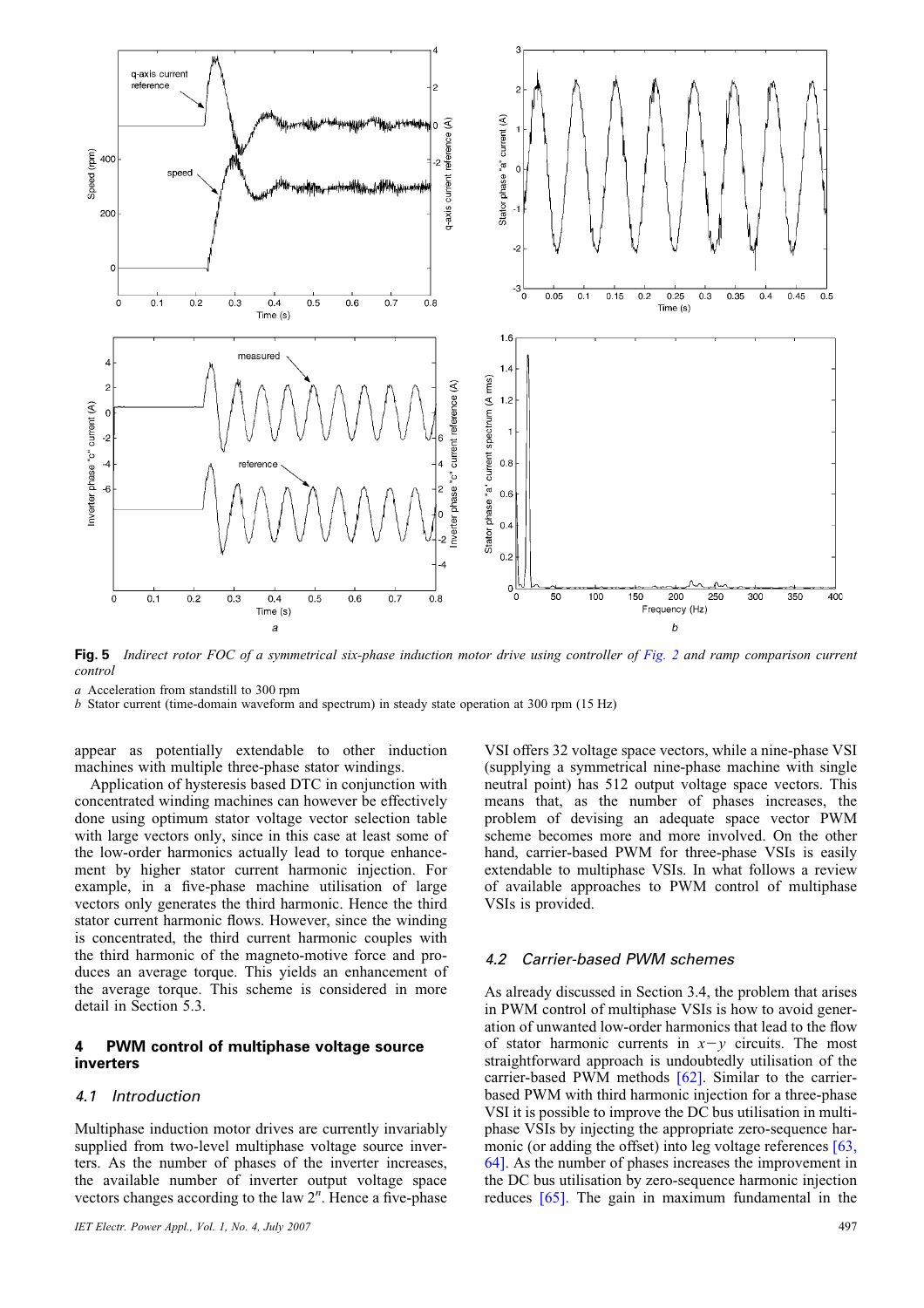linear modulation region is only 5.15% for the five-phase VSI, while it is 15.47% in the three-phase VSI.

The principle of carrier-based PWM with zero-sequence harmonic injection has frequently been utilised for asymmetrical multiphase machines with a certain number of threephase windings, supplied from three-phase VSIs. In the case of asymmetrical six-phase induction machine this leads to double zero-sequence injection (i.e. injection of the third harmonic in each of the two three-phase VSIs) as detailed in [\[31, 66, 67\].](#page-25-0) According to this approach, the six-phase inverter consists of two independent three-phase inverters sharing the same DC link. The asymmetrical sixphase machine must have isolated neutral points. In this case, from the machine's point of view, the voltage space vectors provided by two three-phase inverters in  $\alpha-\beta$ plane form two hexagons, phase shifted by 30 electrical degrees. Two three-phase inverters are controlled by two three-phase identical modulators employing the injection of two three-phase zero-sequence waveforms (Fig. 6, where  $S_{\gamma}$  ( $\gamma = a_1$ , b1, c1, a2, b2, c2) are phase switching functions of the six-phase inverter and  $v_s^*$  denotes reference space vector of the first  $(a1, b1, c1)$  three-phase winding; this space vector reference is generated by means of current controllers, as discussed later in Section 6). The phase rotation of  $\pm 30$  electrical degrees shown in Fig. 6 depends on the phase displacement between the two machine's three-phase stator sets  $a1$ ,  $b1$ ,  $c1$  and  $a2$ ,  $b2$ , c2, respectively.

It should be noted that this approach for asymmetrical six-phase induction machine is not optimal [\[31](#page-25-0), [67\]](#page-25-0), since lower fifth and seventh harmonics can be obtained using VSD technique of [\[31\]](#page-25-0) (discussed shortly). However, the easiness of implementation with industrial processors is its main advantage; also the linear modulation region is extended by the same amount (15.47%) as for the threephase VSI employing third harmonic injection. As an illustration, [Fig. 7](#page-10-0)a shows experimentally recorded machine's phase voltage  $v_{a1}$ , the inverter phase duty-cycle  $\delta_{a1}$ , and the machine's phase current  $i_{a1}$  for operation at 150 Hz fundamental frequency. The motor prototype (10 kW, 40 V rated phase voltage) is operated at no-load. The spectrum of phase voltage is depicted in Fig.  $7b$ , showing sufficiently low fifth and seventh harmonic voltages.

The main advantage of the carrier-based PWM techniques, the easiness of implementation, becomes more and more pronounced as the phase number increases. For example, in the 15-phase VSI there are  $2^{15}$  space vectors and devising any space vector based PWM for online



Fig. 6 Double zero-sequence injection PWM for asymmetrical six-phase drives

implementation would be a formidable task. On the other hand, carrier-based PWM implementation is rather straightforward [\[51\]](#page-25-0). Carrier-based PWM has also been considered in conjunction with symmetrical nine-phase machine (with three isolated neutral points) and an optimum pulse pattern PWM has been developed, which yields a better performance than the carrier-based PWM [\[68\].](#page-25-0)

One very specific application of the carrier-based PWM is related to the multiphase series-connected induction motor drives, discussed in Section 8. In this case, the multiphase VSI output voltage is required to contain two (or more, as appropriate) fundamental voltage components of different phase sequence and in general different magnitudes and frequencies. If carrier-based PWM is used, the modulation scheme is straightforward and very simple to implement, as discussed in  $\lceil 69 \rceil$  for a five-phase two-motor drive. It is still possible to utilise DC offset addition to improve the DC bus utilisation and the inverter leg voltage references are simply formed by summing the two appropriate sinusoidal signals (of in general different magnitudes and different frequencies) [\[69\].](#page-25-0) The experimentally recorded (filtered) output line-to-line voltage of the fivephase inverter supplying two series-connected five-phase induction machines is illustrated in [Fig. 8,](#page-10-0) where both instantaneous waveform and the spectrum are shown.

#### 4.3 Space vector PWM for multiphase VSIs

To facilitate the discussion of the space vector PWM techniques for multiphase VSIs a five-phase VSI is taken as an example. Since the neutral point is isolated, one has two pairs of equations describing the five-phase induction machine in (7) and (8),  $d-q$  and  $x-y$  (considering the stationary reference frame,  $d-q$  becomes  $\alpha-\beta$ ). These two pairs of components correspond to two twodimensional sub-spaces of the five-dimensional space (since neutral is isolated the fifth dimension, zero-sequence, can be omitted from consideration). Two planes formed by  $\alpha-\beta$  and  $x-y$  are mutually perpendicular, so that there is no coupling between the two. This constitutes the basis of the VSD approach [\[31\].](#page-25-0) Using the transformation matrix in Fig. 1 one defines two space vectors, one per plane that can be used to describe the inverter output voltages in the stationary reference frame [\[70\]](#page-25-0)

$$
\underline{v}_{\alpha\beta} = v_{\alpha} + jv_{\beta} = 2/5(v_a + \underline{a}v_b + \underline{a}^2v_c + \underline{a}^{*2}v_d + \underline{a}^*v_e)
$$
  

$$
\underline{v}_{xy} = v_x + jv_y = 2/5(v_a + \underline{a}^2v_b + \underline{a}^*v_c + \underline{a}v_d + \underline{a}^{*2}v_e)
$$
\n(11)

Power variant transformation is used in (11) (in contrast to Fig. 1), symbol  $*$  stands for complex conjugate,  $a =$  $\exp(j2\pi/5)$  and  $v_a$ ,  $v_b$ ,  $v_c$ ,  $v_d$ ,  $v_e$  are the inverter output phase voltages. By applying (11) in conjunction with inverter phase voltages for each of the 32 inverter states, one obtains the space vectors in the  $\alpha-\beta$  and  $x-y$  sub-spaces. There are 30 active space vectors and two zero space vectors. Each active space vector maps simultaneously into both  $\alpha-\beta$  and  $x-y$  sub-space. Large vectors of the  $\alpha-\beta$  plane map into small vectors of the  $x-y$  plane, medium length vectors map into medium length vectors, while small vectors of the  $\alpha-\beta$  plane map into large vectors of the  $x-y$  plane. Harmonics in the  $\alpha - \beta$  plane are of the order  $10k + 1$  ( $k = 0, 1, 2...$ ) while harmonics in the  $x-y$  plane are of the order  $5k + 2$  ( $k = 1, 3, 5...$ ). Hence, if only ten large vectors are used (by analogy with a three-phase VSI), the  $x-y$  plane will inevitably be excited, leading to the flow of large low-order stator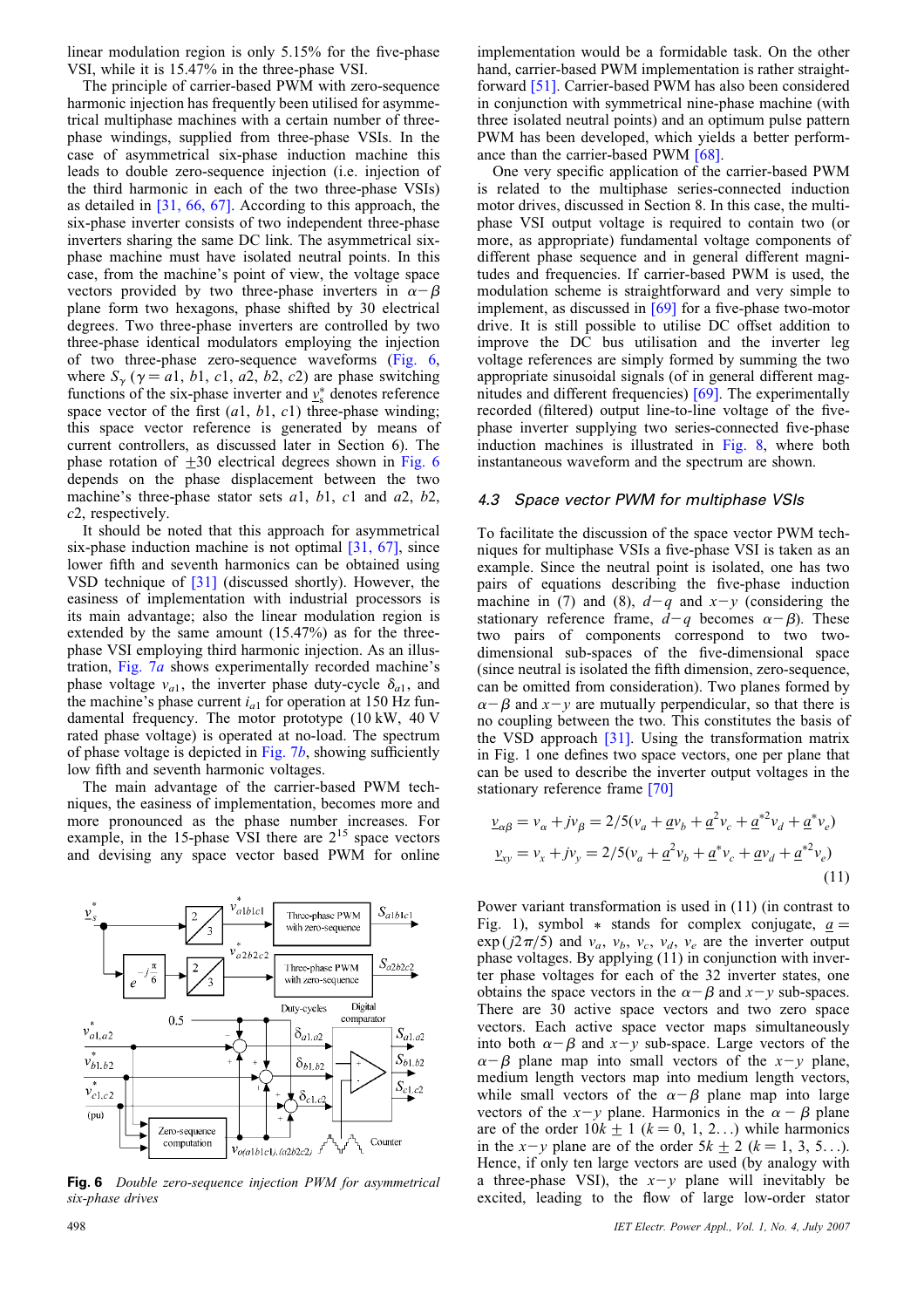<span id="page-10-0"></span>

Fig. 7 Experimental results using double zero-sequence injection PWM for asymmetrical six-phase induction machine a Time domain waveforms of  $v_{a1}$  (Trace 1, 100 V/div), duty-cycle of phase a1 (Trace 2, 1 p.u. = 5 V) and stator phase current  $i_{a1}$  (Trace 3,  $40$  A/div) b Spectrum of output phase voltage  $v_{a1}$ 

current harmonics (predominantly the third and the seventh). This is the problem that appears in implementation of hysteresis-based DTC, addressed in Section 3.4. It is also the problem that has been evidenced in the early days of space vector PWM implementation for vector controlled five-phase AC motor drives [\[59, 71\].](#page-25-0) The experimentally recorded output phase voltage of a five-phase VSI, together with its spectrum, is illustrated in [Fig. 9](#page-11-0) for the case when only large vectors are used and the reference voltage is of the maximum value achievable in the linear modulation region. As can be seen, the third harmonic is around 30%, while the seventh harmonic is around 5% of the fundamental. These percentage values apply to all reference voltage settings when only large vectors are used [\[72\].](#page-26-0) Early attempts to develop space vector PWM schemes for asymmetrical six-phase VSI were characterised with very much the same approach (selection of large vectors, forming the outermost 12-sided polygon, only). The result was also very much the same, since large fifth and seventh harmonic stator current harmonics were observed

due to the generation of the output voltage in the  $x-y$ plane [\[73, 74\]](#page-26-0).

Problems experienced with space vector PWM based on utilisation of the largest (outermost) vectors only can be easily alleviated if the basic rule [\[63,](#page-25-0) [75\]](#page-26-0) is observed. To avoid existence of unwanted low-order harmonics in the output voltages one has to apply  $n - 1$  active space vectors  $(n = odd)$  during one switching period. It then becomes possible to zero the average applied space vector in the  $x-y$  plane(s) and to obtain multiphase inverter operation with purely sinusoidal output voltages (neglecting the switching ripple). In the considered five-phase VSI one selects the two medium and the two large vectors in the  $\alpha-\beta$  plane, which neighbour the reference. Similarly, in a seven-phase VSI one would select six active vectors, while symmetrical nine-phase VSI with single neutral point requires selection of eight active space vectors. Once when the VSI active space vectors are selected, it is necessary to calculate their dwell times. Two approaches to this calculation can be identified. The first one is based



Fig. 8 Five-phase VSI line-to-line voltage and its spectrum for series-connected two-motor drive: carrier-based PWM with modulating signals composed of two sinusoidal components of different frequency and amplitude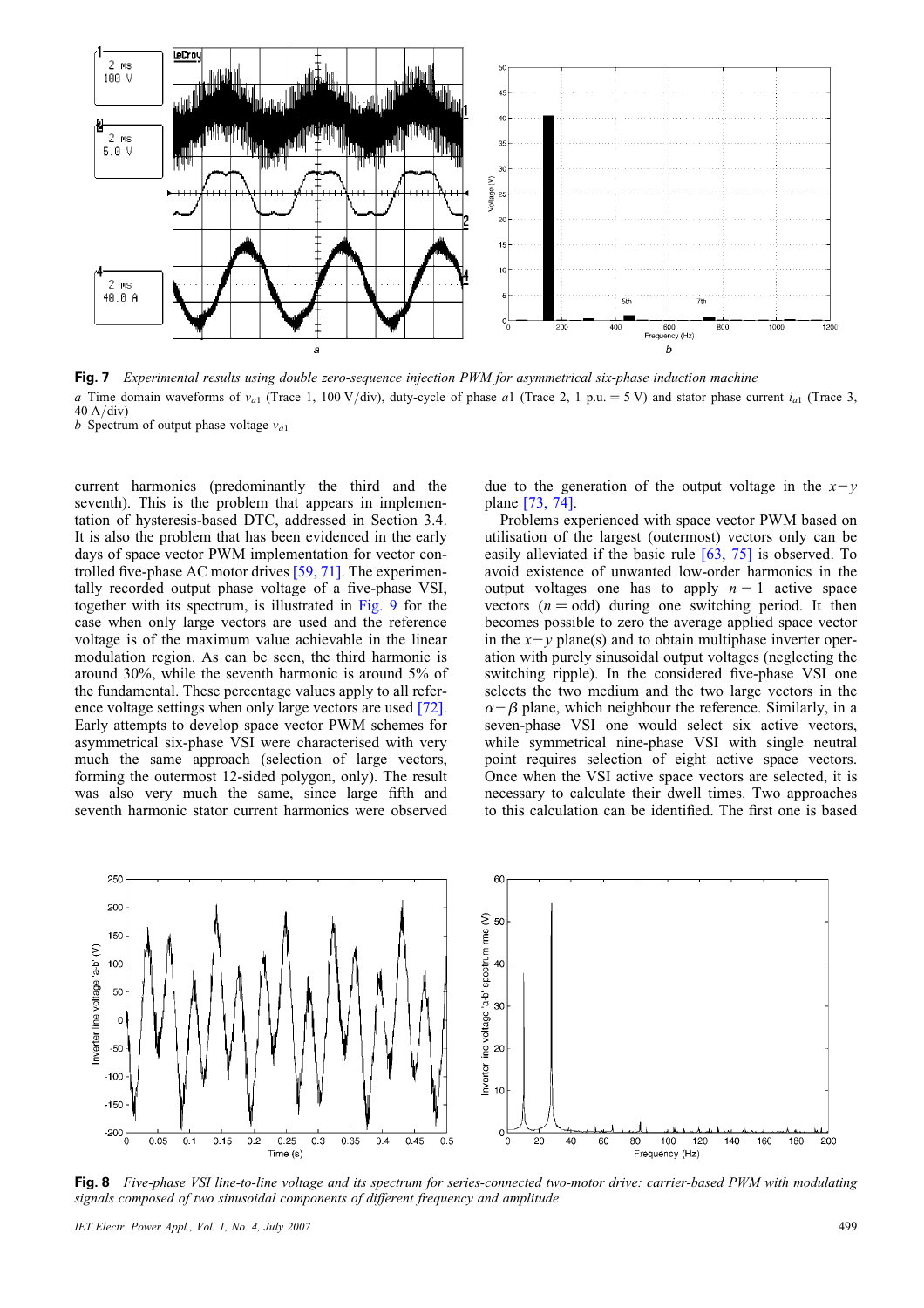<span id="page-11-0"></span>

Fig. 9 Output phase voltage of a five-phase VSI obtained using space vector PWM with large vectors only (maximum output fundamental in the linear modulation region at 50 Hz, instantaneous waveform and spectrum are shown)

on the VSD approach [\[31\]](#page-25-0) and it can be described with the following general set of equations (five-phase VSI is again discussed for simplicity)

$$
\sum_{k=1}^{n} v_{k\alpha} \cdot t_k = v_{\alpha}^* T_s \quad \sum_{k=1}^{n} v_{k\beta} \cdot t_k = v_{\beta}^* T_s
$$
  

$$
\sum_{k=1}^{n} v_{k\alpha} \cdot t_k = v_x^* T_s \quad \sum_{k=1}^{n} v_{k\gamma} \cdot t_k = v_y^* T_s
$$
 (12)  

$$
\sum_{k=1}^{n} t_k = T_s
$$

Here k denotes the selected VSI space vectors ( $k = 1$  to 5, since  $n = 5$ , where there are four active and one zero vector),  $t_k$  stands for selected vector dwell times,  $T_s$  is the inverter switching period,  $v_{\alpha}^*$ ,  $v_{\beta}^*$  are the reference space vector projections along  $\alpha - \beta$  axes,  $v_x^*$ ,  $v_y^*$  are the reference space vector projections along  $x-y$  axes, and indices  $k\alpha$ ,  $k\beta$ , kx, ky stand for projections of the selected space vectors along the four axes of the four-dimensional space. When sinusoidal output is required, one sets  $v_x^* = 0$ ,  $v_y^* = 0$  in (12) so that the right-hand side of the two equations in the second row equals zero. Calculation of dwell times using (12) is very time consuming for online implementation, even when sinusoidal output is required. Some improvement in this respect has been reported in [\[76\].](#page-26-0) If the required output is sinusoidal, an alternative approach (discussed shortly) is preferred. However, if harmonic injection is applied for the sake of torque enhancement (so that  $v_x^* \neq 0$ ,  $v_y^* \neq 0$ ), this approach is the only one currently available in conjunction with space vector PWM. Successful implementation of this approach to space vector PWM with third harmonic injection for a five-phase VSI has been demonstrated in [\[77\]](#page-26-0).

It is important to emphasise here that application of (12) is currently restricted to inverter operation with either sinusoidal output or the operation with harmonic injection for torque enhancement, since it requires that the active space vectors are known (i.e. they have already been selected). In a more general case when there are two completely independent fundamental voltage references, one in  $\alpha - \beta$  plane and the other in the  $x-y$  plane, as required in seriesconnected two-motor five-phase drives of Section 8, there is no interdependence between the two references (as the case is with higher harmonic injection) and the reference voltage in  $x-y$  plane may be both smaller and larger than the reference in the  $\alpha-\beta$  plane (this will depend on the operating frequencies of the two machines) and in principle located anywhere in the plane. The problem that arises in this case is how to select the four active vectors that are to be used to synthesise the two voltage references, since selection of active vectors on the basis of the reference in one plane automatically restricts the realisable reference in the other plane. Theoretical considerations related to this issue are available in [\[78\]](#page-26-0). A convenient space vector PWM method for series-connected two-motor drives of Section 8 is yet to be proposed (while application of carrierbased PWM is straightforward, as discussed in Section 4.2).

Utilisation of both medium and large voltage vectors for sinusoidal output voltage generation cannot provide maximum DC bus utilisation in either five-phase [\[72, 77\]](#page-26-0) or asymmetrical [\[31,](#page-25-0) [79\]](#page-26-0) and symmetrical six-phase VSIs [\[80\].](#page-26-0) This is so since full DC bus utilisation always requires application of the largest VSI space vectors only (which in turn results in the harmonics in the  $x-y$  plane, Fig. 9).

Carrier-based PWM of Section 4.2 and the corresponding space vector PWM will result in the application of the same space vectors for a five-phase VSI. The PWM pattern will be symmetrical and switching frequency of all legs will be the same (and equal to the inverter switching frequency). However, the situation is different for an asymmetrical sixphase VSI. By selecting for application two plus two large vectors neighbouring the reference in the  $\alpha-\beta$  plane from each side [\[31\]](#page-25-0) one achieves lower voltage harmonics in the  $x-y$  plane than with double zero-sequence injection method [\[31](#page-25-0), [67\].](#page-25-0) An alternative method of space vector selection for asymmetrical six-phase VSIs, based on utilisation of an ANN, is described in [\[81\].](#page-26-0) It should however be noted that, in contrast to the symmetrical six-phase VSI and the VSIs for odd phase numbers, it appears that generation of perfectly sinusoidal output voltages (with zero  $x-y$  components) does not seem to be possible for an asymmetrical six-phase VSI [\[55,](#page-25-0) [76\]](#page-26-0).

As already noted, space vector PWM based on utilisation of (12) for online implementation is time-consuming. An alternative approach, based on explicit analytical expressions for dwell time calculation, similar to what is used for three-phase VSIs, is therefore preferred. Analytical expressions for dwell times of a five-phase VSI, for sinusoidal output voltage operation, have been developed in [\[72, 82, 83\]](#page-26-0). Similar considerations for a ninephase VSI are given in [\[75\].](#page-26-0) Symmetrical six-phase VSI space vector PWM is covered in detail in  $[80]$ , where again explicit expressions for dwell times of applied space vectors are given. As an example, [Fig. 10](#page-12-0) illustrates experimental recording of output phase voltage of a symmetrical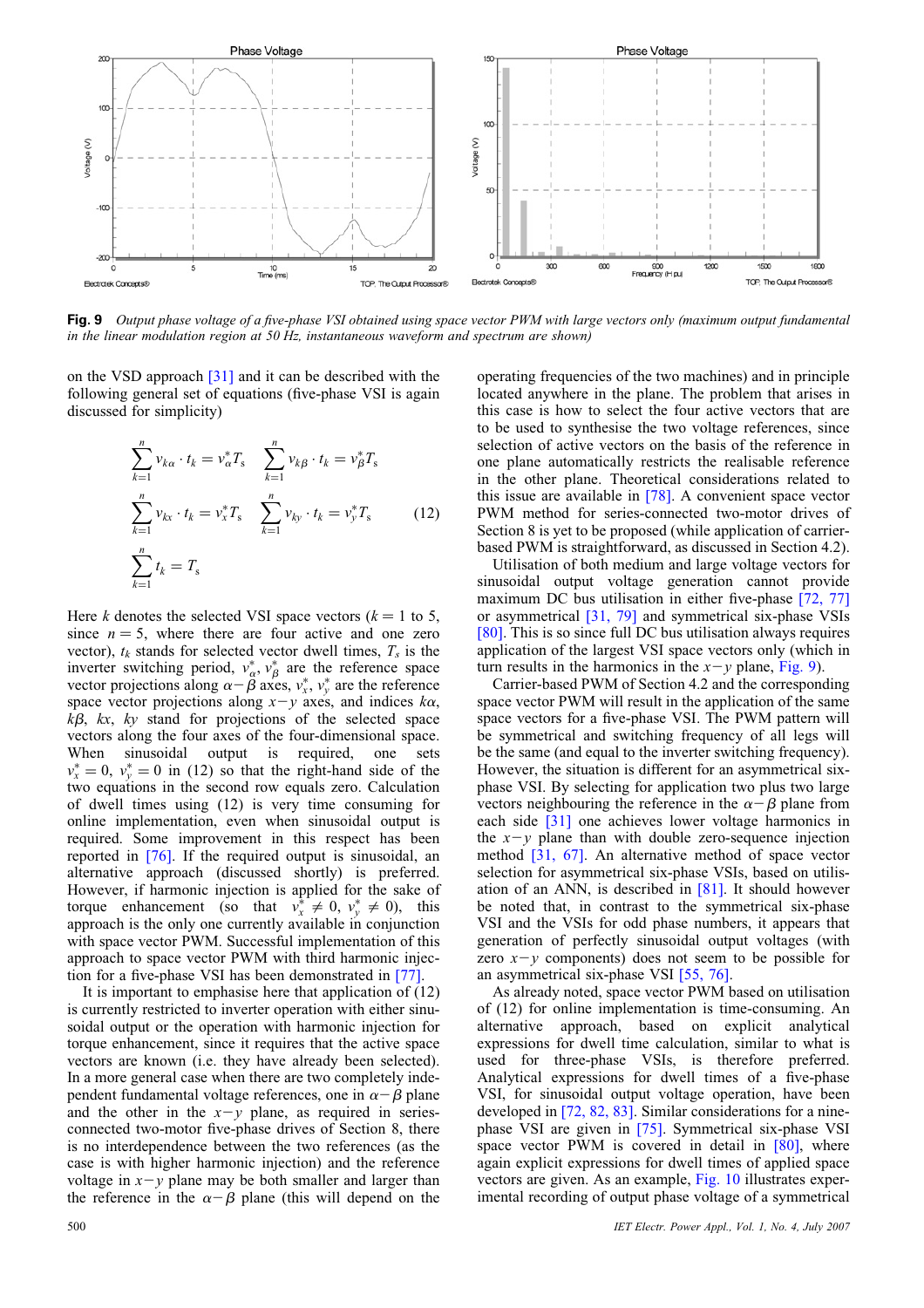<span id="page-12-0"></span>

Fig. 10 Time-domain waveform and spectrum of the symmetrical six-phase inverter output phase voltage with dwell time adjustment for sinusoidal output

six-phase VSI with single neutral point and dwell time adjustment to yield sinusoidal output. An alternative method for computation of duty cycles for the space vectors used to synthesise the reference is given in [\[84, 85\].](#page-26-0)

One particular feature of the space vector PWM for inverters with an even number of phases is that it is possible to achieve operation with zero instantaneous common mode voltage (CMV). Since such operation requires that the inverter leg voltages sum to zero instantaneously, only space vectors that satisfy this condition are utilised. This restricts severely the number of space vectors that can be used. In the asymmetrical six-phase VSI this means that only 18 active and two zero space vectors can be utilised and the maximum achievable fundamental is lower than when all active states are utilised  $[86]$ . Very much the same considerations apply to a symmetrical six-phase VSI as well [\[87\]](#page-26-0). In essence, schemes for zero instantaneous CMV for six-phase VSIs can be viewed as an extension of the method proposed for dual-voltage three-phase induction motors in [\[88\],](#page-26-0) where two three-phase inverters were used to achieve zero CMV.

The space vector PWM schemes surveyed so far lead to symmetrical PWM with commutation in a single inverter leg in transition from one space vector to the other, so that the minimum number of switchings takes place and the switching frequency of all inverter legs is the same (and equal to the inverter switching frequency). It is also possible to devise space vector PWM schemes where switching frequency varies from one inverter leg to the other. An example of such a scheme is the space vector PWM for a symmetrical six-phase VSI, given in [\[89\].](#page-26-0) Although it yields sinusoidal output, uneven switching frequency in different inverter legs makes it inferior when compared to other schemes for sinusoidal output voltage generation, given in [\[80\].](#page-26-0) However, space vector PWM with variable inverter leg switching frequency may be justifiable in the context of the torque ripple minimisation [\[62\].](#page-25-0) This requires selection of the space vectors that are the nearest to the reference. Such space vector PWM methods have been discussed in detail in [\[62\]](#page-25-0) for a fivephase VSI and to some extent in [\[80\]](#page-26-0) for a symmetrical six-phase VSI. To minimise the torque ripple while simultaneously ensuring either full cancellation or nearcancellation of the current harmonics in the  $x-y$  plane, it is suggested in [\[62\]](#page-25-0) to apply three different PWM methods for a five-phase VSI, depending on the modulation index value. If modulation index is low, application of two small and two medium-length active vectors that neighbour the reference ensures full cancellation of  $x-y$  current harmonics with a minimised torque ripple. For intermediate values of the modulation index either the method of [\[62\]](#page-25-0) or those of [\[72, 82, 83\]](#page-26-0) can be used with the same effect. For high modulation index values it is suggested in [\[62\]](#page-25-0) to apply 'triangle modulation' by selecting three active vectors (two large and one medium). Although in this region it is then not possible to cancel fully low-order harmonics, torque ripple is minimised and additionally, full DC bus voltage utilisation is enabled.

Space vector PWM for multiphase inverters is in essence an  $n$ -dimensional problem. VSD is a relatively simple way of dealing with it in two-dimensional subspaces. The attempts to formulate the space vector PWM directly, using n-dimensional space, are rare. Such an approach was investigated for a five-phase VSI supplying two seriesconnected five-phase induction machines in [\[90\]](#page-26-0) and was deemed to be of little practical value because of the huge complexity involved in the selection of the space vectors. Some improvement with regard to the dwell time calculation has been reported in [\[91\];](#page-26-0) however the problem of the space vector selection remains the main obstacle in the application of the n-dimensional space vector PWM.

#### 4.4 Multiphase multilevel voltage source inverters

By and large, existing considerations of multiphase induction motor drives are related to two-level VSI supply. An attempt to develop a multilevel multiphase induction motor drive for a locomotive application is described in [\[92\].](#page-26-0) An asymmetrical nine-phase induction machine is used, configured into three three-phase windings with isolated neutral points. These are supplied from three-phase three-level inverters. Since the neutrals are isolated, threelevel inverter control is an extension of what is used in three-phase drives. The same applies to the considerations related to asymmetrical six-phase induction motor drive in [\[93\],](#page-26-0) where two five-level three-phase inverters are used. Multilevel VSIs are also considered in [\[6\]](#page-24-0) as one of the options for the supply of a 36.5 MW electric ship propulsion drive. Some theoretical considerations are given in conjunction with four- and five-level nine-phase VSIs as potential solutions, while more detailed simulation study has been reported for the three-level nine-phase VSI [\[6\]](#page-24-0). As far as the VSIs with other phase numbers are concerned, there is little evidence of any existing developments. Some preliminary considerations related to multilevel inverter applications for five-phase induction motor drives are available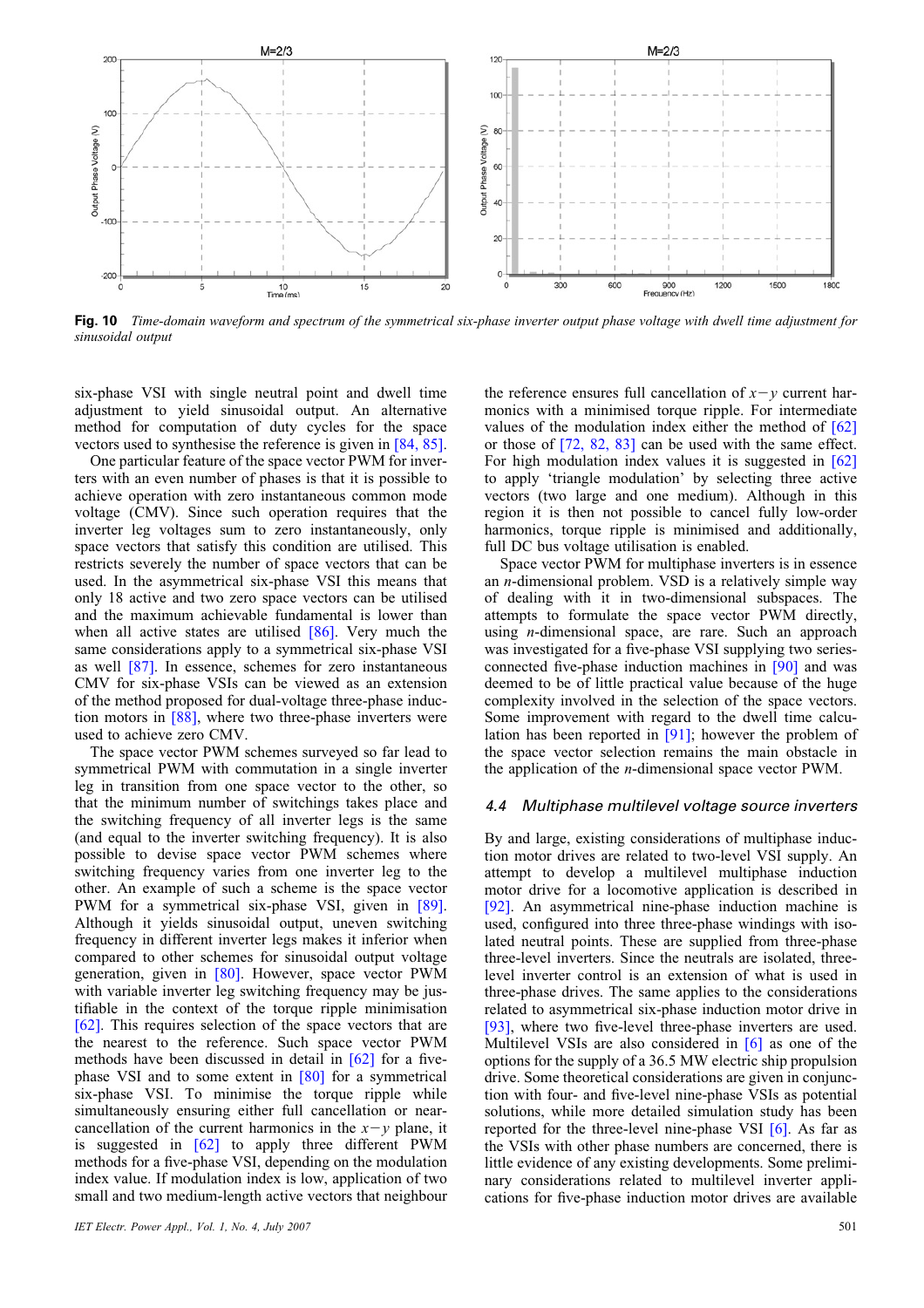in [\[62\]](#page-25-0). Theoretical and simulation considerations, related to multilevel operation of three five-phase H-bridge inverters aimed at supplying the 15-phase induction motor for ship propulsion [\[29\],](#page-25-0) show that the increase in the number of levels can considerably improve the current and torque ripples, when compared to the simplest two-level mode of operation.

### 5 Five-phase induction motor drives

#### 5.1 Introduction

Vector control of a five-phase induction motor drive, using only fundamental stator current in conjunction with sinusoidally distributed stator winding, has been discussed in Section 3.3. Various PWM schemes, applicable to a fivephase voltage source inverter have also been elaborated in Section 4. The purpose of this section is therefore to provide a more detailed treatment of vector control schemes that utilise higher harmonic injection, and of DTC, in conjunction with a five-phase induction machine with concentrated stator winding.

## 5.2 Vector control of five-phase induction motor drives with third stator current harmonic injection

The principle of higher stator current harmonic injection is equally applicable to all types of multiphase machines, including both induction [\[45, 46\]](#page-25-0) and synchronous machines [\[38, 39](#page-25-0), [94, 95\].](#page-26-0) Torque enhancement in this manner is possible only if the stator winding magnetomotive force distribution contains corresponding spatial harmonics, so that the machine is in this case designed with concentrated rather than distributed stator winding [\[96\].](#page-26-0) If the induction motor is wound with the concentrated windings ([Fig. 10\)](#page-12-0), the air-gap flux can be made to take on a quasi-rectangular rather than sinusoidal shape by using the harmonics. Besides providing a possibility of torque enhancement by the third harmonic injection, this strategy also offers other advantages. With a sinusoidal flux distribution, as found in a conventionally excited induction motor, only one tooth per pole can be fully saturated at any instant of time, corresponding to the peak of the air-gap flux wave. The other teeth are un-saturated, and the iron in those teeth could be regarded as being underutilised (at that instant). In contrast, if the air-gap flux distribution has a nearly rectangular waveform, all teeth carry the same flux, and so stator tooth iron is utilised to a greater extent. However, if the same peak air-gap flux density is used with both a sinusoidal and a square-wave



distribution, the maximum flux density in the core is increased by a factor of  $\pi/2$ . A machine designed for a square-wave air-gap flux will therefore have either a deeper core back, or a lower peak air-gap flux density, then a machine with a sinusoidally distributed air-gap field.

Motor torque enhancement by higher stator current injection requires that the magnetic field established by the interaction of the injected current harmonic and the corresponding spatial magneto-motive force harmonic rotates at the synchronous speed of the fundamental harmonic [\[45, 46\].](#page-25-0) This translates into the requirement that the machine is wound in such a way that the harmonic currents set up a number of poles equal to the product of the harmonic order and the pole number of the fundamental. In an *n*-phase machine ( $n =$  odd) this is possible for every odd harmonic up to the number of phases, meaning that for a five-phase machine the third harmonic can be used for this purpose. All harmonics of the order higher than the machine's phase number continue to create only losses and some create torque pulsation.

Since now the phase domain model of the machine contains appropriate higher harmonics of the inductance coefficients, the transformation from the phase domain into a common rotating reference frame has to be changed to obtain a model with constant coefficients. In the case of fivephase machine, the inductance coefficients contain the fundamental and the third harmonic. These two harmonics appear in two mutually orthogonal sub-spaces  $(d-q)$  and  $x-y$  in the sense of notation used in Section 3.2). Assuming isolated neutral point, the transformation into an arbitrary rotating reference frame is performed using an aroluary<br>  $(\theta_s = \int \omega_a dt)$ 

$$
\mathcal{I} = \sqrt{\frac{2}{5}} \frac{q_1}{d_3} \begin{bmatrix} \cos(\theta_s) & \cos(\theta_s - \alpha) & \cos(\theta_s - 2\alpha) \\ -\sin(\theta_s) & -\sin(\theta_s - \alpha) & -\sin(\theta_s - 2\alpha) \\ \cos 3(\theta_s) & \cos 3(\theta_s - \alpha) & \cos 3(\theta_s - 2\alpha) \\ -\sin 3(\theta_s) & -\sin 3(\theta_s - \alpha) & -\sin 3(\theta_s - 2\alpha) \\ \cos(\theta_s - 3\alpha) & \cos(\theta_s - 4\alpha) \\ -\sin(\theta_s - 3\alpha) & -\sin(\theta_s - 4\alpha) \\ \cos 3(\theta_s - 3\alpha) & \cos 3(\theta_s - 4\alpha) \\ -\sin 3(\theta_s - 3\alpha) & -\sin 3(\theta_s - 4\alpha) \end{bmatrix}
$$
\n(13)

With respect to the model of a sinusoidally wound machine (7)–(9), nothing changes in the  $d - q$  equations in (7) and (8), except that all variables and the magnetising inductance obtain an additional index, 1. The form of  $x-y$ equations of (7) and (8) however attains a completely different form, which is in principle the same as for  $d_1 - q_1$ equations, except for a scaling factor 3 in rotational electromotive force terms. The variables become  $d_3 - q_3$ and the magnetising inductance has an additional index 3. Consequently, the torque equation (9) becomes (in terms of rotor flux and stator current components)

$$
T_e = T_{e1} + T_{e3} = P(L_{m1}/L_{r1})(\psi_{dr1}i_{qs1} - \psi_{qr1}i_{ds1})
$$

$$
+ 3P(L_{m3}/L_{r3})(\psi_{dr3}i_{gs3} - \psi_{qr3}i_{ds3})
$$
(14)

where indices 1 and 3 identify the fundamental and the third harmonic variables/inductances, respectively.

Rotor FOC can again be realised using current control in either stationary or rotating reference frame. As an example, [Fig. 12](#page-14-0) [\[45, 46\]](#page-25-0) illustrates the control scheme based on the principle of indirect rotor flux orientation assuming current Fig. 11 Five-phase concentrated-winding induction machine control of stator phase currents, which now replaces [Fig. 2](#page-6-0)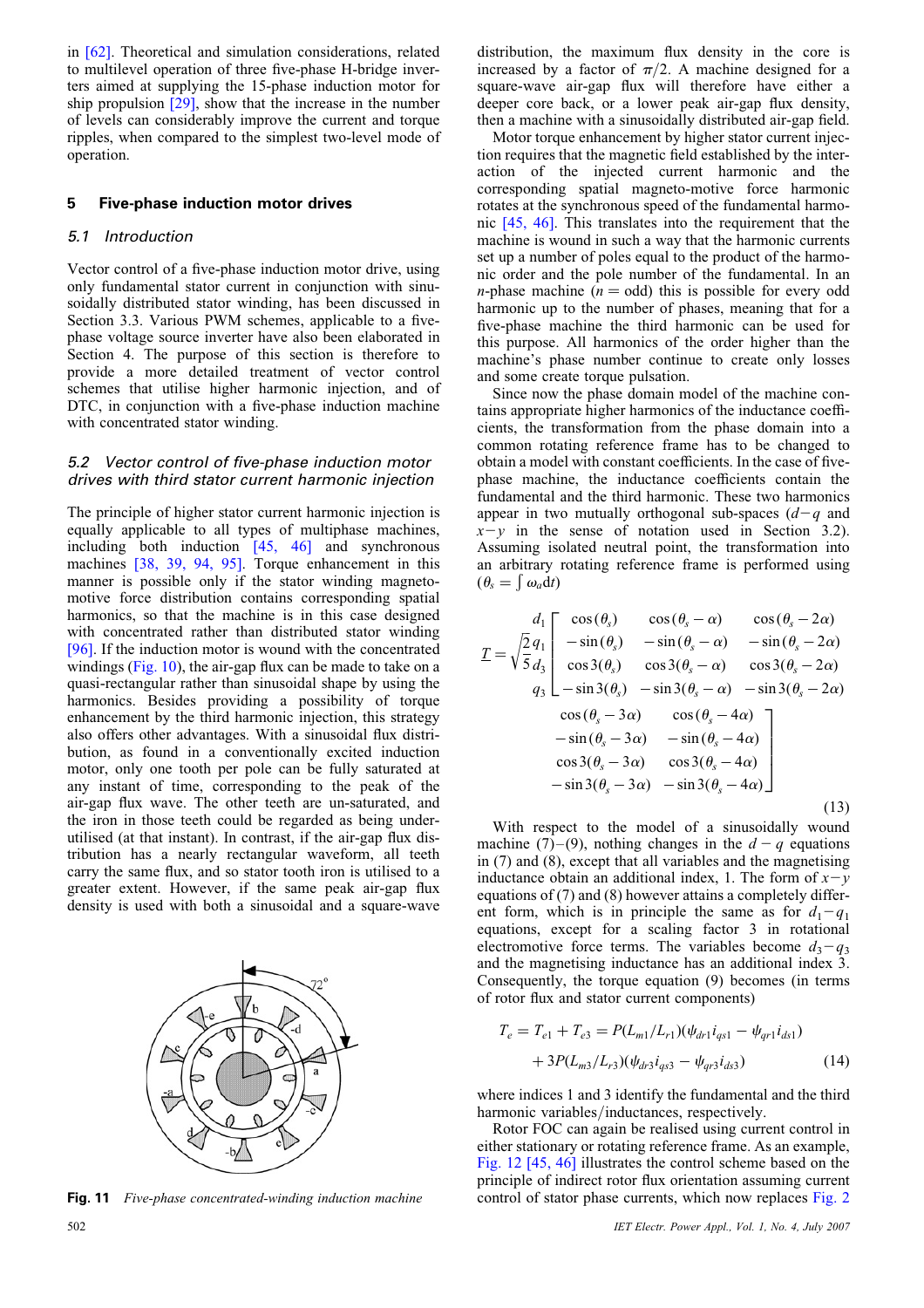<span id="page-14-0"></span>

Fig. 12 Indirect rotor field oriented control of a five-phase induction machine with the third stator current harmonic injection, using phase current control

valid for a sinusoidal five-phase machine. The coefficient  $k_3$ in Fig. 12 is associated with the relative value of the third harmonic stator current  $d_3 - q_3$  references with respect to  $d_1 - q_1$  current references and its value is set for the follow-ing experimentally obtained results to 15% [\[46\]](#page-25-0). Angle  $\rho$  is the dynamic compensating angle. Through its dynamic adjustment, for the fundamental currents and the third harmonic of the fundamental current waveform, the desired field oriented control and the nearly rectangular current waveform and flux distribution can be achieved.

It is possible to devise in a similar manner vector control schemes that operate with current control in the synchronous reference frame and therefore replace the scheme of [Fig. 3](#page-6-0) when higher stator current harmonics are injected. Such control schemes are elaborated in [\[40,](#page-25-0) [97\]](#page-26-0).

Transient and steady-state operation of a vectorcontrolled five-phase 7.5 hp induction machine, using control scheme of Fig. 12, are illustrated in Figs. 13 and 14, respectively [\[46\].](#page-25-0) The machine is loaded with a DC generator. Dynamic behaviour during acceleration transients (Fig. 13) is excellent, as can be concluded by observing the relationship between the reference and the actual speed. Measured stator current in steady state (Fig. 14) confirms



Fig. 13 Experimental results of vector control, using the fundamental and the third stator current harmonic, in transient operation

From top to bottom: reference speed (120 rpm/div), actual speed (120 rpm/div), output torque  $(50 \text{ in-lb}/\text{div})$ , and stator current  $(4 A/div)$ 

IET Electr. Power Appl., Vol. 1, No. 4, July 2007 503



Fig. 14 Experimental results of vector control, using the fundamental and the third stator current harmonic, in steady-state operation

From top to bottom:  $d_1$ -axis current (2 A/div),  $q_1$ -axis current (4 A/ div), stator current (4 A/div), and stator voltage  $(20 V/div)$ 

the presence of the third harmonic, in addition to the fundamental.

#### 5.3 DTC of five-phase induction motor drives

As already noted, it is possible to devise both constant switching frequency and variable switching frequency (hysteresis-based) DTC schemes for multiphase machines. An example of a constant switching frequency DTC scheme is given in Section 6 in conjunction with asymmetrical six-phase machine with sinusoidally distributed stator winding. Hysteresis-based DTC is therefore considered in this section. Further considerations are valid for both distributed and concentrated winding five-phase machines. However, achievable performance using the described DTC is significantly better if the machine is with concentrated windings, as explained later.

The basic hysteresis-based DTC scheme is illustrated in Fig. 15 and it is in essence identical to its three-phase counterpart [\[59, 60\]](#page-25-0). Torque hysteresis comparator can be three-level (so that zero voltage vectors are used for torque decrease) or two-level (so that only active voltage vectors are used: this case is illustrated in Fig. 15). The only difference is in the optimum voltage vector selection table, since there are 32 (rather than eight) stator voltage



Fig. 15 Block diagram of hysteresis-based DTC for a five-phase induction motor drive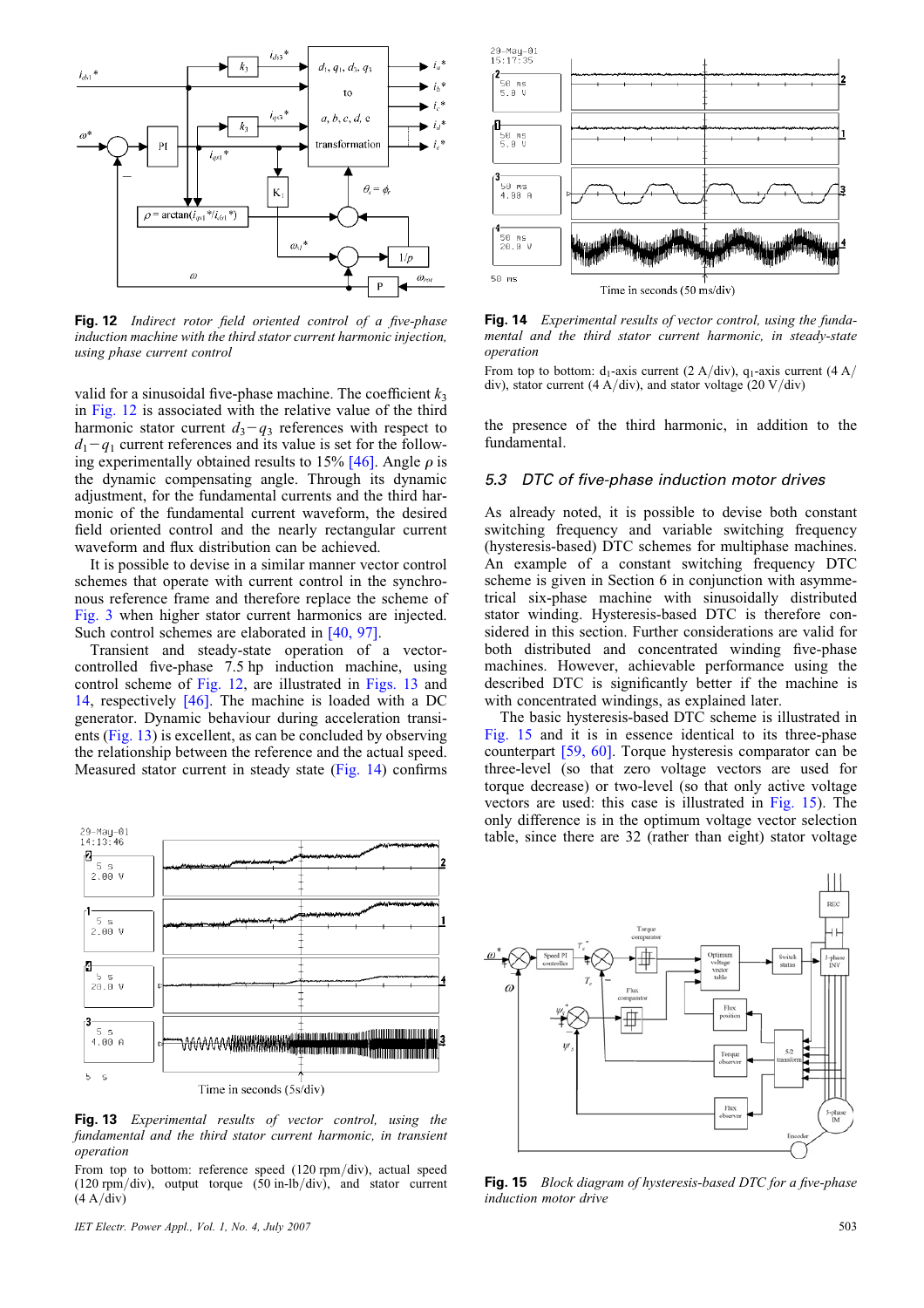

**Fig. 16** Voltage space vectors of the five-phase VSI in  $\alpha - \beta$ sub-space

vectors available from a five-phase VSI. Using the first of (11) one determines the five-phase VSI space vectors in the  $\alpha-\beta$  sub-space (Fig. 16). The 30 active vectors form three concentric decagons and the ratio of the amplitudes of the voltage vectors is  $1:1.618:1.618^2$  from the smallest to the largest vector amplitude. The voltage vectors are to be selected according to the errors of the stator flux and torque  $(\Delta \psi_s = \psi_s^* - \psi_s$  and  $\Delta T = T_e^* - T_e$ ). Fig. 17 summarises the combined effects of each voltage vector on both the stator flux and torque, assuming the initial stator flux is located in the first sector [\[59, 60\].](#page-25-0)

The 32 voltage space vectors are divided into three groups according to their amplitudes. The larger the voltage vector amplitude, the higher its influence is on the flux  $\psi_s$  and torque  $T_e$ . Within the set of active vectors of the same length (plus zero vectors) the relative impact on the stator flux and torque is illustrated in Fig. 17 with the number of arrows. Three arrows upward  $(\uparrow \uparrow \uparrow)$  or downward  $(\downarrow \downarrow \downarrow)$  represent the maximisation or minimisation of the flux  $\psi_s$  and torque  $T_e$  when these voltage vectors are applied. The arrow  $(\uparrow \downarrow)$  indicates that the flux stays nearly constant.

Since the fastest change in both flux and torque error will result if only large vectors are applied, this is the natural and simplest choice for the optimum voltage vector table. This

|                         | $V_{6}$                            | $V_{14}$               | $V_{\rm 12}$        | $V_{28}$    | $V_{\rm 24}$        | $V_{25}$                     | $V_{17}$               | $V_{19}$ | $V_3$    | $V_7$                  | $V_{0(32)}$          |
|-------------------------|------------------------------------|------------------------|---------------------|-------------|---------------------|------------------------------|------------------------|----------|----------|------------------------|----------------------|
| $\mathcal{V}_{s(1)}$    |                                    | $\downarrow\downarrow$ | ↓                   | ↑           | $\uparrow \uparrow$ | ↑↑                           | $\uparrow \uparrow$    | ↑        | ↓        | $\downarrow\downarrow$ | ↑↓                   |
| $T_{e(1)}$              | ↓                                  | $\uparrow \uparrow$    | ↑1                  | ↑           | $\uparrow \uparrow$ | ↓                            | $\downarrow\downarrow$ |          |          |                        |                      |
|                         |                                    |                        |                     |             |                     |                              |                        |          |          |                        |                      |
|                         | $V_{15}$                           | $V_{\it 4}$            | $V_{30}$            | $V_{\rm 8}$ | $V_{29}$            | $V_{\rm 16}$                 | $V_{\rm 27}$           | $V_1$    | $V_{23}$ | $V_2$                  | $V_{0(32)}$          |
| $\mathit{\psi_{s(2)}}$  | ↓↓                                 | ↓↓                     | ↓                   | ↑           | $\uparrow\uparrow$  | $\uparrow \uparrow$          | $\uparrow \uparrow$    | ↑        | ↓        | ↓↑                     | ↑↓                   |
| $T_{e\left( 2\right) }$ | ↓                                  | $\uparrow \uparrow$    | 11                  | 111         | $\uparrow \uparrow$ | ↓                            | $\downarrow\downarrow$ |          |          | ↓↓                     | ↓                    |
|                         |                                    |                        |                     |             |                     |                              |                        |          |          |                        |                      |
|                         | $V_{22}$                           | $V_{10}$               | $V_{13}$            | $V_{20}$    | $V_{26}$            | $V_{\rm 9}$                  | $V_{21}$               | $V_{18}$ | $V_{11}$ | $V_5$                  | $V_{0(32)}$          |
| $\frac{\psi_{s(3)}}{2}$ | $\downarrow \downarrow \downarrow$ | ↓↓                     | ↓                   | ↑           | $\uparrow\uparrow$  | $\uparrow \uparrow \uparrow$ | $\uparrow \uparrow$    | ↑        | ↓        | ↓↓                     | $\uparrow\downarrow$ |
|                         | ↓                                  | $\uparrow \uparrow$    | $\uparrow \uparrow$ | ↑           | $\uparrow \uparrow$ | ↓                            | $\downarrow\downarrow$ |          |          |                        |                      |
|                         |                                    |                        |                     |             |                     |                              |                        |          |          |                        |                      |

Fig. 17 Stator flux and torque variations under different vectors

means that the applied phase voltage will be as shown in [Fig. 9](#page-11-0) and will therefore contain substantial amount of the third (and considerably smaller amount of the seventh) harmonic. If the machine is with a sinusoidally distributed winding, application of the large vectors only will cause substantial third harmonic stator currents since the impedance for this harmonic is a small stator leakage impedance (see (7) and (8)). However, in a machine with the concentrated stator winding the third stator voltage harmonic will in essence lead to an automatic third stator current harmonic injection (of considerably smaller value than in the case of the machine with sinusoidally distributed stator winding, since the impedance for the third harmonic is now much larger, due to the stator-to-rotor coupling). An illustration of the operation of the scheme of [Fig. 15](#page-14-0) in conjunction with the concentrated winding five-phase machine (already utilised in Section 5.2) is given in Fig. 18. Only the largest space vectors are utilised in the optimum voltage vector table and stator current and voltage of phase a are shown in steady-state operating conditions. As is evident from the voltage trace, there is a substantial amount of the low-order harmonics (the third and the seventh), commensurate with the waveform given in [Fig. 9](#page-11-0). The distortion in the stator current is however relatively small, because of the substantial impedance that the concentrated winding machine presents to the third stator voltage harmonic.

## 6 Asymmetrical six-phase induction motor drives

#### 6.1 Introduction

The asymmetrical six-phase induction machine is a particular six-phase configuration where the stator has two sets of three-phase windings, spatially shifted by 30 electrical degrees ([Fig. 19](#page-16-0)), while the rotor winding is of squirrel cage type and is the same as for a three-phase machine. This configuration is referred to in literature using different names, for example split-phase [\[73\],](#page-26-0) dual three-phase (DTP) [\[31\],](#page-25-0) double-star [\[30\]](#page-25-0), dual-stator  $[55]$ , and so on. It is undoubtedly the most frequently considered multiphase machine for high power applications. Since high current devices with high switching frequencies are not available yet, the sharing of the controlled power over a number of inverter legs is an alternative solution to the component paralleling to reduce the rated current of the power switches [\[35\].](#page-25-0) For the particular case of a six-phase drive, the rated



Fig. 18 Stator current and phase voltage of a concentrated winding five-phase induction machine, controlled using DTC scheme of [Fig. 14](#page-14-0) with the application of large vectors only (the first row of Fig. 16)

Scales: time  $= 8 \text{ ms}/\text{div}$ , current  $= 2 \text{ A}/\text{div}$ , and voltage  $= 20 \text{ V}/\text{div}$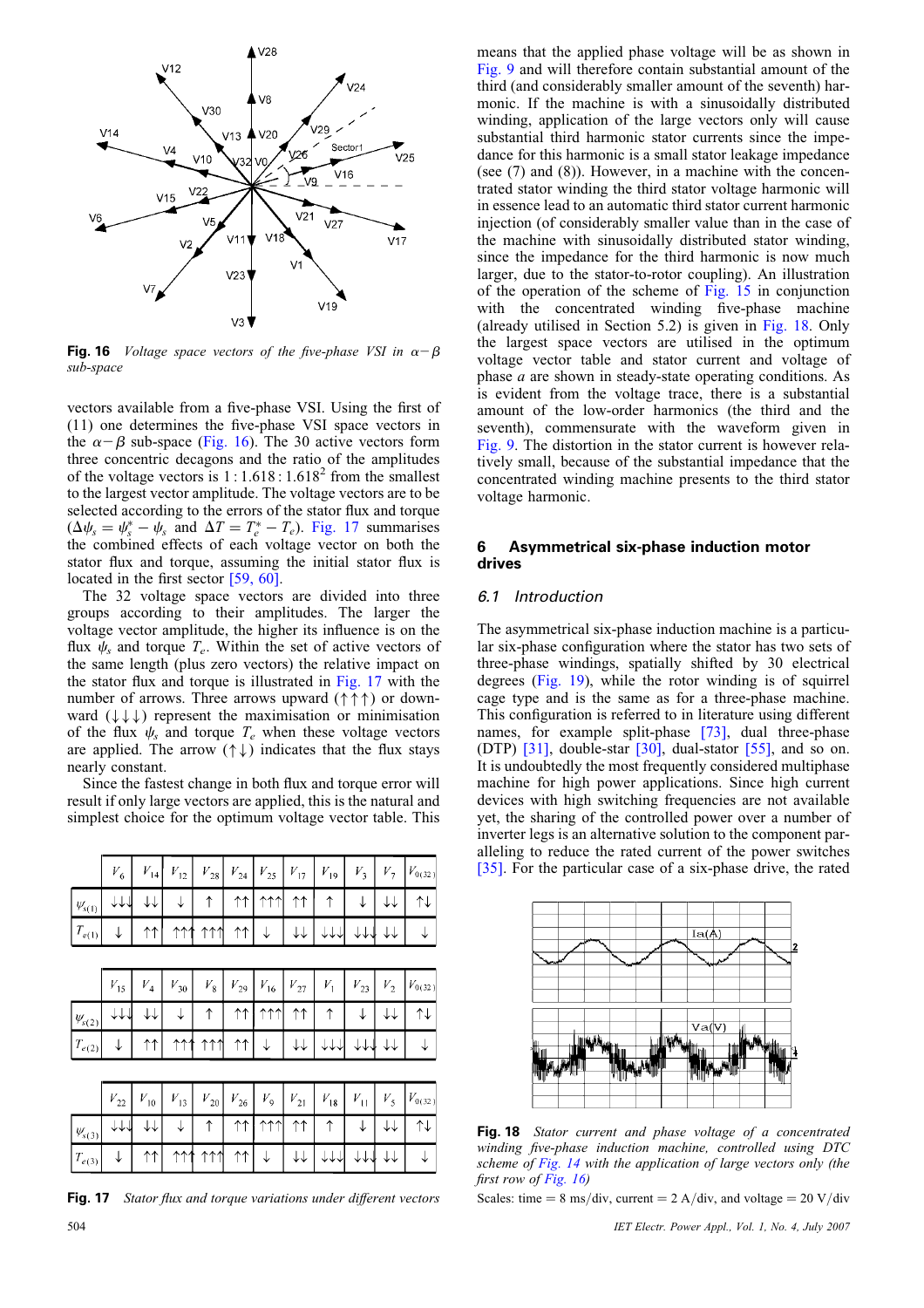<span id="page-16-0"></span>

Fig. 19 Asymmetrical six-phase induction machine, illustrating magnetic axes of the stator phases

current of one switch is halved compared to a three-phase solution of the same power and phase voltage rating. Another benefit of the asymmetrical six-phase machine employing three-phase sets with isolated neutral points is related to the drive reliability. For example, a high-power traction drive for an Adtranz locomotive employing asymmetrical six-phase machines is described in [\[98, 99\],](#page-26-0) where two independent three-phase inverters supply four asymmetrical six-phase induction motors in parallel. In case of failure of one inverter, the drive operates with the other, healthy inverter supplying the remaining three-phase stator winding set.

A survey of vector control and DTC solutions for VSI fed asymmetrical six-phase induction machines is provided further in this section. Theoretical considerations are accompanied with illustrative results, collected from an experimental set-up comprising a 10 kW, 40 V, 200 Hz machine prototype. The section concludes with a brief review of some very specific solutions/applications of sixphase induction motor drives.

## 6.2 Vector control of asymmetrical six-phase induction motor drives

Vector control schemes for the asymmetrical six-phase machine with sinusoidally distributed windings are obtained by referring the  $\alpha-\beta$  machine model to a rotating  $d-q$ reference frame, normally aligned with the rotor flux. As discussed in Section 3.2, the  $\alpha-\beta$  equations are obtained using either VSD approach [\[31\]](#page-25-0) or the 'double  $d-q$ winding representation' theory [\[33\]](#page-25-0), called here for simplicity DTP approach. A detailed comparison of the equivalent machine circuits in the stationary  $\alpha-\beta$  reference frame along with the machine equations obtained using both VSD and DTP approaches is available in [\[100\].](#page-26-0)

An indirect rotor FOC scheme, which follows the principles discussed in Section 3.3 in conjunction with [Fig. 2,](#page-6-0) is presented in [\[48\]](#page-25-0). However, for applications requiring high fundamental frequencies and/or when the speed sensor does not provide sufficient accuracy of rotor position, direct rotor field oriented control (DRFOC) is usually pre-ferred [\[36\].](#page-25-0) The rotating  $d-q$  reference frame is aligned with the rotor flux space vector whose magnitude  $\psi_r$  and position  $\phi_r$  are provided by a flux estimator, as shown in Fig. 20.

The flux estimation required for field orientation is based on either VSD or DTP machine models [\[100\]](#page-26-0). When VSD machine model is used, the FOC scheme adopts flux estimators normally employed for the three-phase induction machines since the  $\alpha-\beta$  machine model is identical to the model of a three-phase machine. In contrast to this,



Fig. 20 DRFOC scheme for asymmetrical six-phase induction machine

the extension of current control strategies from the threephase to the asymmetrical six-phase drive is less straightforward since it must consider some machine-specific aspects. In particular, small inherent asymmetries between the two three-phase power sections can lead to current imbalance between the two stator winding sets, as shown in [\[36, 42,](#page-25-0) [49\]](#page-25-0). This problem can appear when the machine is supplied from two independent three-phase inverters, a natural choice for industry applications. In such a case the scheme of [Fig. 3](#page-6-0), with only two current controllers, cannot guarantee a satisfactory performance. In principle, current control can be implemented either in the stationary or in the synchronous reference frame, depending on the required current control performance for the considered specific application. However, a minimum of four current controllers (assuming isolated neutral points) is necessary.

A DRFOC scheme, based on DTP machine modelling, is discussed in [\[35\]](#page-25-0) in conjunction with a GTO inverter-fed high-power machine. The current control uses a double  $d-q$  synchronous reference frame approach (i.e. two pairs of  $d-q$  synchronous current controllers) to simultaneously control the flux-producing stator current components  $(i_{ds1},$  $i_{ds2}$ ) and the torque-producing components  $(i_{qs1}, i_{qs2})$  that correspond to the two three-phase stator winding sets. A decoupling scheme for current regulation, based on the machine's state-space model, has also been proposed. Another DRFOC scheme, based on the VSD theory (which gives a simpler rotor flux estimation) and also using the double  $d-q$  current control, is discussed in [\[36\]](#page-25-0), while a comparison of different  $d-q$  synchronous frame current regulation schemes is available in [\[37\]](#page-25-0).

The basic double  $d-q$  current control scheme is illustrated in Fig.  $21a$ . When the neutral points of the two threephase stator sets are connected, the control scheme must be complemented with additional PI current regulator since the system order increases from 4 to 5, as described in [\[42\].](#page-25-0) The double  $d-q$  synchronous reference frame current control for the asymmetrical six-phase drives has the disadvantage of the multiple speed-dependent coupling terms, which have to be compensated [\[37\].](#page-25-0) For this reason, a straightforward current control scheme in stationary  $\alpha-\beta$  reference frame has been proposed in  $[50]$ . This scheme ([Fig. 21](#page-17-0)b) does not require decoupling circuits and it is able to cope with the current imbalance between the two three-phase stator winding sets. The  $\alpha-\beta$  current components are regulated by means of a stationary frame regulator being equivalent to a PI regulator in the  $d-q$  reference frame. If there is some imbalance and only  $\alpha-\beta$  current controllers are utilised, fundamental current components appear in the  $x-y$ subspace as well (Fig.  $22a$ ). These components can be forced towards zero (thus cancelling the current imbalance) by two resonant regulators tuned on the fundamental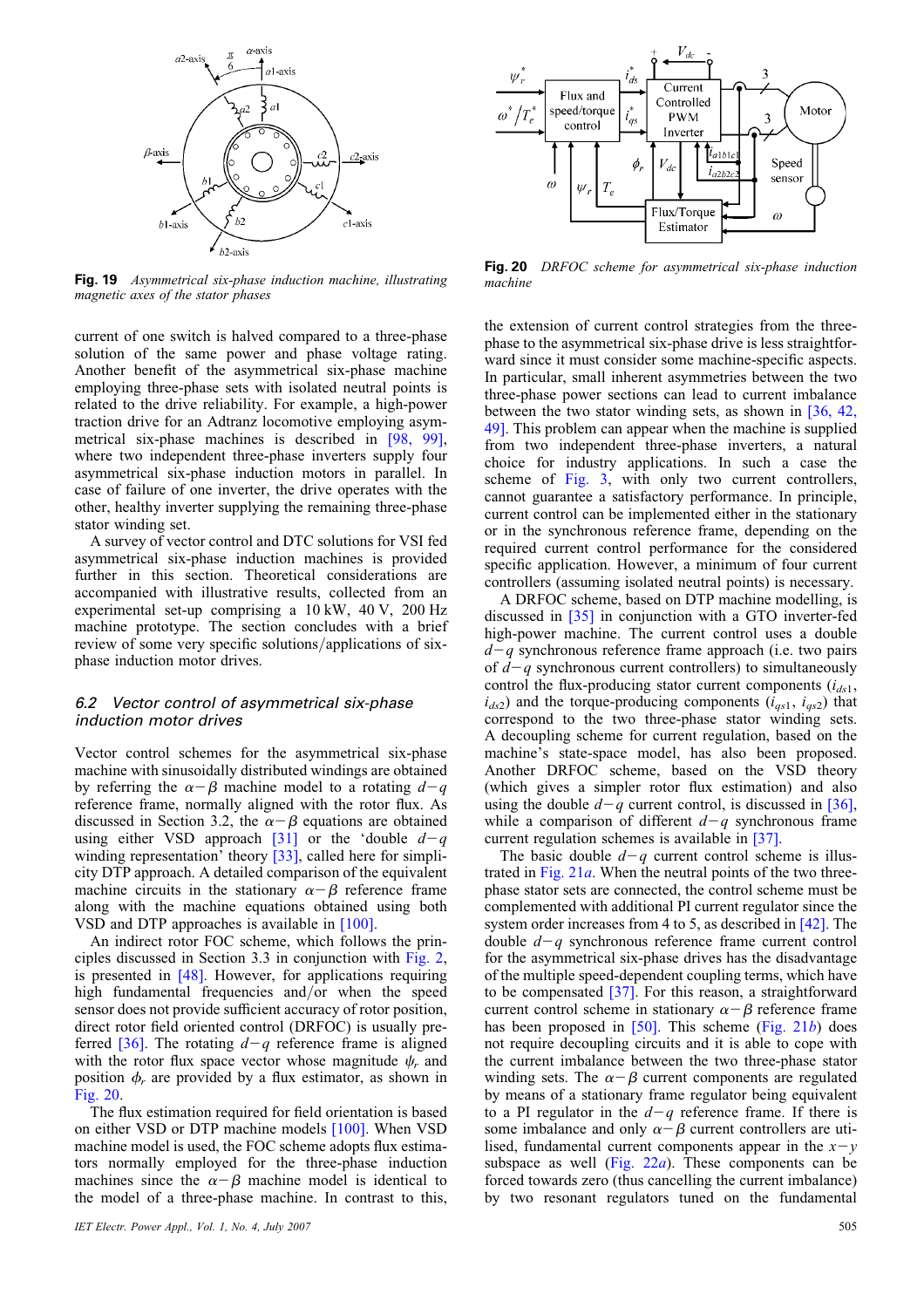<span id="page-17-0"></span>

Fig. 21 Current control for asymmetrical six-phase induction machine, using four current controllers  $a$  Double  $(d, q)$  synchronous frame current control

frequency (Fig. 21b) and controlling the  $x-y$  current components (Fig. 22b). This scheme requires online electrical angular speed estimation; that can be done, for example, by means of a phase-locked loop scheme (PLL) [\[50\].](#page-25-0)

Provided that the current control scheme performs well, the behaviour of the vector-controlled asymmetrical six-phase induction motor drive is rather similar with that obtained for a three-phase induction machine. As an example, the load rejection behaviour of the drive for rated speed and rated load conditions is shown in Fig. 22c. The drive has been tested by imposing to the drive a start-up from standstill up to 2000 rpm (limit of the constant torque region), followed by step load torque transients of 50 Nm (machine rated torque). The current control scheme was implemented in stationary frame using the scheme of Fig. 21b. If double  $d-q$  current

control is utilised the drive behaviour is practically the same [\[37\].](#page-25-0)

As noted, if the stator neutral points are not connected, the machine is a fourth order system and for this reason at least four current controllers are required, meaning that four current sensors are normally needed as well. However, the particular stator winding configuration in this machine allows utilisation of a reduced number of current sensors compared to other multiphase solutions, without affecting the system performance. That is possible only if the machine is supplied by a dedicated six-phase inverter, in order to avoid current imbalance between the two three-phase stator sets. Under such conditions, a vector control scheme, employing only two current sensors (sized for 50% of the rated current of an equivalent three-phase drive of the same power), is presented in  $[101]$ .



Fig. 22 Current control in the stationary reference frame

a Using only one pair  $(\alpha - \beta)$  of current controllers

b Using two pairs  $(\alpha - \beta \text{ and } x1s - y1s)$  of current controllers

c Load rejection drive performance using two pairs of current controllers: (1)  $n^*$  (rpm); (2)  $n$  (rpm); (3)  $i_{ds}$  (A); (4)  $i_{gs}$  (A); (5)  $T_e$  (Nm)

b Stationary reference frame current control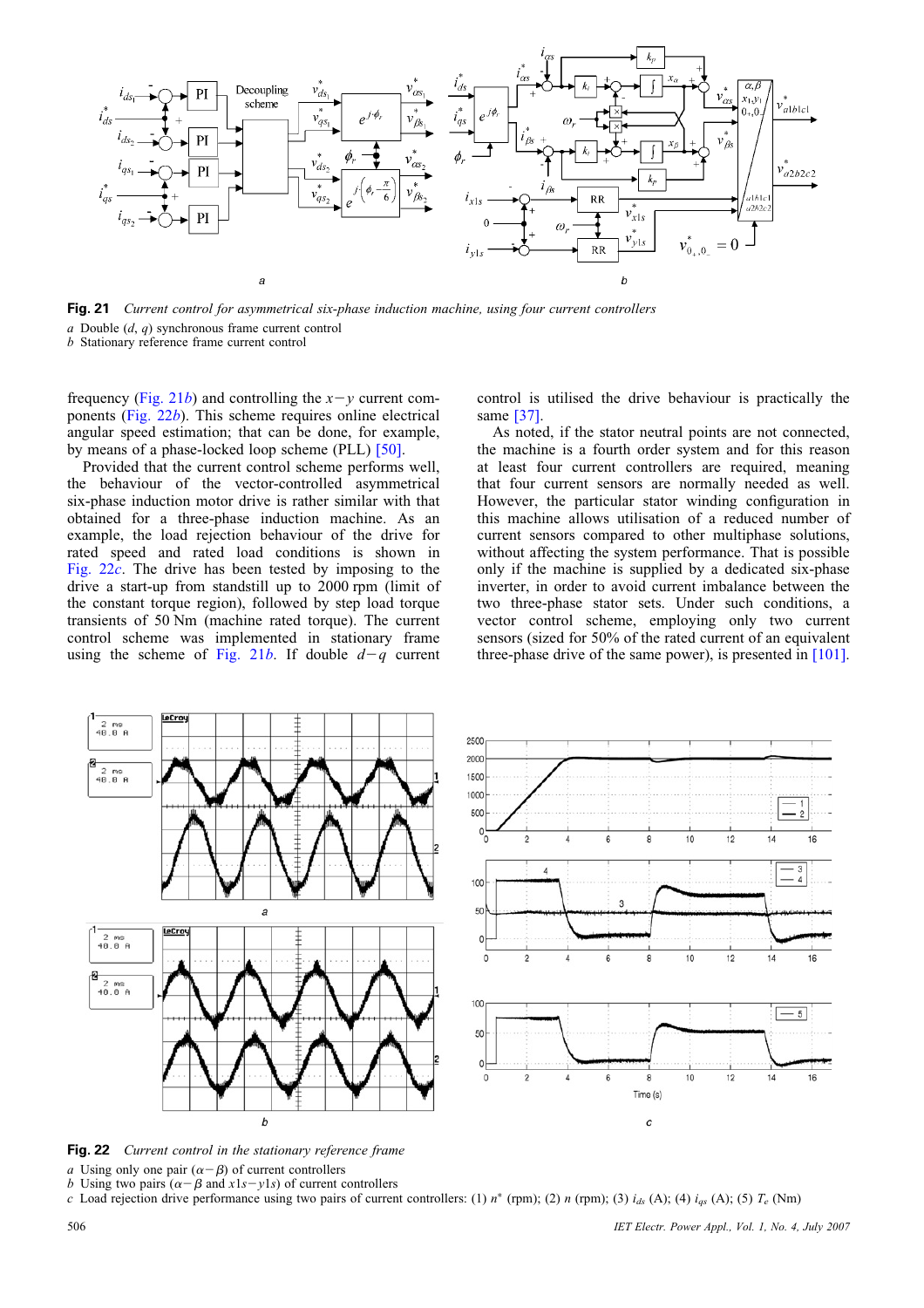

Fig. 23 Control schemes for an asymmetrical six-phase induction motor drive.

a Basic DSC scheme

b Basic DTC-ST scheme

The current sensors are positioned in phases belonging to two different three-phase sets  $(a1 \text{ and } c2, \text{ respectively})$ , shifted by 90 electrical degrees, so that the measured currents are equal to the stator current  $\alpha-\beta$  components, except for a scaling factor (see [Fig. 19;](#page-16-0) using (10) and assuming balanced two three-phase sets of currents one assuming balanced two three-phase sets of currents one<br>gets  $i_{\alpha s} = \sqrt{3}i_{a1}$ ,  $i_{\beta s} = \pm \sqrt{3}i_{c2}$  where the sign of  $\beta$ -axis component depends on the sign of the  $30^{\circ}$  spatial shift between the two three-phase windings).

## 6.3 DTC of asymmetrical six-phase induction motor drives

As discussed in Section 3.4, conventional DTC schemes for three-phase induction motor drives can be extended to multiphase drives. This applies to both direct self-control (DSC) and switching table-based DTC (ST-DTC). These two schemes are illustrated in Fig. 23 for an asymmetrical sixphase induction motor drive. The similarity of the ST-DTC scheme with the one of [Fig. 15](#page-14-0) for a five-phase induction machine is obvious. By using the voltage vectors corresponding to the external layer of the dodecagon in the  $\alpha-\beta$  subspace (12 largest vectors) [\[100\]](#page-26-0), the DSC imposes a 12-sided polygonal trajectory of the stator flux. This is achieved at the expense of generation of the fifth and seventh voltage harmonics; these harmonic voltages will in turn produce large current harmonics in the  $x-y$ subspace, as shown by the detailed simulation study of the DSC scheme in [\[57\]](#page-25-0).

In the ST-DTC scheme of Fig. 23b, based on the estimated stator flux position, a torque three-level hysteresis regulator and a flux two-level regulator are used to generate the inverter switching functions through an optimal ST. As already emphasised in conjunction with hysteresis-based DTC of the five-phase machine, the key issue for ST-DTC is the ST design to obtain sinusoidal machine phase currents, by minimising the current components in the  $x-y$  subspace. Different ST design solutions are discussed and experimentally investigated in [\[61\].](#page-25-0) Good torque and flux regulation performance have been demonstrated but the phase currents distortion problem has not been solved completely. This issue has been already addressed in Section 3.4.

The problem of phase currents distortion can only be completely solved for the asymmetrical six-phase machine by keeping the switching frequency constant and imposing the direct mean torque control approach. In this case, an average stator voltage reference vector over a sampling period must be computed and imposed using a suitable PWM technique in order to achieve the reference stator flux and electromagnetic torque (PWM-DTC). The basic PWM-DTC scheme is shown in Fig. 24.

A predictive PWM-DTC scheme, using the VSD theory for machine modelling, has been proposed in [\[57\]](#page-25-0) to obtain sinusoidal machine currents. The algorithm has been implemented in stator flux oriented reference frame. Another PWM-DTC scheme, based once more on the VSD theory, is presented in [\[102\].](#page-26-0) The reference voltage vector is obtained through simple PI regulators implemented in the stator flux oriented reference frame. The stator flux is estimated by means of a full-order Luenberger observer, which provides also stator current estimation. The estimated currents (that are less noisy than the real ones) are used to successfully compensate the inverter dead-time effects, improving significantly the drive performance at very low speed [\[102\].](#page-26-0)

Transient behaviour of a PWM-DTC scheme with speed control and employing the Luenberger observer for flux estimation is illustrated in [Fig. 25](#page-19-0). The drive transient response to triangular speed reference is shown in Fig.  $25a$ , whereas Fig.  $25b$  shows the drive start-up from standstill to 6500 rpm ( $\approx$ 650 Hz) followed by a speed reversal. The stator flux reference computation takes into account the DC link voltage variations during acceleration and braking. The machine phase currents are practically sinusoidal, as illustrated in [Fig. 26](#page-19-0)a for drive operation at high speed (450 Hz) with maximum developed torque. The drive behaviour at very low speed is improved due to the inverter dead-time compensation using the estimated currents (by the Luenberger observer) instead of the measured ones. The inverter dead-time effects compen-sation efficiency is demonstrated in [Fig. 26](#page-19-0)b for drive operation at 1 rpm ( $\approx 0.1$  Hz).



Fig. 24 Basic PWM-DTC scheme for asymmetrical six-phase induction motor drives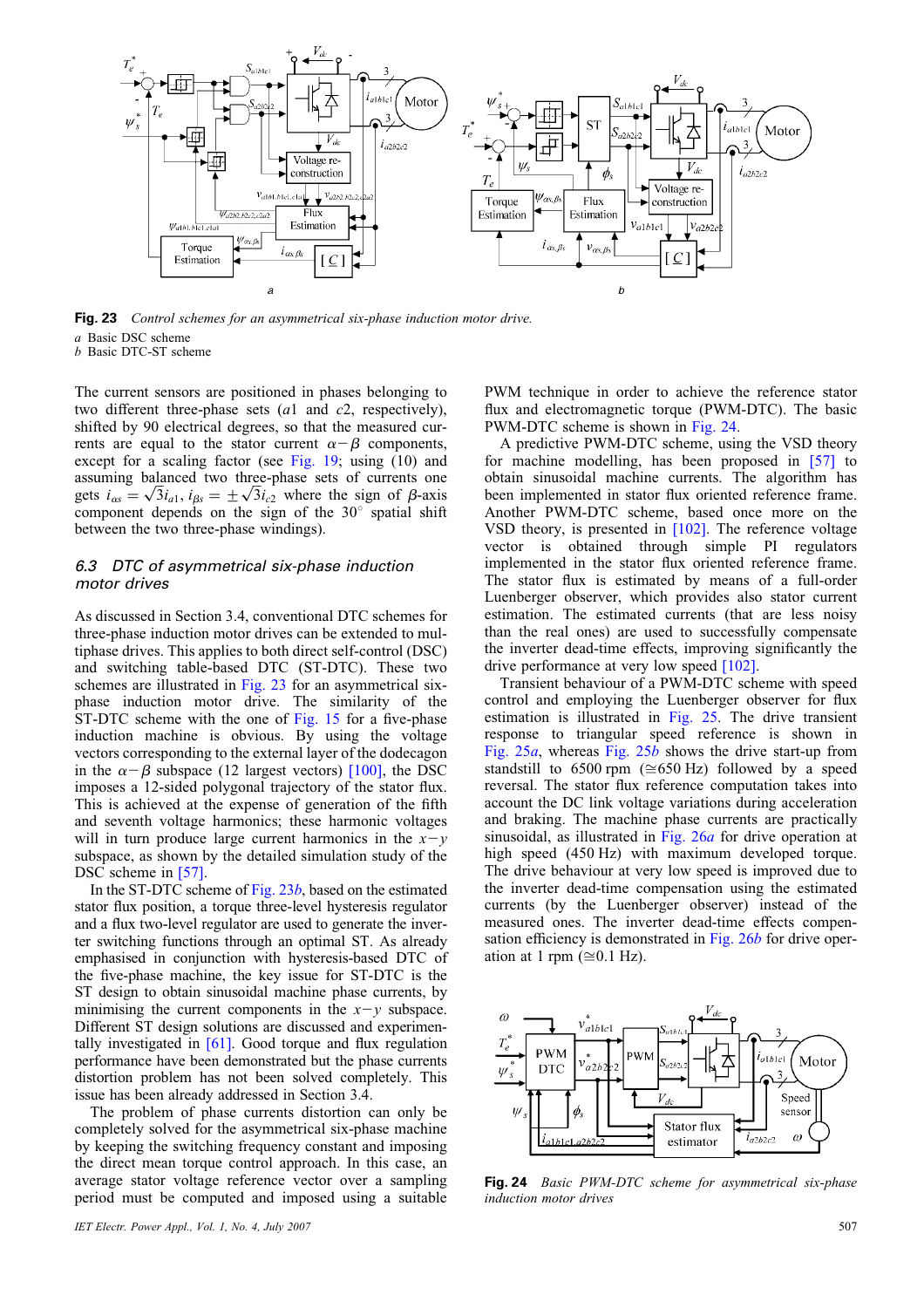<span id="page-19-0"></span>

Fig. 25 Transient drive performance for PWM-DTC using Luenberger observer for flux estimation a Triangular reference speed drive response: (1)  $n^*$  (rpm); (2)  $n$  (rpm); (3)  $i_{ds}$  (A); (4)  $i_{qs}$  (A); (5)  $\psi_s$  (Vs) b Drive start-up and speed reversal: (1)  $n^*$  (rpm); (2)  $n$  (rpm); (3) pull-out torque  $T_{\text{pull-out}}$  (Nm); (4)  $T_e$  (Nm); (5)  $\psi_s$  (Vs)

In summary, the majority of the available work deals with the development of control schemes for asymmetrical sixphase induction motor drives starting from the well-known three-phase solutions. The transition from three-phase to asymmetrical six-phase machine control, however, requires more dedicated solutions and this is well recognised nowadays. In particular, to avoid possible stator current distortion and unbalanced current sharing between the two stator three-phase winding sets, specific approaches regarding machine modelling, inverter modulation techniques and current control schemes have been developed and experimentally investigated.

Novel control concepts, not realisable with three-phase machines and therefore specific only to multiphase drives, are related to the employment of certain properties of asymmetrical six-phase machines in particular applications, such as single-inverter two-motor drives with independent control [\[103\]](#page-26-0) (described in more detail in Section 8) and dual-source motor drives [\[104\]](#page-26-0). In the latter case, two threephase inverters with separate DC links supply an asymmetrical six-phase machine. The proposed drive topology allows the addition, directly at the machine level, of the power generated by independent DC voltage sources

without employing additional DC-DC converters. In this case, different amounts of power can be drawn from the two independent DC links, depending on the working conditions and the rated power of these two sources [\[104\]](#page-26-0). The proposed control can be extended also to the symmetrical six-phase induction machine. As a possible application, it has been considered in conjunction with the hybrid fuel cell (FC) electrical vehicles, where an FC and a battery can supply the two three-phase inverters [\[104\].](#page-26-0)

#### 6.4 Some specific solutions with six-phase induction motor drives

A particular problem encountered in electric vehicle applications of induction motor drives is the need for extended field-weakening operating region. This can be realised by utilising a six-phase induction machine in conjunction with electronic pole number changing [\[105, 106\]](#page-26-0). The development described in [\[105, 106\]](#page-26-0) is related to propulsion. A similar idea, but for an integrated starter/alternator, has been explored in [\[107\]](#page-26-0) where one of the considered arrangements has included six-phase winding with four poles and three-phase winding with 16 poles.





a Machine phase currents at high speed ( $\approx$ 450 Hz) with full torque. Trace 1:  $i_{a1}$  (A), Trace 2:  $i_{a2}$  (A)

b Stator currents at 1 rpm ( $\approx$ 0.1 Hz) without and with dead-time compensation. Trace 1:  $i_{a1}$  (A); Trace 2:  $i_{a2}$  (A)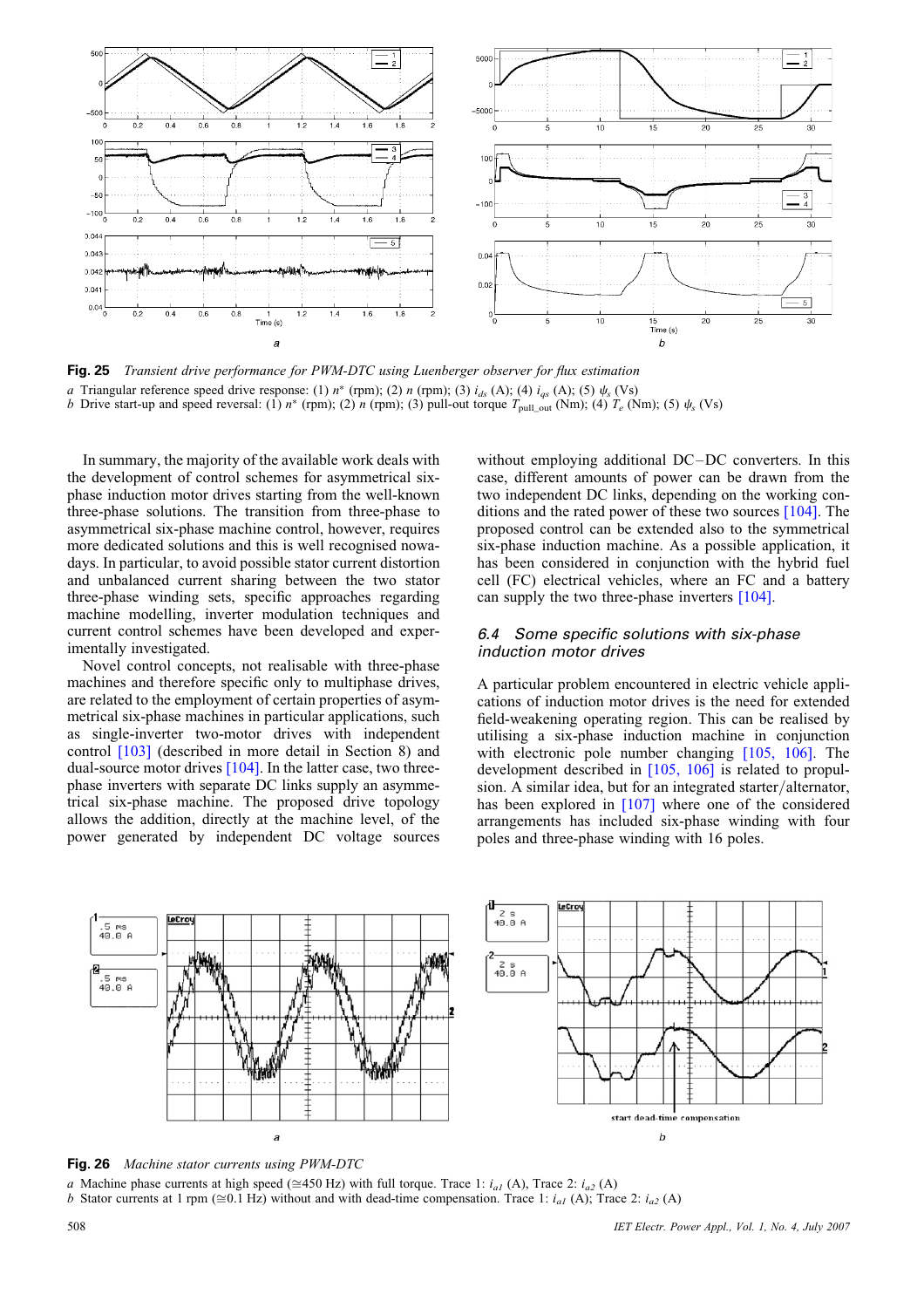The endings of the asymmetrical six-phase induction motor winding can be left deliberately open (rather than connected into the star point $(s)$ , resulting in the so-called open-end winding configuration. This enables supply of the machine's stator winding from both sides and requires two asymmetrical six-phase (or four three-phase) VSIs [\[108\].](#page-26-0) The advantage of such a solution is that suppression of low-order voltage harmonics becomes relatively easy. However, the scheme requires doubling of the number of switches, when compared to the traditional one. Schemes that go in the opposite direction and therefore worsen the performance by looking at the six-phase motor supply from an inverter or rectifier/inverter with a reduced switch count have also been developed for both asymmetrical six-phase induction machine [\[109\]](#page-26-0) (VSI with five or four legs, rather than six) and symmetrical six-phase induction machine [\[110\]](#page-26-0) (controllable rectifier/VSI with 8, 10 and 12 switches instead of full configuration with 18 switches). The main disadvantage of such reduced switch count schemes is in principle the reduction of the maximum achievable fundamental output voltage for the given DC link voltage, when compared to the full switch count configuration.

Means for keeping a multiphase machine operational in post-fault conditions are elaborated in Section 7. These by and large rely on control algorithm modification (i.e. software re-configuration), so that in post-fault operation one or more phases of a multiphase machine are not supplied from the inverter any more. A rather different approach, in which a hardware re-configuration takes place, is described in [\[111\]](#page-26-0) for an asymmetrical six-phase induction machine. In the case of a fault of one inverter leg, the phase that would be left without supply in post-fault operation if software re-configuration is applied gets connected to one of the remaining healthy inverter legs (so that two motor phases are now supplied form the same inverter leg) using additional semiconductors (triacs) for this re-configuration.

## 7 Fault tolerance

In a three-phase induction motor, should one phase of the motor or the inverter be rendered inoperable, the currents in the remaining two phases become identically equal in magnitude with  $180^\circ$  phase displacement if the machine is star-connected with isolated neutral point. Hence independent control of the two remaining currents becomes impossible, unless a divided DC bus and neutral connection are provided [\[112\].](#page-26-0) In other words, a zero-sequence component is necessary in a three-phase induction motor to provide an undisturbed rotating magneto-motive force after one supply phase is opened [\[112\]](#page-26-0). The situation is, as explained in Section 2, very different in multiphase motor drives, where existence of more than three phase currents (with only two being required for the machine control) enables development of various strategies for post-fault operation, without the need for the neutral connection and the split DC bus. This property of multiphase motor drives was recognised in the early days of their development [\[113\]](#page-27-0) and is one of their most beneficial features. In essence, there exists phase redundancy and for an  $n$ -phase machine normal operation will still be possible for all fault conditions that include failure of any number of phases up to the  $n - 3$ . The machine can still continue to operate in postfault conditions with the rotating magneto-motive force, provided that an appropriate post-fault current control strategy is developed. In essence, the existing degrees of freedom that were used in Section 5.2 to enhance torque production by higher stator current harmonic injection are now utilised to design post-fault control strategies.

Such a control strategy can be developed for any multiphase machine with a single neutral point. However, if the machine is designed as  $n = ak$  phase machine ( $a = 3, 4,$ 5, 6, 7...,  $k = 2, 3, 4, 5...$  and the complete winding is configured as  $k$  windings with  $a$  phases each, with  $k$  isolated neutral points and  $k$  independent  $a$ -phase inverters, then the simplest post-fault strategy can be utilised. It consists of taking out of service the complete  $a$ -phase winding in which fault has taken place, regardless of the number of affected phases within that particular winding. For example, in the case of a six-phase machine with two isolated neutrals, if one three-phase winding is taken out of service the machine can continue to operate without any control algorithm modification using the remaining healthy three-phase winding, of course with the available torque and power reduced to one half of the rating (assuming no increase in the current in the healthy phases). This is a perfectly satisfactory solution in for example traction applications [\[98, 99\].](#page-26-0) Similarly, the 15-phase induction machine for ship propulsion of [\[27, 28\]](#page-25-0), configured with three five-phase stator windings, can continue to operate with one or two five-phase windings in faulted operation.

Design of a strategy for post-fault operation is usually preceded by an analysis of the fault impact on the drive behaviour. The analysis is most frequently based on simulations using models of the type described in Section 3.2. For example, a detailed study of the asymmetrical six-phase (synchronous rather than induction) machine, using both the modelling approach detailed in Section 3.2 and the double  $d-q$  modelling approach, has been reported in [\[114\]](#page-27-0), while double  $d-q$  modelling approach has been used for the same purpose in conjunction with asymmetrical sixphase induction machine in [\[115\]](#page-27-0). Detailed analysis of a nine-phase symmetrical induction motor drive with single neutral point under various fault conditions (simultaneous opening of up to three phases) has been presented in [\[116\]](#page-27-0) where effects on motor currents, rotor flux, slip and torque ripple have been studied assuming continuous operation with rated torque in post-fault conditions. Some further comparative analysis has also been performed for 6-, 9-, 12-, 15- and 18-phase symmetrical machines, with a conclusion that single neutral point gives better characteristics in post-fault operation than the configuration with  $k$  isolated neutral points. This is so since single neutral point enables utilisation of all the healthy phases for post-fault control, while in the case of the isolated neutral points one has to take out of service the complete faulty three-phase winding(s).

Although relatively simple circuit modelling usually suffices for the studies related to the design of fault tolerant strategies, it is also possible to use more complex induction machine representations. For example, the study reported in [\[117\]](#page-27-0) represents the machine with the dynamic reluctance mesh model, thus enabling more precise description of secondary effects and hence more accurate simulation analysis. Of course, if one wants to study internal faults within the machine simple circuit modelling approach has to be replaced with a more appropriate and more complicated method. One such tool is the generalised harmonic analysis, utilised in [\[118\]](#page-27-0) to study the multiphase induction machine winding faults.

The problem of designing the post-fault operating strategy in essence reduces to finding the required relationship between the currents of remaining healthy phases, so that operation with a rotating magneto-motive force is still obtained, although the winding itself is now asymmetrical. An additional criterion has to be specified, since operation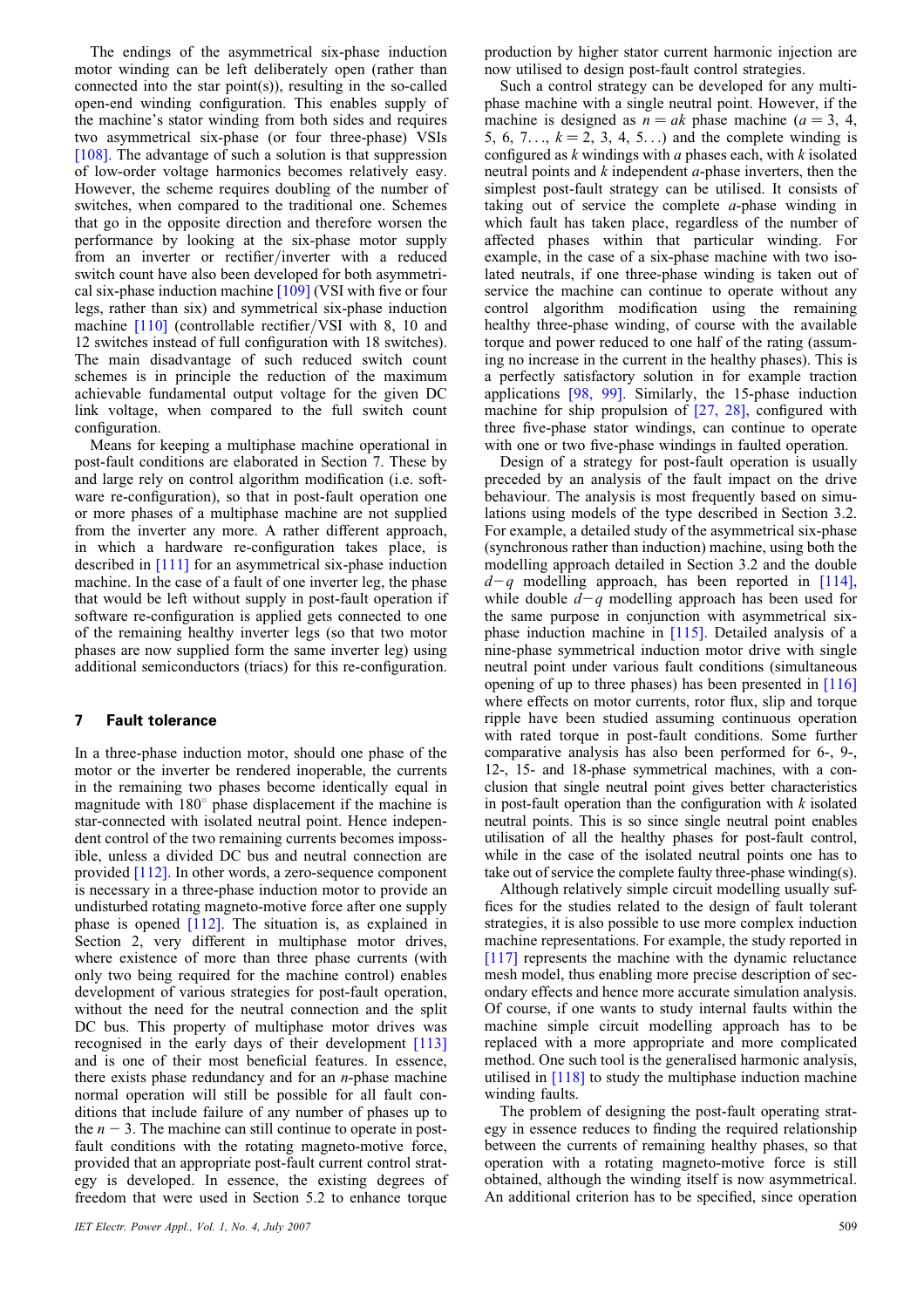with reduced number of phases essentially means that currents in the remaining phases have to increase if the developed torque is to be maintained at the pre-fault level [\[12,](#page-24-0) [119\].](#page-27-0) This leads to an increase in the stator winding loss and may cause overheating if the operation is sustained for a prolonged period of time. For example, if full load torque is maintained after loss of one phase in 6-, 9-, 12-, 15- and 18-phase induction motor drives, the stator loss will increase by the amounts listed in [Table 4](#page-3-0), respectively. Hence one additional criterion can be that, as discussed in Section 2, the post-fault stator loss remains at the pre-fault level [\[12,](#page-24-0) [119\]](#page-27-0). This will inevitably lead to a torque loss, which however will be smaller and smaller as the number of phases increases (with improvement becoming negligible above 12 phases) [\[12,](#page-24-0) [119\].](#page-27-0)

Most of the detailed studies related to post-fault control strategy design have been conducted for asymmetrical sixphase and five-phase induction machines. Probably the most complete study of an asymmetrical six-phase induction machine with single neutral point under the condition of the loss of one phase has been reported in [\[120, 121\]](#page-27-0). VSD approach to modelling has been utilised and the complete rotor FOC scheme for operation in post-fault conditions has been developed and experimentally verified. Post-fault current control involves two pairs of current controllers in two sub-spaces of the five-dimensional (post-fault) space (this being in principle similar to the stationary reference frame current control discussed in Section 6.2). Excellent dynamics in post-fault operation have been demonstrated with the system of very asymmetrical remaining five stator phase currents. Further studies related to the post-fault control strategy design and operation of an asymmetrical sixphase machine with isolated neutral points under the loss of one, two and three inverter legs and assuming  $V/f$  control are available in [\[122\]](#page-27-0).

Post-fault current control strategies for a five-phase induction motor drive have been developed in [\[123, 124\].](#page-27-0) The zero-sequence current, in contrast to a three-phase machine, is no longer needed to provide the undisturbed rotating magneto-motive force. After losing up to two phases, the five-phase induction motor can continue to operate steadily under closed loop control. The resilient current control thus eliminates the use of a neutral connection and provides the same rotating magneto-motive force to ensure smooth motor operation as under the normal conditions. Suppose that, prior to the fault, the five-phase machine operated with a balanced sinusoidal system of currents such that phase a current was  $i_{as} = I_{max} \cos \omega t$ . Let there be open-circuiting of phase  $a$ . In post-fault operation the remaining four phase currents have to be regulated to

$$
i'_{bs} = \frac{5I_{\text{max}}}{4\left(\sin\frac{2\pi}{5}\right)^2}\cos\left(\omega t - \frac{\pi}{5}\right)
$$
  
\n
$$
i'_{cs} = \frac{5I_{\text{max}}}{4\left(\sin\frac{2\pi}{5}\right)^2}\cos\left(\omega t - \frac{4\pi}{5}\right)
$$
  
\n
$$
i'_{ds} = \frac{5I_{\text{max}}}{4\left(\sin\frac{2\pi}{5}\right)^2}\cos\left(\omega t + \frac{4\pi}{5}\right)
$$
  
\n
$$
i'_{es} = \frac{5I_{\text{max}}}{4\left(\sin\frac{2\pi}{5}\right)^2}\cos\left(\omega t + \frac{\pi}{5}\right)
$$
\n(15)

to produce a smooth forward rotating magneto-motive force under the condition that the current magnitude in all the remaining healthy four phases is equal [\[124\].](#page-27-0) As already noted, different conditions may be imposed in order to find the required post-fault currents (Section 2). It is important to notice that the currents given by (15) can generate the same magneto-motive force as in the healthy case with the same level of torque. However, if the machine is running at rated torque then once a phase is lost the remaining four phases need to be regulated such that the maximum current level of each phase is not jeopardised. This means that the machine will operate with a smooth torque at reduced average torque level. It is also possible to analyse in the same manner the fault where two phases become open-circuited and determine the required phase current variation law for the remaining three healthy phases [\[124\].](#page-27-0)

As an illustration, Fig. 27 depicts motor speed and currents of phases  $a, b$  and  $c$  after open-circuiting of phase  $a$ . The fault takes place under loaded conditions. It can be observed that the motor speed response is very stable and that the currents in the remaining healthy phases are greatly increased. Hence, if the fault takes place from rated load torque operation, post-fault conditions of Fig. 27 should not be allowed to persist for a prolonged period of time, to avoid overheating. If the load can be controlled, then the motor can continue to operate indefinitely using this post-fault strategy by reducing the torque to a safe (lower) level.

Very much the same considerations apply if two phases receive open-circuited, so that the machine continues to operate on three phases only. Experimental results for this case are shown in [Fig. 28](#page-22-0), when phases  $a$  and  $b$  are opened successively, for operation under no-load conditions. Clearly, both speed and torque are essentially stable when the faults occur, but the remaining three phase currents become very asymmetrical and have substantially increased magnitudes although the operation is under no-load conditions.

The approach to designing the fault tolerant strategy in principle follows the same methodology, regardless of the type of the machine and the number of phases. The result given in (15) has also been confirmed in [\[125, 126\],](#page-27-0) where an approach based on the symmetrical component (Fortescue's) theory has been utilised, and where operation with one open-circuited phase was studied for both the condition of the equal post-fault currents in the remaining healthy phases (as in (15)) and for the post-fault operation with the minimised stator winding losses. Further studies related to fault tolerant control of a five-phase induction machine have been reported for the case of  $V/f$  control in [\[127\],](#page-27-0) while five-phase permanent magnet synchronous machine has been covered in [\[128, 129\]](#page-27-0). Fault tolerant



Fig. 27 Experimental results of the fault tolerant control of a five-phase induction motor (phase 'a' open-circuited under loaded conditions)

From top to bottom: speed (120 rpm/div), phase 'a' current (4 A/div), phase ' $\vec{b}$ ' current (4 A/div) and phase 'c' current (4 A/div)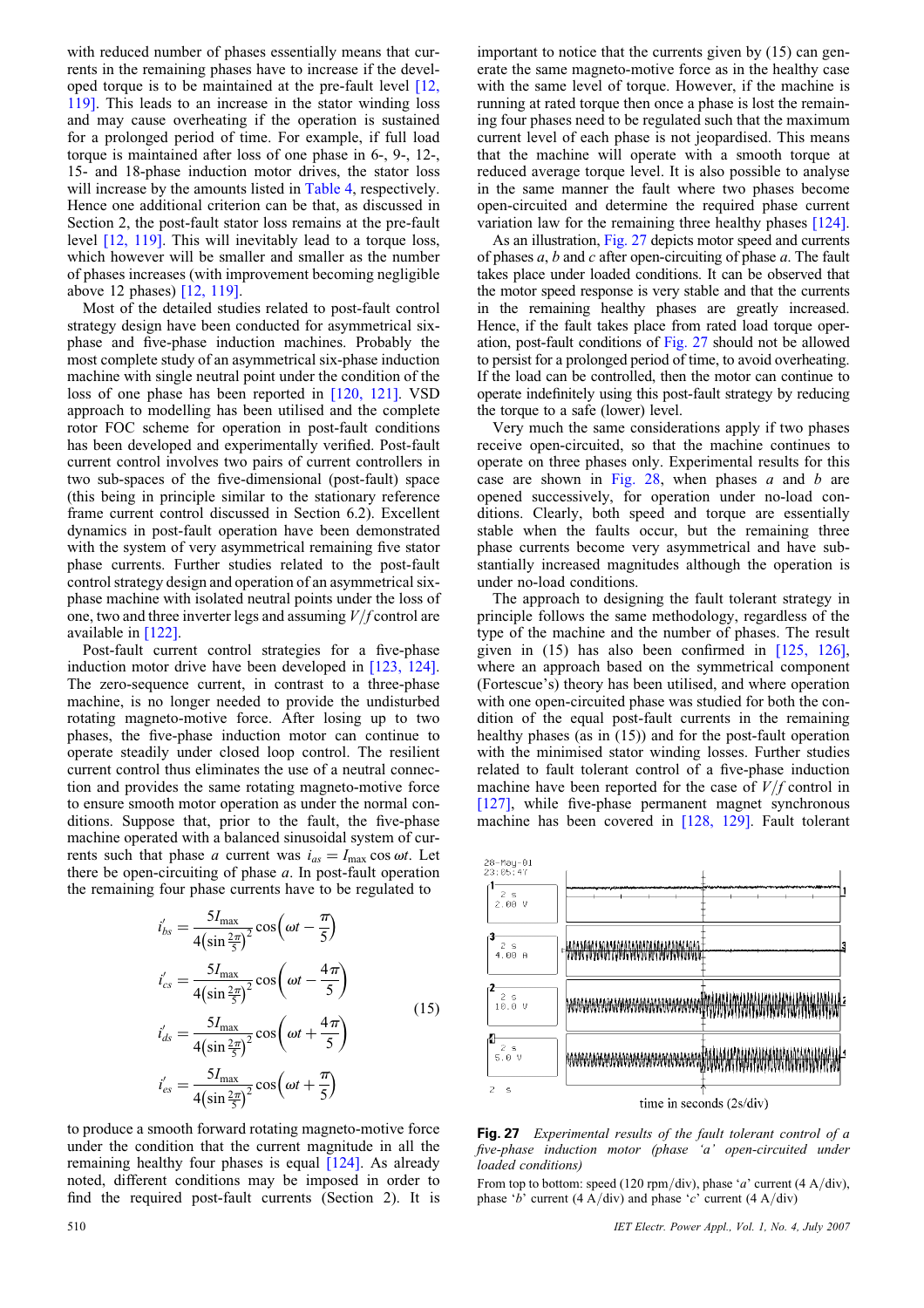<span id="page-22-0"></span>

Fig. 28 Experimental results of the fault tolerant control of a five-phase induction motor (phases 'a' and 'b' successively opencircuited under no-load conditions)

From top to bottom: speed (120 rpm/div), torque (25 lb-in/div), phase 'c' current (4 A/div) and phase 'd' current (4 A/div)

strategies for a seven-phase brushless DC machine have been developed in [\[130\].](#page-27-0) It should at this point be noted that the considerations given here are restricted to multiphase induction machines with concentrated and sinusoidally distributed windings. Drive systems, based on permanent magnet or brushless synchronous machines and aimed at safety-critical applications such as aerospace and 'more-electric' aircraft, are often designed using so-called modular design, where the phases are isolated and independent magnetically, electrically, thermally and mechanically. Individual H-bridge inverters are normally used for such drive systems. Although the method to design fault-tolerant strategies is in principle the same, multiphase drives of this type are characterised with a number of special features and are beyond the scope of this paper (for further information see  $[131 - 136]$ .

## 8 Multiphase multi-motor drive systems with single inverter supply

Since independent flux and torque (vector) control of an AC machine, regardless of the number of phases, requires only two currents, additional degrees of freedom that exist in multiphase machines can be used to enhance the torque production by stator harmonic current injection or to improve the fault tolerance. An alternative use of these additional degrees of freedom is to form a multi-motor drive system with single inverter supply. This control strategy is restricted to multiphase machines with sinusoidal flux

distribution. Stator windings of the machines are connected in series, using phase transposition, so that flux/torque producing  $(d-q)$  currents of one machine appear as non-flux/ torque producing  $(x-y)$  currents for all the other machines and vector control is applied. This enables completely decoupled and independent control of the machines, although they are connected in series and a single VSI is used as the supply. The initial proposal was related to the five-phase series-connected two-motor drive [\[90\].](#page-26-0) However, the principle is applicable to any inverter phase number and it has been developed into considerable depth for all symmetrical multiphase VSIs with even phase numbers and with odd phase numbers in [\[137\]](#page-27-0) and [\[138\]](#page-27-0), respectively. The number of machines connectable in series is at most  $k = (n - 2)/2$  for even supply phase numbers and  $k = (n - 1)/2$  for odd supply phase numbers. Whether or not all the series-connected machines are of the same phase number depends on the supply phase number [\[137, 138\].](#page-27-0) The possibility of series connection exists also in the case of asymmetrical machines and it has been developed in [\[103](#page-26-0), [139, 140\]](#page-27-0) for asymmetrical sixphase case and in [\[32\]](#page-25-0) for asymmetrical nine-phase case. Asymmetrical six-phase supply enables series connection of either two asymmetrical six-phase machines [\[103](#page-26-0), [139,](#page-27-0) [140\]](#page-27-0) or one asymmetrical six-phase machine and a twophase machine [\[140\].](#page-27-0) The latter possibility has a drawback in that it requires the neutral of the drive system to be connected either to the seventh inverter leg or to the mid-point of the DC link [\[140\]](#page-27-0). On the other hand, the properties of the former are practically the same as for the two-motor fivephase drive.

From the application point of view two potentially viable solutions appear to be two-motor series-connected fivephase (or asymmetrical six-phase, comprising two asymmetrical six-phase machines) and symmetrical six-phase induction motor drives. The connection schemes for the five-phase and the symmetrical six-phase supply are illustrated in Fig. 29. In the six-phase configuration the second machine is three-phase and it is not in any way affected by the series connection. Since flux/torque producing currents of the three-phase machine flow through the six-phase machine's stator winding, impact of the series connection on the six-phase machine will be negligible provided that the six-phase machine is of a considerably higher rating than the three-phase machine. In contrast to this, in fivephase (and asymmetrical six-phase) configuration both machines are affected by the series connection since flux/ torque producing currents of each machine flow through both machines. Hence the potential applicability of this configuration is related to either two-motor drives where the two machines never operate simultaneously or where the operating conditions are at all times very different (for example, two-motor winder drives, [\[53\]\)](#page-25-0). More detailed



Fig. 29 Series-connected two-motor five-phase and six-phase induction motor drives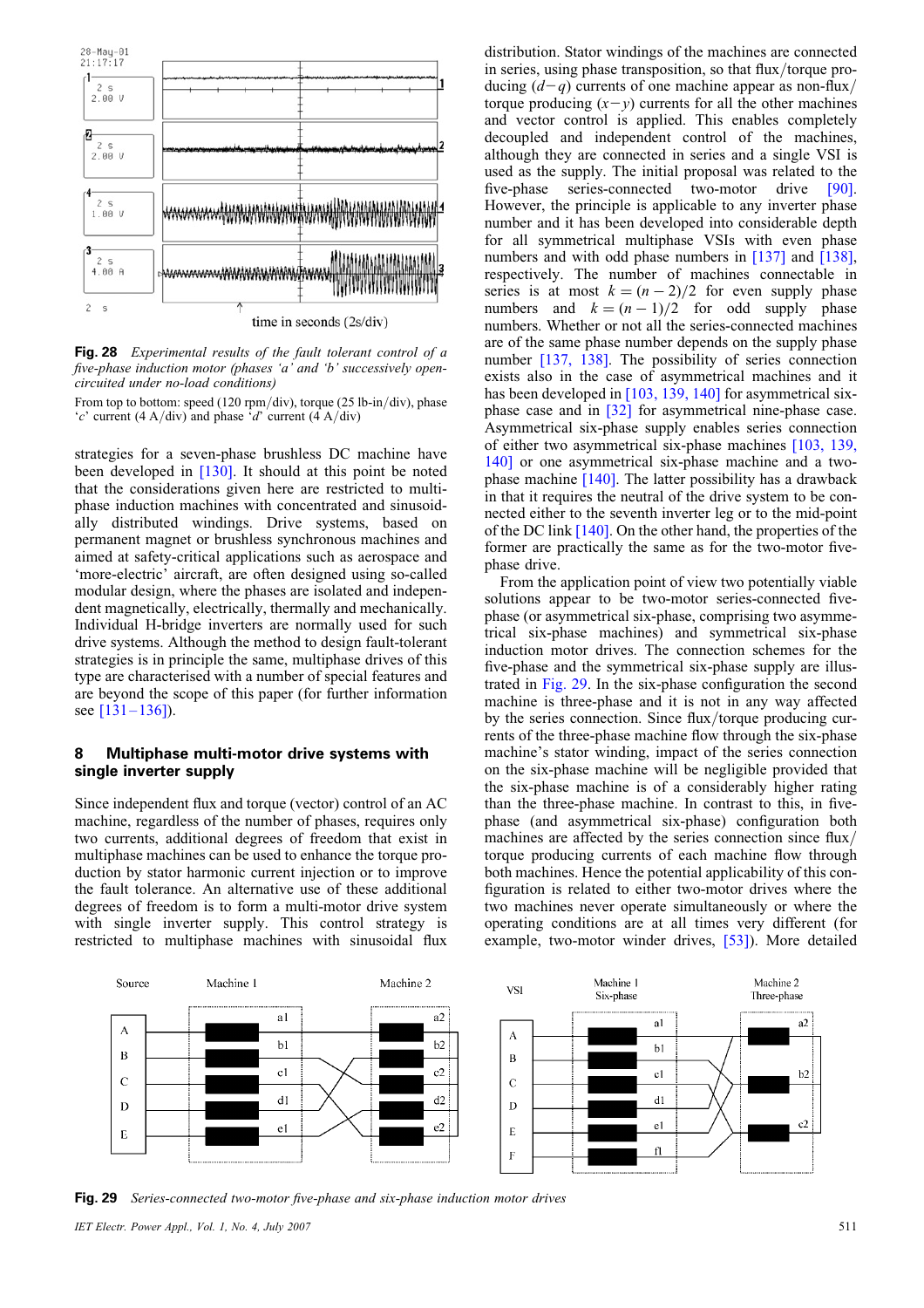considerations related to various aspects of symmetrical sixphase and five-phase series-connected two-motor drives are available in [\[140, 141\]](#page-27-0) and [\[53,](#page-25-0) [142, 143\],](#page-27-0) respectively. Experimentally recorded transient behaviour of the fivephase two-motor drive is illustrated in Fig. 30. One machine operates with constant speed reference of 500 rpm, while the other machine is decelerated from 800 rpm to standstill. As can be observed from the responses in Fig. 30, the machine which runs at constant speed is not disturbed at all by the transient of the other machine, indicating full decoupling of control of the two machines.

One shortcoming of the series arrangement of [Fig. 29](#page-22-0) is the need to bring out to the terminal box of an  $n$ -phase machine both the beginning and ending of each phase. An alternative, that circumvents this problem, is utilisation of parallel connection of multiphase machines, while still using a single multiphase inverter for the supply of the machine group. The same type of phase transposition is still required when connecting the machines, as illustrated in [Fig. 31](#page-24-0) for the two-motor parallel connected five-phase drive [\[144\]](#page-27-0). Parallel connection is, to start with, much more restrictive than the series connection. It can only be realised when the system (VSI) number of phases is an odd prime number (i.e. when all the machines that are connected to the same VSI are of the same phase number) [\[144\].](#page-27-0) Further, if parallel connection is used, then the current control should be performed in the rotating reference frame (in contrast to series connection, where the

most natural choice is current control in the stationary reference frame) and the output of the control system are inverter voltage references, created in essence in the same manner as the inverter current references are created for the series connection [\[144, 145\].](#page-27-0) While parallel connection looks more attractive than the series connection at the first sight, it suffers from some serious disadvantages that make it far inferior to the series connection. First of all, the DC link voltage in the series connection is split across machines connected in series, while in parallel connection each of the machines is subjected to the full DC link voltage (as is obvious from [Figs. 29](#page-22-0) and [31,](#page-24-0) DC link voltage has to be substantially increased, almost doubled, compared to the single motor drive, [\[69\]\)](#page-25-0). More importantly however, in series connection all inverter current components are directly controlled and therefore known. In contrast to this, in parallel connection it is the inverter voltage components that are directly controlled, leading to essentially uncontrollable stator  $x-y$  current components in machines of the group. Steady-state analysis of the operation of five-phase two-motor series-connected and parallel-connected drives reported in [\[146\]](#page-27-0) and [\[145\],](#page-27-0) respectively, offers detailed explanation of this problem. The net result is that, although fully decoupled dynamic control of all the machines of the multi-motor drive is possible using both series and parallel connection, it is only the series connection that holds prospect for industrial applications.



Fig. 30 Transient operation of a series-connected five-phase two-motor drive: speed responses, stator q-axis current commands (peak), comparison of measured and reference current for one inverter phase and current references for one phase of the two machines (machine 2 (IM2) runs at 500 rpm, while machine 1 (IM1) decelerates from 800 to 0 rpm)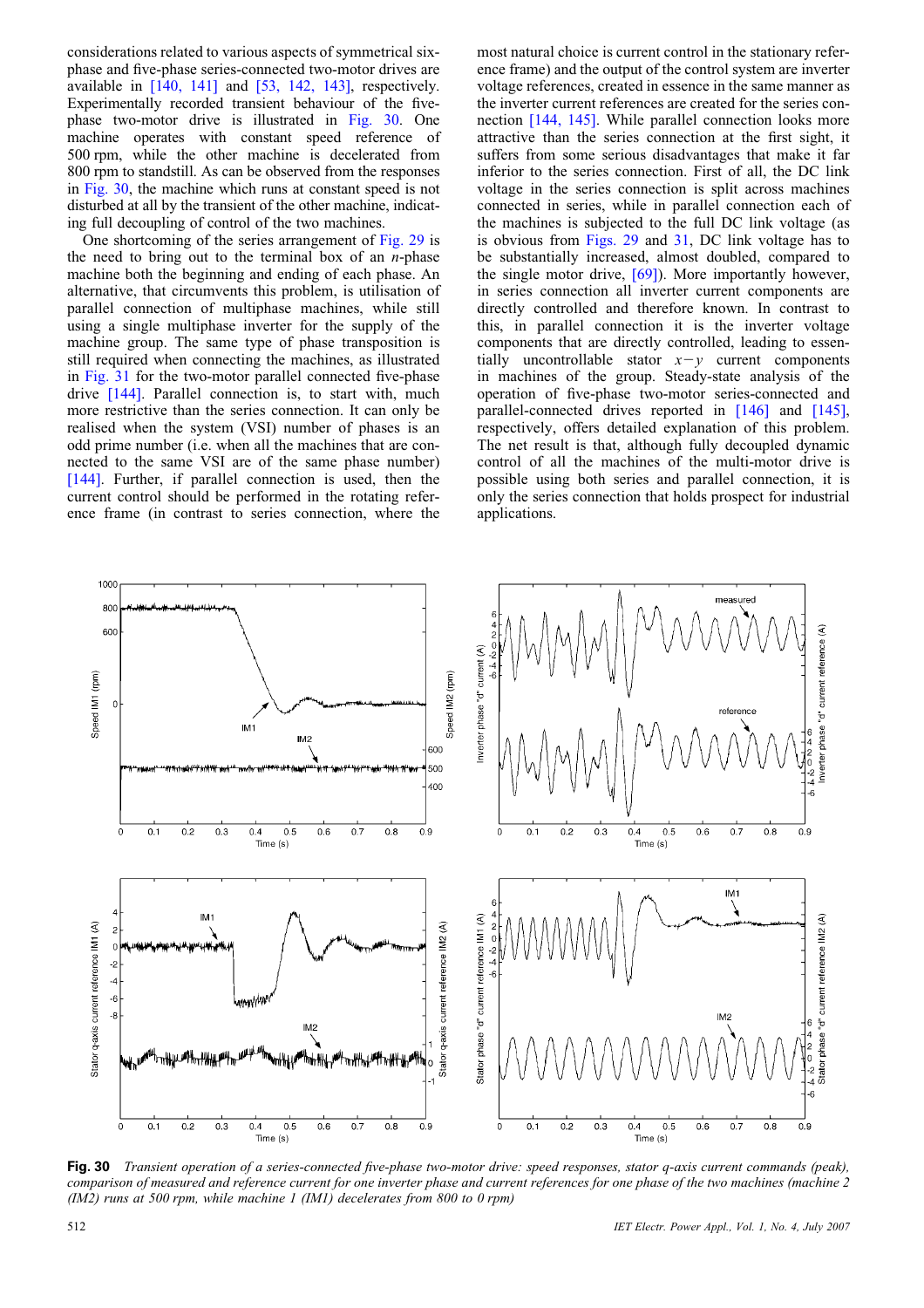<span id="page-24-0"></span>

Fig. 31 Five-phase parallel-connected two-motor drive

## 9 Instead of conclusion

An attempt has been made in this paper to review state-of-the-art and highlight recent developments in the area of multiphase induction motor drives. As with any other rapidly moving area, no survey can ever be complete and the authors apologise to all the researchers whose important work may have been overlooked. It should also be noted that the references included in this paper have a cut-off date of Spring 2006, when the work on this paper commenced.

Multiphase machines are currently being used where both the machine and its control electronics are designed as a system, rather than as individual components. They have been found to be ideally suited, for example for the direct drives in marine applications, where their fault tolerance, high efficiency, low acoustic noise and the ability to distribute the drive electronics are seen as particularly advantageous. The 15-phase induction motor drive for ship propulsion, covered in references  $\left[25 - 29\right]$  of the paper, is now available on the market. A somewhat specific (and therefore not covered in more detail) multiphase drive configuration, described in [\[147\],](#page-27-0) has undergone field trials as a possible solution for moving airplanes on the ground by means of on-board electric motors and is also considered as a potentially viable solution for an integrated starter/ alternator set. In all likelihood, variable-speed multiphase drives will gain industrial acceptance in future in other applications where their advantages outweigh the lack of the off-the-shelf availability of both machines and power electronic converters.

The authors believe that the paper will be useful for all those already engaged in the research on multiphase motor drives in general and multiphase induction motor drives in particular, as well as for complete novices in this field who are currently embarking on research in this exciting sub-area of variable-speed electric motor drive control.

### 10 Acknowledgment

The authors are indebted to their numerous PhD students and post-doctoral research associates, whose diligent work has enabled construction of various experimental rigs used for the illustrations in this paper. Without their effort this paper would have not been possible.

#### 11 References

- Ward, E.E., and Härer, H.: 'Preliminary investigation of an invertor-fed 5-phase induction motor', Proc. IEE., 1969, 116, (6), pp. 980–984
- 2 Singh, G.K.: 'Multi-phase induction machine drive research a survey', Electr. Power Syst. Res., 2002, 61, pp. 139–147
- 3 Jones, M., and Levi, E.: 'A literature survey of state-of-the-art in multiphase AC drives'. Proc. Universities Power Engineering Conference UPEC, Stafford, UK, 2002, pp. 505-510
- 4 Hodge, C., Williamson, S., and Smith, A.C.: 'Direct drive marine propulsion motors'. Proc. Int. Conf. on Electrical Machines ICEM. Bruges, Belgium, 2002, CD-ROM paper 087
- 5 Smith, S.: 'Developments in power electronics machines and drives', IEE Power Eng. J., 2002,  $16$ , pp. 13–17
- 6 Gritter, D., Kalsi, S.S., and Henderson, N.: 'Variable speed electric drive options for electric ships'. Proc. IEEE Electric Ship Technologies Symposium ESTS, Philadelphia, PA, 2005, pp. 347–354
- 7 Golubev, A.N., and Ignatenko, S.V.: 'Influence of number of stator-winding phases on the noise characteristics of an asynchronous motor', Russ. Electr. Eng., 2000, 71, pp. 41–46
- 8 Klingshirn, E.A.: 'High phase order induction motors—Part I— Description and theoretical considerations', IEEE Trans. Power Appar. Syst., 1983, 102, (1), pp. 47–53
- 9 Weh, H., and Schroder, U.: 'Static inverter concepts for multiphase machines with square-wave current-field distribution'. Proc. European Power Electronics and Applications Conf. EPE, Brussels, Belgium, 1985, pp. 1.147–1.152
- Ferraris, P., and Lazzari, M.: 'Phase numbers and their related effects on the characteristics of inverter fed induction motor drives'. Proc. IEEE Industry Applications Society Annual Meeting IAS, Mexico City, Mexico, 1983, pp. 494–502
- 11 Williamson, S., and Smith, A.C.: 'Pulsating torque and losses in multiphase induction machines', IEEE Trans. Ind. Appl., 2003, 39, (4), pp. 986–993
- 12 Smith, A.C., Williamson, S., and Hodge, C.G.: 'High torque dense naval propulsion motors'. Proc. IEEE International Electric Machines and Drives Conf. IEMDC, Madison, WI, 2003, pp. 1421–1427
- 13 Abbas, M.A., Christen, R., and Jahns, T.M.: 'Six-phase voltage source inverter driven induction motor', IEEE Trans. Ind. Appl., 1984, 20, (5), pp. 1251–1259
- 14 Pavithran, K.N., Parimelalagan, R., and Krishnamurthy, M.R.: 'Studies on inverter-fed five-phase induction motor drive', IEEE Trans. Power Electron., 1988, 3, (2), pp. 224–235
- 15 Andrese, E., and Bieniek, K.: '6-phase induction motors for current-source inverter drives'. Proc. IEEE Industry Applications Society Annual Meeting IAS, Philadelphia, PA, 1981, pp.  $607-618$
- 16 Gopakumar, K., Sathiakumar, S., Biswas, S.K., and Vithayathil, J.: 'Modified current source inverter fed induction motor drive with reduced torque pulsations', IEE Proc., Pt. B, 1984, 131, (4), pp. 159–164
- Dente, J., and Labrique, F.: 'Induction motor-current source inverter systems with phase number greater than 3'. Proc. European Power Electronics and Applications Conf. EPE, Brussels, Belgium, 1985, pp. 3.143– 3.147
- 18 White, D.C., and Woodson, H.H.: 'Electromechanical energy conversion' (John Wiley and Sons, New York, NY, 1959)
- 19 Golubev, A.N., and Zykov, V.V.: 'Asynchronous motor with multiphase stator and rotor windings', Russ. Electr. Eng., 2003, 74,  $(7)$ , pp. 43–51
- 20 Pereira, L.A., Scharlau, C.C., Pereira, L.F.A., and Haffner, J.F.: 'Model of a five-phase induction machine allowing for harmonics in the air-gap field, Part I: Parameter determination and general equations'. Proc. IEEE Industrial Electronics Society Annual Meeting IECON. Busan, Korea, 2004, CD-ROM paper WC3-6
- Pereira, L.A., Scharlau, C.C., Pereira, L.F.A., and Haffner, J.F.: 'Model of a five-phase induction machine allowing for harmonics in the air-gap field, Part II: Transformation of co-ordinates and d-q models'. Proc. IEEE Industrial Electronics Society Annual Meeting IECON. Busan, Korea, 2004, CD-ROM paper TD3-4
- 22 Kestelyn, X., Semail, E., and Hautier, J.P.: 'Vectorial multi-machine modeling for a five-phase machine'. Proc. Int. Conf. on Electrical Machines ICEM. Bruges, Belgium, 2002, CD-ROM paper 394
- Mokhtari, N., Benkhoris, M.F., Merabtene, M., and Doeuff, R. Le: 'Vectorial modeling approach of multi-star machine supplied by voltage source inverters'. Proc. Int. Conf. on Electrical Machines ICEM. Krakow, Poland, 2004, CD-ROM paper no. 449
- Semail, E., Bouscayrol, A., and Hautier, J.P.: 'Vectorial formalism for analysis and design of polyphase synchronous machines', Eur. Phys. J.—Appl. Phys., 2003, 22, (3), pp. 207–220
- 25 Terrien, F., Siala, S., and Noy, P.: 'Multiphase induction motor sensorless control for electric ship propulsion'. Proc. IEE Power Electronics, Machines and Drives Conf. PEMD, Edinburgh, Scotland, 2004, pp. 556–561
- 26 McCoy, T., and Bentamane, M.: 'The all electric warship: an overview of the U.S. Navy's integrated power system development programme'. Proc. Int. Conf. on Electric Ship ELECSHIP, Istanbul, Turkey, 1998, pp. 1 –4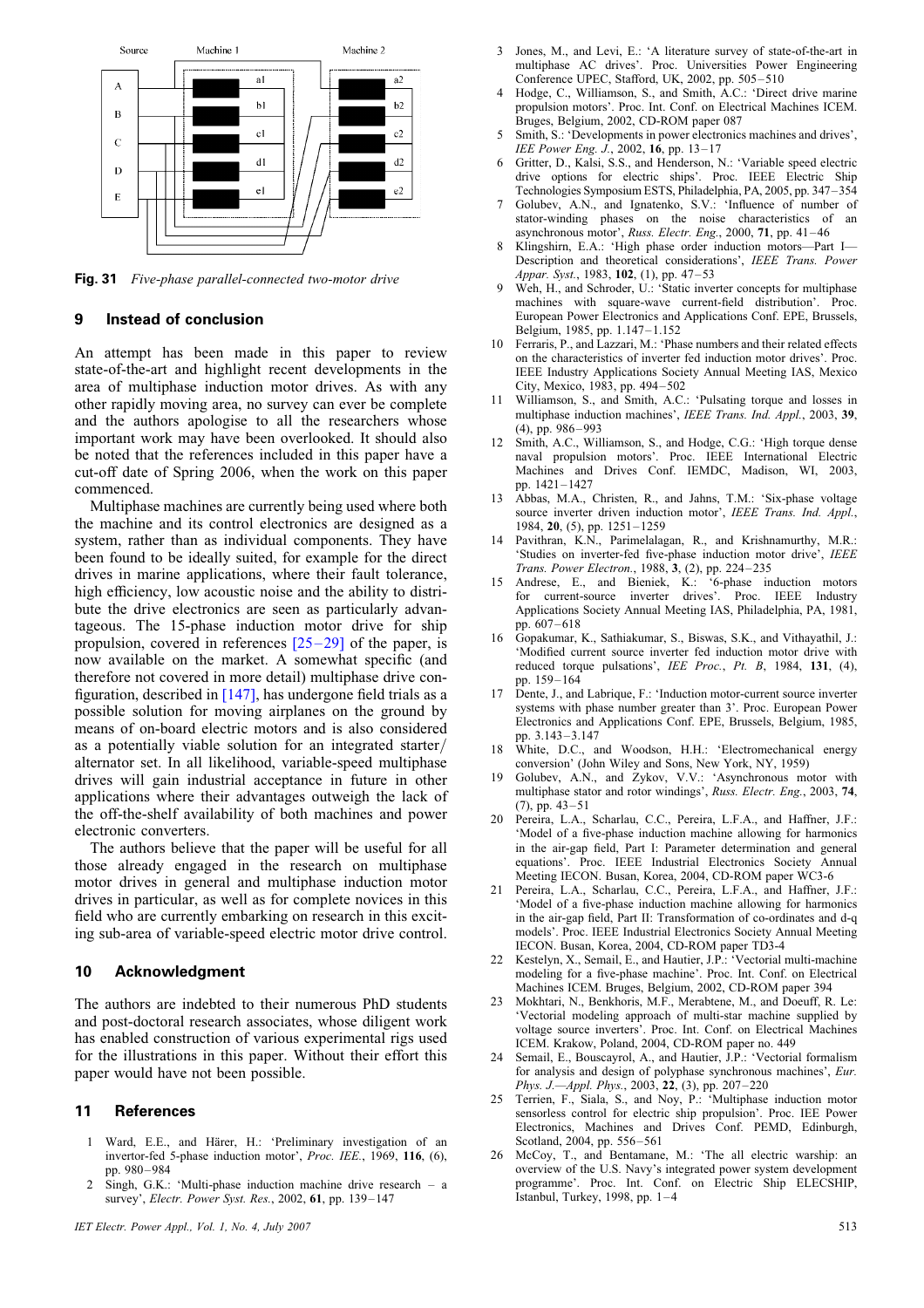- <span id="page-25-0"></span>27 Benatmane, M., and McCoy, T.: 'Development of a 19 MW PWM converter for U.S. Navy surface ships'. Proc. Int. Conf. on Electric Ship ELECSHIP, Istanbul, Turkey, 1998, pp. 109-113
- 28 Ferreira, C.L., and Bucknall, R.W.G.: 'Modelling and real-time simulation of an advanced marine full-electrical propulsion system'. Proc. IEE Power Electronics, Machines and Drives Conf. PEMD, Edinburgh, Scotland, 2004, pp. 574-579
- Corzine, K.A., Sudhoff, S.D., Lewis, E.A., Schmucker, D.H., Youngs, R.A., and Hegner, H.J.: 'Use of multi-level converters in ship propulsion drives'. Proc. All Electric Ship Conf., London, England, 1998, pp. 155-163
- 30 Hadiouche, D., Razik, H., and Rezzoug, A.: 'Modelling of a double-star induction motor with an arbitrary shift angle between its three phase windings'. Proc. 9th Int. Conf. on Power Electronics and Motion Control PEMC, Kosice, Slovakia, 2000, pp. 5.125–5.130
- 31 Zhao, Y., and Lipo, T.A.: 'Space vector PWM control of dual three-phase induction machine using vector space decomposition', IEEE Trans. Ind. Appl., 1995, 31, (5), pp. 1100-1109
- 32 Duran, M.J., Levi, E., and Jones, M.: 'Independent vector control of asymmetrical nine-phase machines by means of series connection'. Proc. IEEE Int. Electric Machines and Drives Conf. IEMDC, San Antonio, TX, 2005, pp. 167–173
- 33 Nelson, R.H., and Krause, P.C.: 'Induction machine analysis for arbitrary displacement between multiple winding sets', IEEE Trans. Power Appar. Syst., 1974, 93, (3), pp. 841 –848
- 34 Lipo, T.A.: 'A d-q model for six phase induction machines'. Proc. Int. Conf. on Electrical Machines ICEM, Athens, Greece, 1980, pp. 860–867
- 35 Camillis, L., de Matuonto, M., Monti, A., and Vignati, A.: 'Optimizing current control performance in double winding asynchronous motors in large power inverter drives', IEEE Trans. Power Electron., 2001, **16**, (5), pp. 676–685
- 36 Bojoi, R., Lazzari, M., Profumo, F., and Tenconi, A.: 'Digital field oriented control for dual three-phase induction motor drives'. Proc. IEEE Industry Applications Society Annual Meeting IAS. Pittsburgh, Pennsylvania, 2002, CD-ROM paper 22P1
- 37 Bojoi, R., Profumo, F., and Tenconi, A.: 'Digital synchronous frame current regulation for dual three-phase induction motor drives'. Proc. IEEE Power Electronics Specialists Conf. PESC, Acapulco, Mexico, 2003, pp. 1475– 1480
- 38 Toliyat, H.A., Waikar, S.P., and Lipo, T.A.: 'Analysis and simulation of five-phase synchronous reluctance machines including third harmonic of airgap mmf', IEEE Trans. Ind. Appl., 1998, 34, (2), pp. 332–339
- 39 Coates, C.E., Platt, D., and Gosbell, V.J.: 'Performance evaluation of a nine-phase synchronous reluctance drive'. Proc. IEEE Industry Applications Society Annual Meeting IAS, Chicago, IL, 2001, pp. 2041– 2047
- 40 Parsa, L., and Toliyat, H.A.: 'Five-phase permanent-magnet motor drives', IEEE Trans. Ind. Appl., 2005, 41, (1), pp. 30–37
- 41 Lyra, R.O.C., and Lipo, T.A.: 'Six-phase induction machine with third harmonic current injection'. Proc. Electrimacs. Montreal, Canada, 2002, CD-ROM paper 304
- 42 Lyra, R.O.C., and Lipo, T.A.: 'Torque density improvement in a six-phase induction motor with third harmonic current injection', IEEE Trans. Ind. Appl., 2002, 38, (5), pp. 1351–1360
- Bendixen, F.B., Blaabjerg, F., Rasmussen, P.O., Vadstrup, P., and Krabbe, K.: 'Controlling the dc-link midpoint potential in a six-phase motor-drive'. Proc. IEEE Power Electronics Specialists Conf. PESC, Aachen, Germany, 2004, pp. 2128– 2132
- 44 Stumberger, B., Stumberger, G., Hamler, A., Trlep, M., Jesenik, M., and Gorican, V.: 'Increasing of output power capability in a six-phase flux-weakened permanent magnet synchronous motor with a third harmonic current injection', IEEE Trans. Magn., 2003, 39, (5), pp. 3343–3345
- 45 Xu, H., Toliyat, H.A., and Petersen, L.J.: 'Rotor field oriented control of five-phase induction motor with the combined fundamental and third harmonic currents'. Proc. IEEE Applied Power Electronics Conf. APEC, Anaheim, CA, 2001, pp. 392– 398
- 46 Xu, H., Toliyat, H.A., and Petersen, L.J.: 'Five-phase induction motor drives with DSP-based control system', IEEE Trans. Power Electron., 2002, 17, (4), pp. 524-533
- Locment, F., Semail, E., and Kestelyn, X.: 'Optimum use of DC bus by fitting the back-electromotive force of a 7-phase permanent magnet synchronous machine'. Proc. European Power Electronics and Applications Conf. EPE. Dresden, Germany, 2005, CD-ROM paper 484
- 48 Singh, G.K., Nam, K., and Lim, S.K.: 'A simple indirect field-oriented control scheme for multiphase induction machine', IEEE Trans. Ind. Electron., 2005, 52, (4), pp. 1177–1184
- 49 Bojoi, R., Farina, F., Lazzari, M., Profumo, F., and Tenconi, A.: 'Analysis of the asymmetrical operation of dual three-phase

induction machines'. Proc. IEEE Int. Electric Machines and Drives Conf. IEMDC, Madison, WI, 2003, pp. 429–435

- 50 Bojoi, R., Levi, E., Farina, F., Tenconi, A., and Profumo, F.: 'Dual three-phase induction motor drive with digital current control in the stationary reference frame', IEE Proc. Electr. Power Appl., 2006, 153, (1), pp. 129–139
- 51 Hou, L., Su, Y., and Chen, L.: 'DSP-based indirect rotor flux oriented control for multiphase induction machines'. Proc. IEEE Int. Electric Machines and Drives Conf. IEMDC, Madison, WI, 2003, pp. 976– 980
- 52 Sudhoff, S.D., Alt, J.T., Hegner, N.J., and Robey, H.N. Jr.: 'Control of a 15-phase induction motor drive system'. Proc. of the 1997 Naval Symp. on Electric Machines, Newport, RI, 1997, pp. 69–75
- 53 Iqbal, A., Vukosavic, S., Levi, E., Jones, M., and Toliyat, H.A.: 'Dynamics of a series-connected two-motor five-phase drive system with a single-inverter supply'. Proc. IEEE Industry Applications Society Annual Meeting IAS, Hong Kong, 2005, pp. 1081–1088
- 54 Singh, G.K., Pant, Y., and Singh, Y.P.: 'Voltage source inverter driven multi-phase induction machine', Comput. Electr. Eng., 2003, 29, (8), pp. 813– 834
- 55 Razik, H., Rezzoug, A., and Hadiouche, D.: 'Modelling and analysis of dual-stator induction motors', IEEJ Trans. Ind. Appl., 2005, 125, (12), pp. 1093– 1104
- 56 Vukosavic, S.N., Jones, M., Levi, E., and Varga, J.: 'Rotor flux oriented control of a symmetrical six-phase induction machine', Electr. Power Syst. Res., 2005, 75,  $(2-3)$ , pp. 142–152
- 57 Bojoi, R., Farina, F., Griva, G., Profumo, F., and Tenconi, A.: 'Direct torque control for dual three-phase induction motor drives', IEEE Trans. Ind. Appl., 2005, 41, (6), pp. 1627– 1636
- 58 Kestelyn, X., Semail, E., and Loriol, D.: 'Direct torque control of a multi-phase permanent magnet synchronous motor drive: application to a five-phase one'. Proc. IEEE Int. Electric Machines and Drives Conf. IEMDC, San Antonio, TX, 2005, pp. 137– 143
- 59 Toliyat, H.A., and Xu, H.: 'DSP-based direct torque control (DTC) for five-phase induction machines'. Proc. Int. Power Electronics Conf. IPEC, Tokyo, Japan, 2000, pp. 1195– 1200
- 60 Toliyat, H.A., and Xu, H.: 'A novel direct torque control (DTC) method for five-phase induction machines'. Proc. IEEE Applied Power Electronics Conf. APEC, New Orleans, LA, 2000, pp. 162– 168
- 61 Hatua, K., and Ranganathan, V.T.: 'Direct torque control schemes for split-phase induction machine', IEEE Trans. Ind. Appl., 2005, 41, (5), pp. 1243– 1254
- Lu, S., and Corzine, K.: 'Multilevel multi-phase propulsion drives'. Proc. IEEE Electric Ship Technologies Symposium ESTS, Philadelphia, PA, 2005, pp. 363 –370
- 63 Kelly, J.W., Strangas, E.G., and Miller, J.M.: 'Multi-phase inverter analysis'. Proc. IEEE Int. Electric Machines and Drives Conf. IEMDC, Cambridge, MA, 2001, pp. 147–155
- Ojo, O., and Dong, G.: 'Generalized discontinuous carrier-based PWM modulation scheme for multi-phase converter-machine systems'. Proc. IEEE Industry Applications Society Annual Meeting IAS. Hong Kong, 2005, CD-ROM paper 38P3
- 65 Iqbal, A., Levi, E., Jones, M., and Vukosavic, S.N.: 'Generalised sinusoidal PWM with harmonic injection for multi-phase VSIs'. Proc. IEEE Power Electronics Specialists Conf. PESC, Jeju, Korea, 2006, pp. 2871–2877
- 66 Siala, S., Guette, E., and Pouliquen, J.L.: 'Multi-inverter control: a new generation drives for cruise ship electric propulsion'. Proc. European Power Electronics and Applications Conf. EPE. Toulouse, France, 2003, CD-ROM paper 919
- 67 Bojoi, R., Tenconi, A., Profumo, F., Griva, G., and Martinello, D.: 'Complete analysis and comparative study of digital modulation techniques for dual three-phase AC motor drives'. Proc. IEEE Power Electronics Specialists Conf. PESC. Cairns, Australia, 2002, CD-ROM paper 10159
- 68 Takami, H., and Matsumoto, H.: 'Optimal pulse patterns of a nine-phase voltage source PWM inverter for use with a triple three-phase wound AC motor', Electr. Eng. Jpn, 1993, 113, (6), pp. 102– 113
- Iqbal, A., Levi, E., Jones, M., and Vukosavic, S.N.: 'A PWM scheme for a five-phase VSI supplying a five-phase two-motor drive'. Proc. IEEE Industrial Electronics Society Annual Meeting IECON, Paris, France, 2006, pp. 2575–2580
- 70 Toliyat, H.A., Rahimian, M.M., and Lipo, T.A.: 'Analysis and modeling of five phase converters for adjustable speed drive applications'. Proc. European Power Electronics and Applications Conf. EPE, Brighton, UK, 1993, pp. 194 –199
- 71 Toliyat, H.A., Shi, R., and Xu, H.: 'A DSP-based vector control of five-phase synchronous reluctance motor'. Proc. IEEE Industry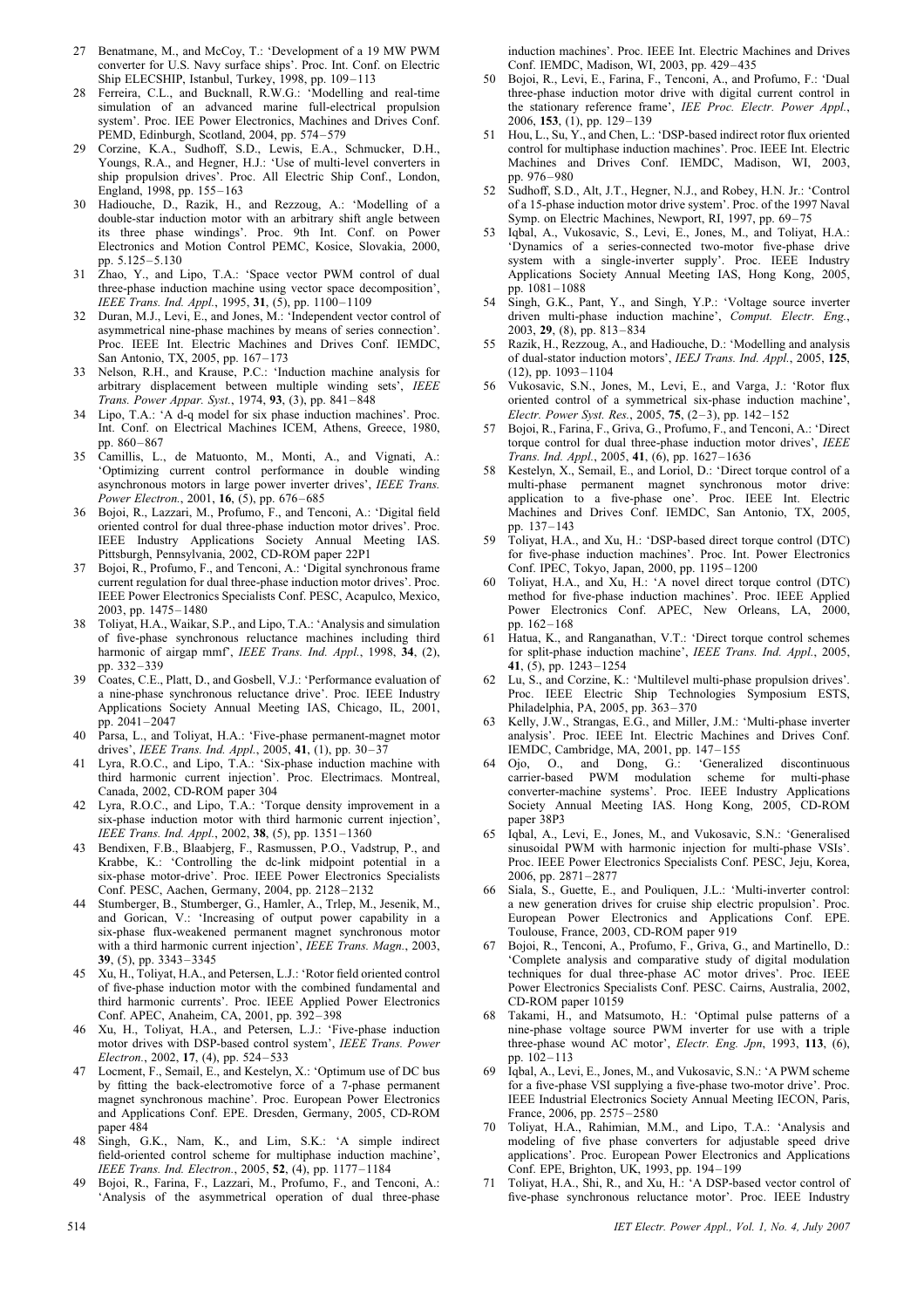Applications Society Annual Meeting IAS Rome, Italy, 2000, CD-ROM Paper No. 40\_05

- <span id="page-26-0"></span>72 Iqbal, A., and Levi, E.: 'Space vector PWM techniques for sinusoidal output voltage generation with a five-phase voltage source inverter', Electr. Power Compon. Syst., 2006, 34, (2), pp. 119– 140
- 73 Gopakumar, K., Ranganthan, V.T., and Bhat, S.R.: 'Split-phase induction motor operation from PWM voltage source inverter', IEEE Trans. Ind. Appl., 1993, 29, (5), pp. 927–932
- 74 Monti, A., Morando, A.P., Resta, L., and Riva, M.: 'Comparing two-level GTO-inverter feeding a double star asynchronous motor with a three level GTO-inverter feeding a single star asynchronous motor'. Proc. European Power Electronics and Applications Conf. EPE, Seville, Spain, 1995, p. 2.419– 2.425
- 75 Kelly, J.W., Strangas, E.G., and Miller, J.M.: 'Multiphase space vector pulse width modulation', IEEE Trans. Energy Convers., 2003, 18, (2), pp. 259–264
- 76 Hadiouche, D., Baghli, L., and Rezzoug, A.: 'Space vector PWM techniques for dual three-phase AC machine: Analysis, performance evaluation and DSP implementation'. Proc. IEEE Industry Application Society Annual Meeting IAS, Salt Lake City, Utah, 2003, pp. 649-655
- 77 Ryu, H.M., Kim, J.H., and Sul, S.K.: 'Analysis of multiphase space vector pulse-width modulation based on multiple d-q spaces concept<sup>5</sup>, IEEE Trans. Power Electron.,  $2005$ ,  $20$ ,  $(6)$ , pp. 1364– 1371
- 78 Casadei, D., Serra, G., Tani, A., and Zarri, L.: 'Multi-phase inverter modulation strategies based on duty-cycle space vector approach'. Proc. Ship Propulsion and Railway Traction Systems Conf. SPRTS, Bologna, Italy, 2005, pp. 222– 229
- 79 Gopakumar, K., Ranganathan, V.T., and Bhat, S.R.: 'An efficient PWM technique for split phase induction motor operation using dual voltage source inverter'. Proc. IEEE Industry Applications Society Annual Meeting IAS, Toronto, ON, 1993, pp. 582–587
- 80 Correa, M.B.R., Jacobina, C.B., da Silva, C.R., Lima, A.M.N., and da Silva, E.R.C.: 'Vector and scalar modulation for six-phase voltage source inverters'. Proc. IEEE Power Electronics Specialists Conf. PESC, Acapulco, Mexico, 2003, pp. 562-567
- 81 Bakhshai, A.T., Joos, R., and Jin, H.: 'Space vector PWM control of a split-phase induction machine using the vector classification technique'. Proc. IEEE Applied Power Electronics Conf. APEC, Atlanta, GA, 1997, pp. 802– 808
- 82 Silva, P.S.N., De Fletcher, J.E., and Williams, B.W.: 'Development of space vector modulation strategies for five-phase voltage source inverters'. Proc. IEE Power Electronics, Machines and Drives Conf. PEMD, Edinburgh, UK, 2004, pp. 650-655
- 83 Iqbal, A., and Levi, E.: 'Space vector modulation schemes for a five-phase voltage source inverter'. Proc. European Power Electronics and Applications Conf. EPE. Dresden, Germany, 2005, CD-ROM paper 0006
- 84 Kestelyn, X., Semail, E., and Hautier, J.P.: 'Multi-phase system supplied by SVM VSI: A new fast algorithm to compute duty cycles', *EPE J.*, 2004, 14, (3), pp. 25–31
- 85 Delarue, P., Bouscayrol, A., and Semail, E.: 'Generic control method of multileg voltage-source converters for fast practical implementation', IEEE Trans. Power Electron., 2003, 18, (2), pp. 517–526
- 86 Oriti, G., Julian, A.L., and Lipo, T.A.: 'An inverter/motor drive with common mode voltage elimination'. Proc. IEEE Industry Applications Society Annual Meeting IAS, New Orleans, LA, 1997, pp. 587– 592
- 87 Correa, M.B.R., Jacobina, C.B., da Silva, C.R., Lima, A.M.N., and da Silva, E.R.C.: 'Six-phase AC drive system with reduced common-mode voltage'. Proc. IEEE Int. Electric Machines and Drives Conf. IEMDC, Madison, WI, 2003, pp. 1852–1858
- 88 Jouanne, A. von, and Zhang, H.: 'A dual-bridge inverter approach to eliminating common-mode voltages and bearing and leakage currents', IEEE Trans. Power Electron., 1999, 14, (1), pp. 43– 48
- 89 Kianinezhad, R., Nahid, B., Betin, F., and Capolino, G.A.: 'Multi-vector SVM: A new approach to space vector modulation for six-phase induction machines'. Proc. IEEE Industrial Electronics Society Annual Meeting IECON, Raleigh, NC, 2005, pp. 1359– 1364
- 90 Gataric, S.: 'A polyphase Cartesian vector approach to control of polyphase AC machines'. Proc. IEEE Industry Applications Society Annual Meeting. Rome, Italy, 2000, CD-ROM paper 38\_02
- 91 Semail, E., and Rombaut, C.: 'New method to calculate the conduction durations of the switches in a n-leg 2-level voltage source inverter'. Proc. European Power Electronics and Applications Conf. EPE. Graz, Austria, 2003, CD-ROM paper no. PP0621
- 92 Steiner, M., Deplazes, R., and Stemmler, H.: 'A new transformerless topology for AC-fed traction vehicles using multi-star induction motors', *EPE J.*, 2000, 10, (3-4), pp. 45-53
- 93 Oudjebour, Z., Berkouk, E.M., Sami, N., Belgasmi, S., Arezki, S., and Messaif, I.: 'Indirect space vector control of a double star induction machine fed by two five-levels NPC VSI'. Proc. Int. Conf. on Electrical Machines ICEM. Krakow, Poland, 2004, CD-ROM paper no. 155
- Shi, R., Toliyat, H.A., and El-Antalby, A.: 'Field oriented control of five-phase synchronous reluctance motor drive with flexible 3<sup>rd</sup> harmonic current injection for high specific torque'. Proc. IEEE Industry Applications Society Annual Meeting IAS, Chicago, IL, 2001, pp. 2097– 2103
- 95 Toliyat, H.A., Xu, L.Y., and Lipo, T.A.: 'A five-phase reluctance motor with high specific torque', IEEE Trans. Ind. Appl., 1992, 28,  $(3)$ , pp.  $659-\bar{667}$
- 96 Toliyat, H.A., Lipo, T.A., and Coleman, J.: 'Analysis of a concentrated winding induction machine for adjustable speed drive applications, Part 1-Motor analysis', IEEE Trans. Energy  $Convers., 1991, 6, (4), pp. 679-683$
- 97 Ryu, H.M., Kim, J.W., and Sul, S.K.: 'Synchronous frame current control of multi-phase synchronous motor, Part I: Modeling and current control based on multiple d-q spaces concept under balanced condition'. Proc. IEEE Industry Applications Society Annual Meeting IAS. Seattle, WA, 2004, CD-ROM paper no. 04IAS02P3
- 98 Mantero, S., Paola, E. De, and Marina, G.: 'An optimised control strategy for double star motors configuration in redundancy operation mode'. Proc. European Power Electronics and Applications Conf. EPE. Lausanne, Switzerland, 1999, CD-ROM paper no. 013
- 99 Mantero, S., Monti, A., and Spreafico, S.: 'DC-bus voltage control for double star asynchronous fed drive under fault conditions'. Proc. IEEE Power Electronics Specialists Conf. PESC, Galway, Ireland, 2000, pp. 533–538
- Bojoi, R., Farina, F., Profumo, F., and Tenconi, A.: 'Dual-three phase induction machine drives control – A survey', IEEJ Trans. Ind. Appl., 2006, 126, (4), pp. 420–429
- 101 Bojoi, R., Tenconi, A., Griva, G., and Profumo, F.: 'Vector control of dual three-phase induction motor drives using two current sensors'. Proc. IEEE Industry Applications Society Annual Meeting IAS, Hong Kong, 2005, pp. 1805– 1812
- 102 Farina, F., Bojoi, R., Tenconi, A., and Profumo, F.: 'Direct torque control with full order stator flux observer for dual-three phase induction motor drives', IEEJ Trans. Ind. Appl., 2006, 126, (4), pp. 412–419
- 103 Mohapatra, K.K., Kanchan, R.S., Baiju, M.R., Tekwani, P.N., and Gopakumar, K.: 'Independent field-oriented control of two split-phase induction motors from a single six-phase inverter', IEEE Trans. Ind. Electron., 2005, 52, (5), pp. 1372–1382
- 104 Bojoi, R., Tenconi, A., Profumo, F., and Farina, F.: 'Dual-source fed multi-phase induction motor drive for fuel cell vehicles: Topology and control'. Proc. IEEE Power Electronics Specialists Conf. PESC, Recife, Brazil, 2005, pp. 2676–2683
- 105 Jiang, S.Z., Chau, K.T., and Chan, C.C.: 'Spectral analysis of a new six-phase pole-changing induction motor drive for electric vehicles', IEEE Trans. Ind. Electron., 2003, 50, (1), pp. 123– 131
- 106 Jiang, S.Z., Chau, K.T., and Chan, C.C.: 'Harmonic reduction in DC-link current of a dual-inverter pole-changing induction motor drive for electric vehicles', Electr. Power Compon. Syst., 2003, 31, (11), pp. 1063– 1081
- 107 Miller, J.M., Stefanovic, V., Ostovic, V., and Kelly, J.: 'Design considerations for an automotive integrated starter-generator with pole-phase modulation'. Proc. IEEE Industry Applications Society Annual Meeting IAS. Chicago, Illinois, 2001, CD-ROM paper 56\_06
- 108 Mohapatra, K.K., Gopakumar, K., Somasekhar, V.T., and Umanand, L.: 'A novel modulation scheme for a six-phase induction motor with open-end windings'. Proc. IEEE Industrial Electronics Society Annual Meeting IECON, Seville, Spain, 2002, pp. 810–815
- 109 Miranda, R.S., Jacobina, C.B., Correa, M.B.R., and Lima, A.M.N.: 'Reduced switch count dual-winding AC motor drive systems'. Proc. IEEE Power Electronics Specialists Conf. PESC, Recife, Brazil, 2005, pp. 726–732
- 110 Jacobina, C.B., Correa, M.B.R., da Silva, C.R., da Oliveira, T.M., and Silva, E.R.C.: 'Reversible six-phase AC motor drive systems with reduced switch count'. Proc. IEEE Industry Applications Society Annual Meeting IAS. Seattle, WA, 2004, CD-ROM paper no. 04IAS62P7
- 111 Jacobina, C.B., Miranda, R.S., and Lima, A.M.N.: 'Reconfigurable fault tolerant dual-winding AC motor drive system'. Proc. IEEE Power Electronics Specialists Conf. PESC, Recife, Brazil, 2005, pp. 1574–1579
- 112 Fu, J.R., and Lipo, T.A.: 'Disturbance-free operation of a multiphase current-regulated motor drive with an opened phase', IEEE Trans. Ind. Appl., 1994, 30, (5), pp. 1267– 1274